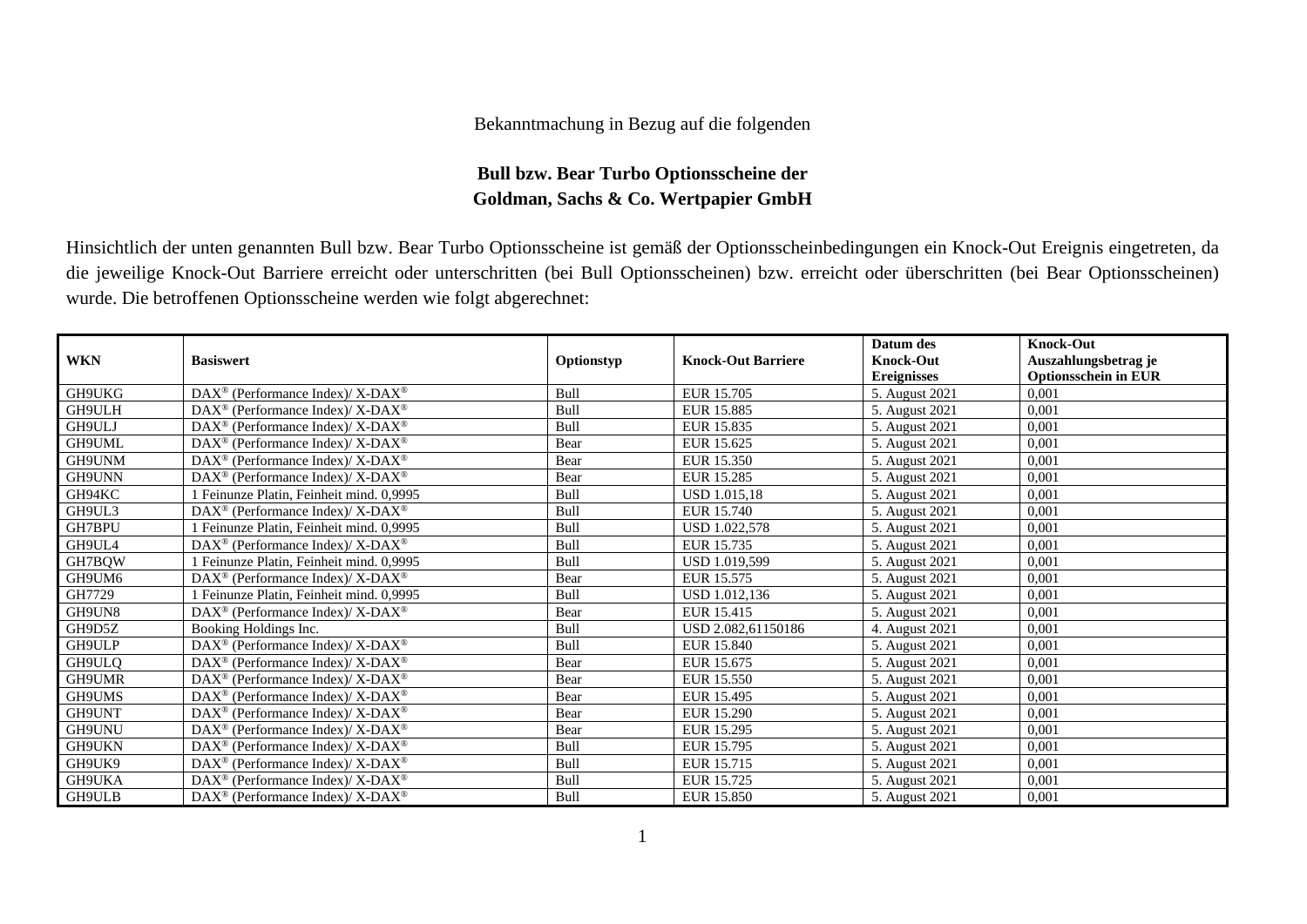|            |                                                                           |            |                           | Datum des          | <b>Knock-Out</b>            |
|------------|---------------------------------------------------------------------------|------------|---------------------------|--------------------|-----------------------------|
| <b>WKN</b> | <b>Basiswert</b>                                                          | Optionstyp | <b>Knock-Out Barriere</b> | <b>Knock-Out</b>   | Auszahlungsbetrag je        |
|            |                                                                           |            |                           | <b>Ereignisses</b> | <b>Optionsschein in EUR</b> |
| GH9ULC     | DAX <sup>®</sup> (Performance Index)/ X-DAX <sup>®</sup>                  | Bull       | EUR 15.845                | 5. August 2021     | 0,001                       |
| GH9UMD     | $DAX^{\circledast}$ (Performance Index)/ X-DAX <sup>®</sup>               | Bear       | EUR 15.670                | 5. August 2021     | 0,001                       |
| GH9UME     | $DAX^{\circledast}$ (Performance Index)/ X-DAX <sup>®</sup>               | Bear       | EUR 15.590                | 5. August 2021     | 0,001                       |
| GH9UNF     | $DAX^{\circledast}$ (Performance Index)/ X-DAX <sup>®</sup>               | Bear       | EUR 15.490                | 5. August 2021     | 0,001                       |
| GH9UNG     | $DAX^{\circledast}$ (Performance Index)/ X-DAX <sup>®</sup>               | Bear       | EUR 15.475                | 5. August 2021     | 0,001                       |
| GH9UKK     | $DAX^{\circledast}$ (Performance Index)/ X-DAX <sup>®</sup>               | Bull       | EUR 15.810                | 5. August 2021     | 0,001                       |
| GH9UKL     | $DAX^{\circledast}$ (Performance Index)/ X-DAX <sup>®</sup>               | Bull       | <b>EUR 15.800</b>         | 5. August 2021     | 0,001                       |
| GF9310     | 1 Feinunze Platin, Feinheit mind. 0,9995                                  | Bull       | USD 1.015,986             | 5. August 2021     | 0,001                       |
| GH9ULM     | $DAX^{\circledast}$ (Performance Index)/ X-DAX <sup>®</sup>               | Bull       | EUR 15.875                | 5. August 2021     | 0,001                       |
| GH9ULN     | $DAX^{\circledast}$ (Performance Index)/ X-DAX <sup>®</sup>               | Bear       | EUR 15.660                | 5. August 2021     | 0,001                       |
| GH9UMP     | DAX <sup>®</sup> (Performance Index)/ X-DAX <sup>®</sup>                  | Bear       | EUR 15.545                | 5. August 2021     | 0,001                       |
| GH9UMQ     | $DAX^{\circledast}$ (Performance Index)/ X-DAX <sup>®</sup>               | Bear       | EUR 15.610                | 5. August 2021     | 0,001                       |
| GH9UNS     | $DAX^{\circledcirc}$ (Performance Index)/ X-DAX <sup>®</sup>              | Bear       | <b>EUR 15.280</b>         | 5. August 2021     | 0.001                       |
| GH9UK4     | DAX <sup>®</sup> (Performance Index)/ X-DAX <sup>®</sup>                  | Bull       | EUR 15.730                | 5. August 2021     | 0,001                       |
| GH9UL5     | $DAX^{\circledast}$ (Performance Index)/ X-DAX <sup>®</sup>               | Bull       | <b>EUR 15.890</b>         | 5. August 2021     | 0,001                       |
| GH9UL6     | $DAX^{\circledast}$ (Performance Index)/ $\overline{X-DAX^{\circledast}}$ | Bull       | <b>EUR 15.880</b>         | 5. August 2021     | 0,001                       |
| GH9UM7     | DAX <sup>®</sup> (Performance Index)/ X-DAX <sup>®</sup>                  | Bear       | EUR 15.585                | 5. August 2021     | 0,001                       |
| GH9UM8     | $DAX^{\circledast}$ (Performance Index)/ X-DAX <sup>®</sup>               | Bear       | EUR 15.600                | 5. August 2021     | 0,001                       |
| GH9UN9     | DAX <sup>®</sup> (Performance Index)/ X-DAX <sup>®</sup>                  | Bear       | EUR 15.465                | 5. August 2021     | 0,001                       |
| GH9UNA     | $DAX^{\circledast}$ (Performance Index)/ X-DAX <sup>®</sup>               | Bear       | <b>EUR 15.450</b>         | 5. August 2021     | 0,001                       |
| GH9UPB     | $DAX^{\circledast}$ (Performance Index)/ X-DAX <sup>®</sup>               | Bear       | EUR 15.360                | 5. August 2021     | 0,001                       |
| GH9UPC     | DAX <sup>®</sup> (Performance Index)/ X-DAX <sup>®</sup>                  | Bear       | EUR 15.335                | 5. August 2021     | 0,001                       |
| GH9UJV     | $DAX^{\circledcirc}$ (Performance Index)/ X-DAX <sup>®</sup>              | Bull       | EUR 15.665                | 5. August 2021     | 0,001                       |
| GH9UJW     | $DAX^{\circledast}$ (Performance Index)/ X-DAX <sup>®</sup>               | Bull       | EUR 15.670                | 5. August 2021     | 0,001                       |
| GH9UKW     | $DAX^{\circledast}$ (Performance Index)/ X-DAX <sup>®</sup>               | Bull       | EUR 15.765                | 5. August 2021     | 0,001                       |
| GH9UKX     | DAX <sup>®</sup> (Performance Index)/ X-DAX <sup>®</sup>                  | Bull       | EUR 15.775                | 5. August 2021     | 0,001                       |
| GH9UKY     | DAX <sup>®</sup> (Performance Index)/ X-DAX <sup>®</sup>                  | Bull       | EUR 15.750                | 5. August 2021     | 0,001                       |
| GH9ULY     | $DAX^{\circledcirc}$ (Performance Index)/ X-DAX <sup>®</sup>              | Bear       | EUR 15.680                | 5. August 2021     | 0,001                       |
| GH9ULZ     | DAX <sup>®</sup> (Performance Index)/ X-DAX <sup>®</sup>                  | Bear       | EUR 15.655                | 5. August 2021     | 0,001                       |
| GH9UM0     | DAX <sup>®</sup> (Performance Index)/ X-DAX <sup>®</sup>                  | Bear       | EUR 15.555                | 5. August 2021     | 0,001                       |
| GH974L     | ICE Brent Crude Oil Future (Generic Front Month<br>Future)                | Bull       | <b>USD 70,07</b>          | 5. August 2021     | 0,001                       |
| GH9UN1     | DAX <sup>®</sup> (Performance Index)/ X-DAX <sup>®</sup>                  | Bear       | EUR 15.510                | 5. August 2021     | 0,001                       |
| GH9UN2     | DAX <sup>®</sup> (Performance Index)/ X-DAX <sup>®</sup>                  | Bear       | <b>EUR 15.405</b>         | 5. August 2021     | 0,001                       |
| GH9UP2     | $DAX^{\circledast}$ (Performance Index)/ X-DAX <sup>®</sup>               | Bear       | EUR 15.355                | 5. August 2021     | 0,001                       |
| GH9UP3     | DAX <sup>®</sup> (Performance Index)/ X-DAX <sup>®</sup>                  | Bear       | EUR 15.365                | 5. August 2021     | 0,001                       |
| GH9UP4     | DAX <sup>®</sup> (Performance Index)/ X-DAX <sup>®</sup>                  | Bear       | EUR 15.380                | 5. August 2021     | 0,001                       |
| GH9UKB     | $DAX^{\circledast}$ (Performance Index)/ X-DAX <sup>®</sup>               | Bull       | EUR 15.720                | 5. August 2021     | 0,001                       |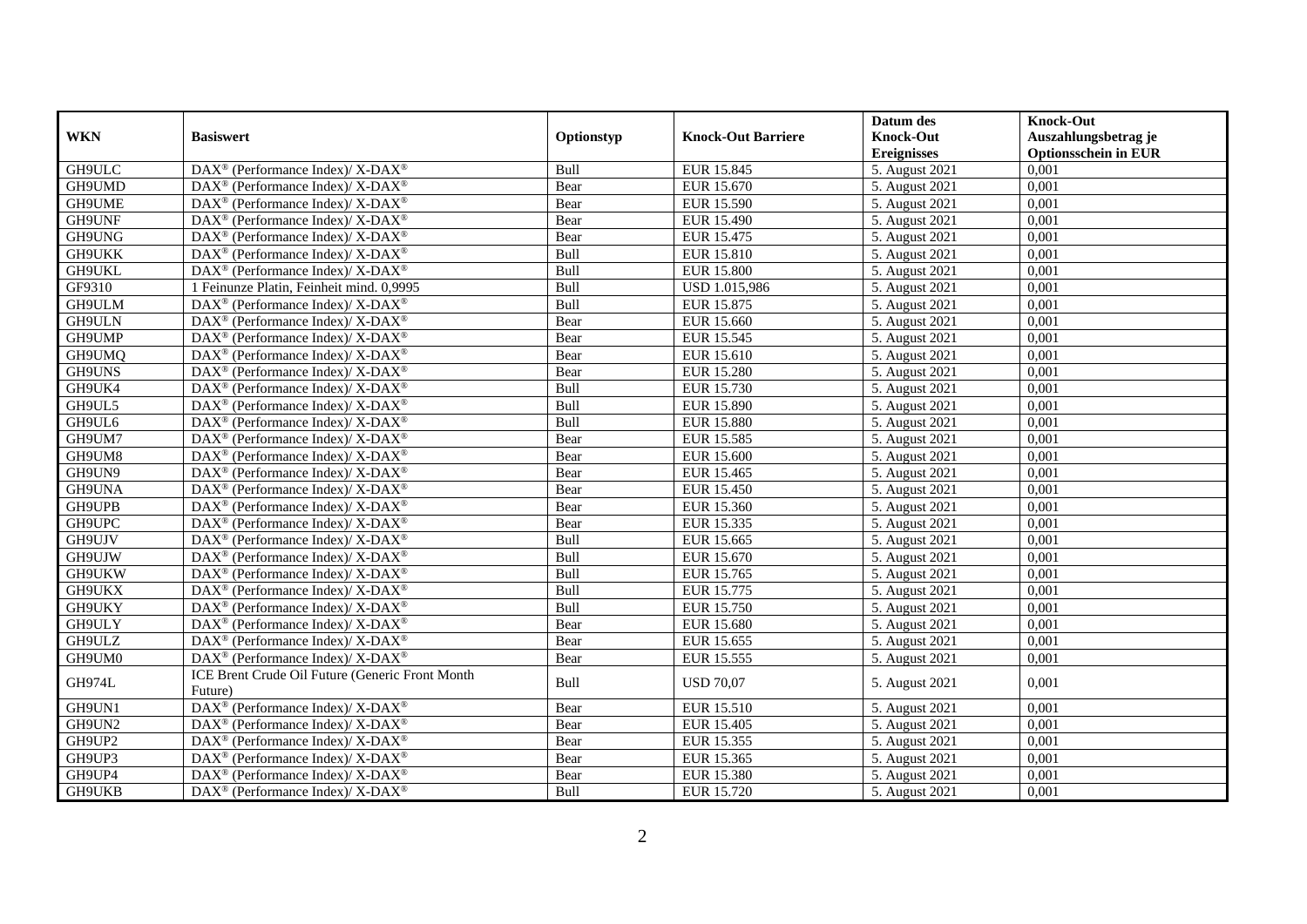|               |                                                              |            |                           | Datum des          | <b>Knock-Out</b>            |
|---------------|--------------------------------------------------------------|------------|---------------------------|--------------------|-----------------------------|
| <b>WKN</b>    | <b>Basiswert</b>                                             | Optionstyp | <b>Knock-Out Barriere</b> | <b>Knock-Out</b>   | Auszahlungsbetrag je        |
|               |                                                              |            |                           | <b>Ereignisses</b> | <b>Optionsschein in EUR</b> |
| GH9ULD        | DAX <sup>®</sup> (Performance Index)/ X-DAX <sup>®</sup>     | Bull       | <b>EUR 15.820</b>         | 5. August 2021     | 0,001                       |
| GH9ULE        | $DAX^{\circledast}$ (Performance Index)/ X-DAX <sup>®</sup>  | Bull       | EUR 15.830                | 5. August 2021     | 0,001                       |
| GH9UMF        | $DAX^{\circledast}$ (Performance Index)/ X-DAX <sup>®</sup>  | Bear       | EUR 15.635                | 5. August 2021     | 0,001                       |
| GH9UMG        | $DAX^{\circledast}$ (Performance Index)/ X-DAX <sup>®</sup>  | Bear       | EUR 15.595                | 5. August 2021     | 0,001                       |
| GH9UNH        | $DAX^{\circledast}$ (Performance Index)/ X-DAX <sup>®</sup>  | Bear       | EUR 15.325                | 5. August 2021     | 0,001                       |
| GH9UNJ        | DAX <sup>®</sup> (Performance Index)/ X-DAX <sup>®</sup>     | Bear       | EUR 15.505                | 5. August 2021     | 0,001                       |
| GH9UL9        | $DAX^{\circledcirc}$ (Performance Index)/ X-DAX <sup>®</sup> | Bull       | EUR 15.865                | 5. August 2021     | 0,001                       |
| GH9ULA        | $DAX^{\circledast}$ (Performance Index)/ X-DAX <sup>®</sup>  | Bull       | EUR 15.860                | 5. August 2021     | 0,001                       |
| GH9UMB        | $DAX^{\circledast}$ (Performance Index)/ X-DAX <sup>®</sup>  | Bear       | EUR 15.615                | 5. August 2021     | 0,001                       |
| GH9UMC        | DAX <sup>®</sup> (Performance Index)/ X-DAX <sup>®</sup>     | Bear       | EUR 15.630                | 5. August 2021     | 0,001                       |
| GH9UND        | DAX <sup>®</sup> (Performance Index)/ X-DAX <sup>®</sup>     | Bear       | EUR 15.485                | 5. August 2021     | 0,001                       |
| GH9UNE        | DAX <sup>®</sup> (Performance Index)/ X-DAX <sup>®</sup>     | Bear       | EUR 15.460                | 5. August 2021     | 0,001                       |
| <b>GH9ULK</b> | $DAX^{\circledast}$ (Performance Index)/ X-DAX <sup>®</sup>  | Bull       | EUR 15.690                | 5. August 2021     | 0,001                       |
| GH9ULL        | $DAX^{\circledast}$ (Performance Index)/ X-DAX <sup>®</sup>  | Bull       | EUR 15.855                | 5. August 2021     | 0,001                       |
| GH9UMM        | DAX <sup>®</sup> (Performance Index)/ X-DAX <sup>®</sup>     | Bear       | EUR 15.525                | 5. August 2021     | 0,001                       |
| GH9UMN        | DAX <sup>®</sup> (Performance Index)/ X-DAX <sup>®</sup>     | Bear       | EUR 15.395                | 5. August 2021     | 0,001                       |
| GH9UNP        | $DAX^{\circledast}$ (Performance Index)/ X-DAX <sup>®</sup>  | Bear       | <b>EUR 15.300</b>         | 5. August 2021     | 0,001                       |
| GH9UNQ        | $DAX^{\circledcirc}$ (Performance Index)/ X-DAX <sup>®</sup> | Bear       | EUR 15.320                | 5. August 2021     | 0,001                       |
| GH9UJN        | $DAX^{\circledast}$ (Performance Index)/ X-DAX <sup>®</sup>  | Bull       | <b>EUR 15.680</b>         | 5. August 2021     | 0,001                       |
| GH9UKP        | DAX <sup>®</sup> (Performance Index)/ X-DAX <sup>®</sup>     | Bull       | <b>EUR 15.805</b>         | 5. August 2021     | 0,001                       |
| GH9ULR        | $DAX^{\circledast}$ (Performance Index)/ X-DAX <sup>®</sup>  | Bear       | EUR 15.685                | 5. August 2021     | 0,001                       |
| <b>GH9ULS</b> | $DAX^{\circledast}$ (Performance Index)/ X-DAX <sup>®</sup>  | Bear       | EUR 15.650                | 5. August 2021     | 0,001                       |
| GH9UMT        | DAX <sup>®</sup> (Performance Index)/ X-DAX <sup>®</sup>     | Bear       | EUR 15.520                | 5. August 2021     | 0,001                       |
| GH9UMU        | DAX <sup>®</sup> (Performance Index)/ X-DAX <sup>®</sup>     | Bear       | EUR 15.540                | 5. August 2021     | 0,001                       |
| GH9UNV        | $DAX^{\circledcirc}$ (Performance Index)/ X-DAX <sup>®</sup> | Bear       | EUR 15.390                | 5. August 2021     | 0,001                       |
| GH9UNW        | $DAX^{\circledast}$ (Performance Index)/ X-DAX <sup>®</sup>  | Bear       | EUR 15.305                | 5. August 2021     | 0,001                       |
| GH9UKZ        | DAX <sup>®</sup> (Performance Index)/ X-DAX <sup>®</sup>     | Bull       | <b>EUR 15.785</b>         | 5. August 2021     | 0,001                       |
| GH9UL0        | DAX <sup>®</sup> (Performance Index)/ X-DAX <sup>®</sup>     | Bull       | EUR 15.760                | 5. August 2021     | 0,001                       |
| GH9UM1        | DAX <sup>®</sup> (Performance Index)/ X-DAX <sup>®</sup>     | Bear       | EUR 15.560                | 5. August 2021     | 0,001                       |
| GH9UM2        | $DAX^{\circledast}$ (Performance Index)/ X-DAX <sup>®</sup>  | Bear       | EUR 15.570                | 5. August 2021     | 0,001                       |
| GH9UN3        | DAX <sup>®</sup> (Performance Index)/ X-DAX <sup>®</sup>     | Bear       | EUR 15.445                | 5. August 2021     | 0,001                       |
| GH9UN4        | $DAX^{\circledast}$ (Performance Index)/ X-DAX <sup>®</sup>  | Bear       | EUR 15.440                | 5. August 2021     | 0,001                       |
| GH85T6        | Puma SE                                                      | Bear       | EUR 108,92880914          | 5. August 2021     | 0,001                       |
| GH9UP5        | DAX <sup>®</sup> (Performance Index)/ X-DAX <sup>®</sup>     | Bear       | EUR 15.340                | 5. August 2021     | 0,001                       |
| GH9TM3        | Ubisoft Entertainment S.A.                                   | Bear       | EUR 51,55                 | 5. August 2021     | 0,001                       |
| GH9UP6        | $DAX^{\circledast}$ (Performance Index)/ X-DAX <sup>®</sup>  | Bear       | EUR 15.375                | 5. August 2021     | 0,001                       |
| GH9TR5        | TeamViewer AG                                                | Bull       | EUR 25,79                 | 5. August 2021     | 0,001                       |
| GH9UKD        | $DAX^{\circledast}$ (Performance Index)/ X-DAX <sup>®</sup>  | Bull       | EUR 15.700                | 5. August 2021     | 0,001                       |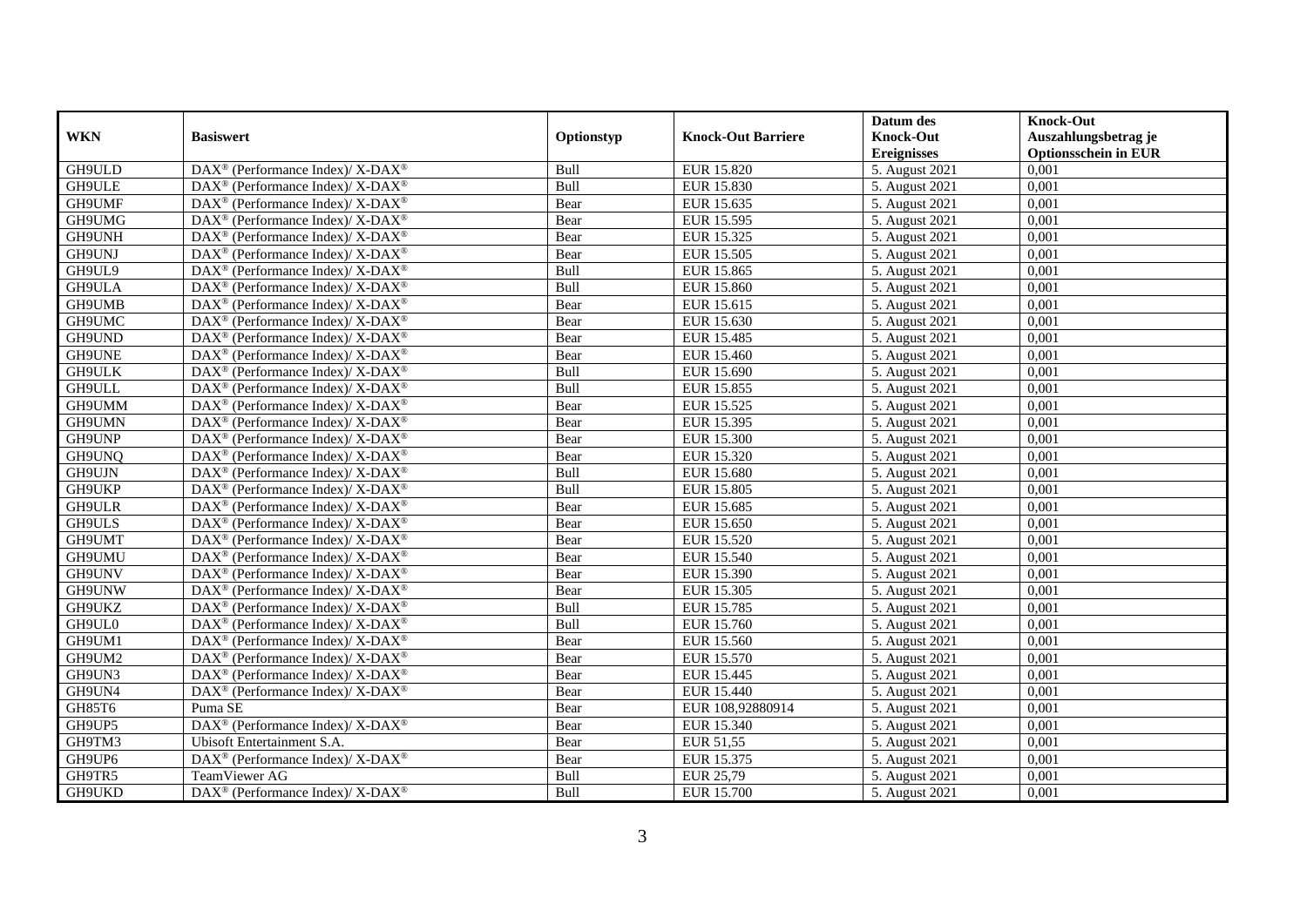|            |                                                                          |             |                           | Datum des          | <b>Knock-Out</b>            |
|------------|--------------------------------------------------------------------------|-------------|---------------------------|--------------------|-----------------------------|
| <b>WKN</b> | <b>Basiswert</b>                                                         | Optionstyp  | <b>Knock-Out Barriere</b> | <b>Knock-Out</b>   | Auszahlungsbetrag je        |
|            |                                                                          |             |                           | <b>Ereignisses</b> | <b>Optionsschein in EUR</b> |
| GH9UKE     | DAX <sup>®</sup> (Performance Index)/ X-DAX <sup>®</sup>                 | Bull        | EUR 15.695                | 5. August 2021     | 0,001                       |
| GH9ULF     | $DAX^{\circledast}$ (Performance Index)/ X-DAX <sup>®</sup>              | Bear        | EUR 15.640                | 5. August 2021     | 0,001                       |
| GH9ULG     | $DAX^{\circledast}$ (Performance Index)/ X-DAX <sup>®</sup>              | Bull        | EUR 15.815                | 5. August 2021     | 0,001                       |
| GH9UMH     | $DAX^{\circledast}$ (Performance Index)/ X-DAX <sup>®</sup>              | Bear        | EUR 15.500                | 5. August 2021     | 0,001                       |
| GH9UMJ     | $DAX^{\circledast}$ (Performance Index)/ X-DAX <sup>®</sup>              | Bear        | EUR 15.515                | 5. August 2021     | 0,001                       |
| GH9UNK     | DAX <sup>®</sup> (Performance Index)/ X-DAX <sup>®</sup>                 | Bear        | EUR 15.345                | 5. August 2021     | 0,001                       |
| GH9UNL     | $DAX^{\circledast}$ (Performance Index)/ X-DAX <sup>®</sup>              | Bear        | EUR 15.330                | 5. August 2021     | 0,001                       |
| GH9CFY     | <b>SAP SE</b>                                                            | Bear        | EUR 124,14392626          | 5. August 2021     | 0,001                       |
| GH9UKR     | $\overline{\text{DAX}^{\otimes}}$ (Performance Index)/X-DAX <sup>®</sup> | Bull        | EUR 15.710                | 5. August 2021     | 0,001                       |
| GH9UKS     | DAX <sup>®</sup> (Performance Index)/ X-DAX <sup>®</sup>                 | Bull        | EUR 15.825                | 5. August 2021     | 0,001                       |
| GH9ULT     | $DAX^{\circledast}$ (Performance Index)/ X-DAX <sup>®</sup>              | Bear        | EUR 15.690                | 5. August 2021     | 0,001                       |
| GH9ULU     | DAX <sup>®</sup> (Performance Index)/ X-DAX <sup>®</sup>                 | Bear        | EUR 15.645                | 5. August 2021     | 0,001                       |
| GH9UMV     | $DAX^{\circledast}$ (Performance Index)/ X-DAX <sup>®</sup>              | Bear        | EUR 15.535                | 5. August 2021     | 0,001                       |
| GH9UMW     | $DAX^{\circledast}$ (Performance Index)/ X-DAX <sup>®</sup>              | Bear        | EUR 15.400                | 5. August 2021     | 0,001                       |
| GH9UNX     | DAX <sup>®</sup> (Performance Index)/ X-DAX <sup>®</sup>                 | Bear        | EUR 15.315                | 5. August 2021     | 0,001                       |
| GH9UNY     | DAX <sup>®</sup> (Performance Index)/ X-DAX <sup>®</sup>                 | Bear        | EUR 15.310                | 5. August 2021     | 0,001                       |
| GH9UL1     | $DAX^{\circledast}$ (Performance Index)/ X-DAX <sup>®</sup>              | Bull        | EUR 15.790                | 5. August 2021     | 0,001                       |
| GH9UL2     | $DAX^{\circledcirc}$ (Performance Index)/ X-DAX <sup>®</sup>             | Bull        | EUR 15.780                | 5. August 2021     | 0,001                       |
| GH9UM4     | $DAX^{\circledast}$ (Performance Index)/ X-DAX <sup>®</sup>              | Bear        | EUR 15.565                | 5. August 2021     | 0,001                       |
| GH9UN5     | DAX <sup>®</sup> (Performance Index)/ X-DAX <sup>®</sup>                 | Bear        | EUR 15.410                | 5. August 2021     | 0,001                       |
| GH9UN6     | $DAX^{\circledast}$ (Performance Index)/ X-DAX <sup>®</sup>              | Bear        | EUR 15.430                | 5. August 2021     | 0,001                       |
| GH9UP7     | $DAX^{\circledast}$ (Performance Index)/ X-DAX <sup>®</sup>              | Bear        | <b>EUR 15.470</b>         | 5. August 2021     | 0,001                       |
| GH9UP8     | DAX <sup>®</sup> (Performance Index)/ X-DAX <sup>®</sup>                 | Bear        | EUR 15.385                | 5. August 2021     | 0,001                       |
| GH9UL7     | $DAX^{\circledast}$ (Performance Index)/ X-DAX <sup>®</sup>              | Bull        | EUR 15.870                | 5. August 2021     | 0,001                       |
| GH9UL8     | $DAX^{\circledcirc}$ (Performance Index)/ X-DAX <sup>®</sup>             | <b>Bull</b> | EUR 15.745                | 5. August 2021     | 0,001                       |
| GH9UM9     | $DAX^{\circledast}$ (Performance Index)/ X-DAX <sup>®</sup>              | Bear        | EUR 15.580                | 5. August 2021     | 0,001                       |
| GH9UMA     | DAX <sup>®</sup> (Performance Index)/ X-DAX <sup>®</sup>                 | Bear        | EUR 15.605                | 5. August 2021     | 0,001                       |
| GH9UNB     | DAX <sup>®</sup> (Performance Index)/ X-DAX <sup>®</sup>                 | Bear        | EUR 15.455                | 5. August 2021     | 0,001                       |
| GH9UNC     | $DAX^{\circledast}$ (Performance Index)/ X-DAX <sup>®</sup>              | Bear        | <b>EUR 15.480</b>         | 5. August 2021     | 0,001                       |
| GH9UPD     | $DAX^{\circledast}$ (Performance Index)/ X-DAX <sup>®</sup>              | Bear        | EUR 15.370                | 5. August 2021     | 0,001                       |
| GH9UP0     | DAX <sup>®</sup> (Performance Index)/ X-DAX <sup>®</sup>                 | Bear        | EUR 15.435                | 5. August 2021     | 0,001                       |
| GH9UP1     | DAX <sup>®</sup> (Performance Index)/ X-DAX <sup>®</sup>                 | Bear        | EUR 15.620                | 5. August 2021     | 0,001                       |
| GH9UJS     | DAX <sup>®</sup> (Performance Index)/ X-DAX <sup>®</sup>                 | Bull        | EUR 15.675                | 5. August 2021     | 0,001                       |
| GH6BQM     | Siemens AG                                                               | Bear        | EUR 139,35034318          | 5. August 2021     | 0,001                       |
| GH9UKT     | DAX <sup>®</sup> (Performance Index)/ X-DAX <sup>®</sup>                 | Bull        | EUR 15.685                | 5. August 2021     | 0,001                       |
| GH6BRP     | Siemens AG                                                               | Bear        | EUR 138,6867701           | 5. August 2021     | 0,001                       |
| GH9UKU     | DAX <sup>®</sup> (Performance Index)/ X-DAX <sup>®</sup>                 | Bull        | EUR 15.755                | 5. August 2021     | 0,001                       |
| GH9UKV     | $DAX^{\circledast}$ (Performance Index)/ X-DAX <sup>®</sup>              | Bull        | EUR 15.770                | 5. August 2021     | 0,001                       |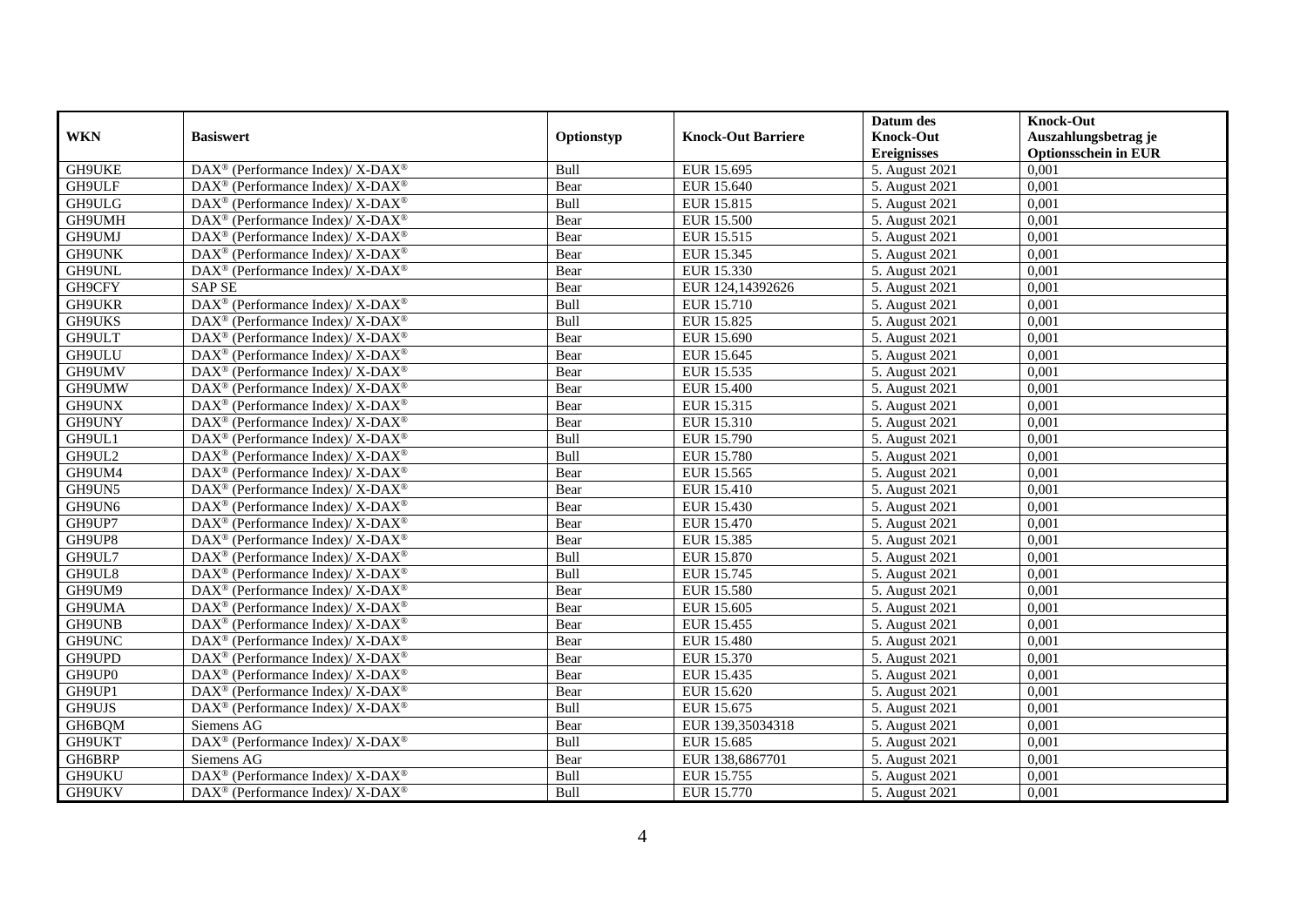|               |                                                             |            |                           | Datum des          | <b>Knock-Out</b>            |
|---------------|-------------------------------------------------------------|------------|---------------------------|--------------------|-----------------------------|
| <b>WKN</b>    | <b>Basiswert</b>                                            | Optionstyp | <b>Knock-Out Barriere</b> | <b>Knock-Out</b>   | Auszahlungsbetrag je        |
|               |                                                             |            |                           | <b>Ereignisses</b> | <b>Optionsschein in EUR</b> |
| GH9ULV        | DAX <sup>®</sup> (Performance Index)/ X-DAX <sup>®</sup>    | Bear       | EUR 15.695                | 5. August 2021     | 0,001                       |
| GH9ULW        | DAX <sup>®</sup> (Performance Index)/ X-DAX <sup>®</sup>    | Bull       | EUR 15.895                | 5. August 2021     | 0,001                       |
| GH9U9M        | Delivery Hero SE                                            | Bear       | EUR 129,19                | 5. August 2021     | 0,001                       |
| GH9ULX        | DAX <sup>®</sup> (Performance Index)/ X-DAX <sup>®</sup>    | Bear       | EUR 15.665                | 5. August 2021     | 0,001                       |
| GH9UMX        | DAX <sup>®</sup> (Performance Index)/ X-DAX <sup>®</sup>    | Bear       | EUR 15.530                | 5. August 2021     | 0,001                       |
| GH9UMY        | $DAX^{\circledast}$ (Performance Index)/ X-DAX <sup>®</sup> | Bear       | EUR 15.425                | 5. August 2021     | 0,001                       |
| GH9UMZ        | $DAX^{\circledast}$ (Performance Index)/ X-DAX <sup>®</sup> | Bear       | EUR 15.420                | 5. August 2021     | 0,001                       |
| GH9KYS        | Volkswagen AG                                               | Bull       | EUR 203,62821528          | 5. August 2021     | 0,001                       |
| GH9D5U        | Lonza Group AG                                              | Bear       | CHF 722,53111621          | 5. August 2021     | 0,001                       |
| GH60Q2        | Société Générale S.A.                                       | Bear       | EUR 27,36967009           | 5. August 2021     | 0,001                       |
| GH346Q        | Anheuser-Busch InBev SA/NV                                  | Bull       | EUR 51,66302117           | 5. August 2021     | 0,001                       |
| GH9FBD        | Shop Apotheke Europe NV                                     | Bull       | EUR 121,527               | 5. August 2021     | 0,001                       |
| GH8JRB        | Shop Apotheke Europe NV                                     | Bull       | EUR 120,804               | 5. August 2021     | 0,001                       |
| GH7ZTJ        | Swisscom AG                                                 | Bear       | CHF 553,90747018          | 5. August 2021     | 0.001                       |
| GH6BQN        | Siemens AG                                                  | Bear       | EUR 142,0145395           | 5. August 2021     | 0,001                       |
| GH8YLA        | Swisscom AG                                                 | Bear       | CHF 556,93619764          | 5. August 2021     | 0,001                       |
| GH9HWC        | Siemens Energy AG                                           | Bull       | EUR 22,618                | 5. August 2021     | 0,001                       |
| GH9TR4        | TeamViewer AG                                               | Bull       | $\overline{E}$ UR 25,66   | 5. August 2021     | 0,001                       |
| GH6BQP        | Siemens AG                                                  | Bear       | EUR 142,67811259          | 5. August 2021     | 0,001                       |
| GH8BMC        | Symrise AG                                                  | Bull       | EUR 117,31669643          | 5. August 2021     | 0,001                       |
| GH5LEU        | Commerzbank AG                                              | Bull       | EUR 5,03132082            | 5. August 2021     | 0,001                       |
| GF8EV3        | Bechtle AG                                                  | Bear       | EUR 176,47099675          | 5. August 2021     | 0,001                       |
| GH8BMD        | Symrise AG                                                  | Bull       | EUR 116,72469465          | 5. August 2021     | 0,001                       |
| GH6BQL        | Siemens AG                                                  | Bear       | EUR 140,01391624          | 5. August 2021     | 0,001                       |
| GH8BMM        | Symrise AG                                                  | Bull       | EUR 116,13269284          | 5. August 2021     | 0,001                       |
| GH6BQR        | Siemens AG                                                  | Bear       | EUR 141,35096649          | 5. August 2021     | 0,001                       |
| GH9TP8        | Amundi SA                                                   | Bear       | EUR 81,75                 | 5. August 2021     | 0,001                       |
| GH6X46        | Zalando SE                                                  | Bull       | EUR 91,04050286           | 5. August 2021     | 0,001                       |
| GH9RL8        | <b>Dassault Systemes SE</b>                                 | Bear       | EUR 47,94457898           | 5. August 2021     | 0,001                       |
| GH8K1T        | Beiersdorf AG                                               | Bear       | EUR 105,94302688          | 5. August 2021     | 0,001                       |
| GH8YTK        | <b>ASML Holding N.V.</b>                                    | Bear       | EUR 674,08977239          | 5. August 2021     | 0,001                       |
| GF6UJ1        | Continental AG                                              | Bull       | EUR 109,27699707          | 5. August 2021     | 0,001                       |
| GH2PFR        | Bayer AG                                                    | Bull       | EUR 47,63293858           | 5. August 2021     | 0,001                       |
| GH6X1F        | Continental AG                                              | Bull       | EUR 110,48975682          | 5. August 2021     | 0,001                       |
| GF6LFT        | Beiersdorf AG                                               | Bear       | EUR 107,53565838          | 5. August 2021     | 0,001                       |
| GF9MEF        | <b>Bayer AG</b>                                             | Bull       | EUR 47,97698767           | 5. August 2021     | 0,001                       |
| GH84FY        | Merck KGaA                                                  | Bear       | EUR 178,06434671          | 5. August 2021     | 0,001                       |
| <b>GF6LFR</b> | Beiersdorf AG                                               | Bear       | EUR 106,46249692          | 5. August 2021     | 0,001                       |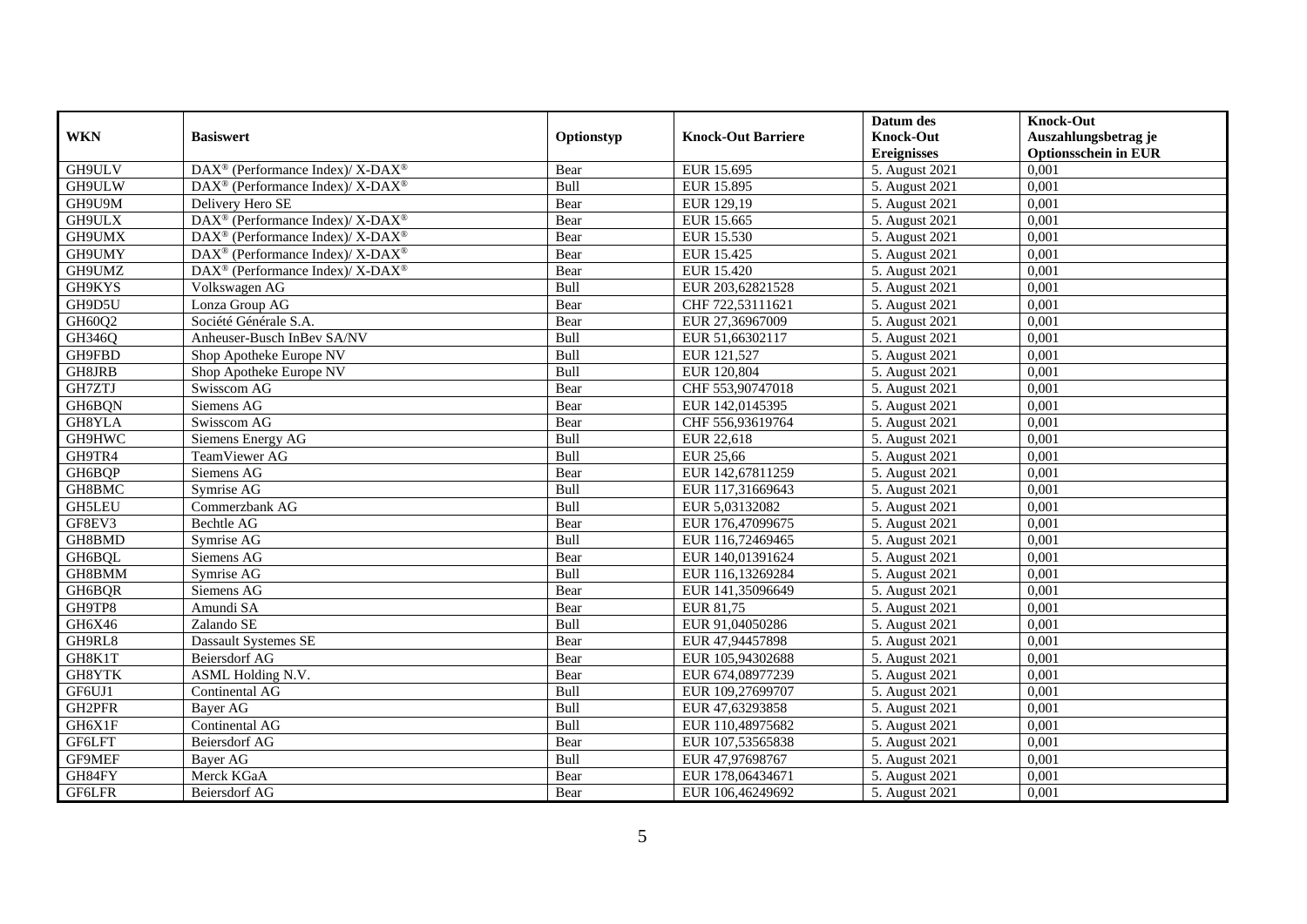|               |                                                         |             |                           | Datum des          | <b>Knock-Out</b>            |
|---------------|---------------------------------------------------------|-------------|---------------------------|--------------------|-----------------------------|
| <b>WKN</b>    | <b>Basiswert</b>                                        | Optionstyp  | <b>Knock-Out Barriere</b> | <b>Knock-Out</b>   | Auszahlungsbetrag je        |
|               |                                                         |             |                           | <b>Ereignisses</b> | <b>Optionsschein in EUR</b> |
| <b>GF9MEB</b> | <b>Bayer AG</b>                                         | Bull        | EUR 48,86957752           | 5. August 2021     | 0,001                       |
| GH84FR        | Merck KGaA                                              | Bear        | EUR 177,07836481          | 5. August 2021     | 0,001                       |
| GF6LFS        | <b>Beiersdorf AG</b>                                    | Bear        | EUR 105,18630469          | 5. August 2021     | 0,001                       |
| GH1KSZ        | Adecco Group AG                                         | Bull        | CHF 53,29750745           | 5. August 2021     | 0,001                       |
| GH8BC5        | Zurich Insurance Group AG                               | Bear        | CHF 375,09668871          | 5. August 2021     | 0,001                       |
| <b>GH0KLU</b> | <b>Baver AG</b>                                         | Bull        | EUR 48,33229433           | 5. August 2021     | 0,001                       |
| GH8K1N        | <b>Beiersdorf AG</b>                                    | Bear        | EUR 106,96937485          | 5. August 2021     | 0,001                       |
| GH6X4D        | Zalando SE                                              | Bull        | EUR 90,12100388           | 5. August 2021     | 0,001                       |
| <b>GH0KLV</b> | <b>Bayer AG</b>                                         | Bull        | EUR 48,58818931           | 5. August 2021     | 0,001                       |
| GH3A7L        | STMicroelectronics N.V.                                 | Bear        | EUR 35,65351549           | 5. August 2021     | 0,001                       |
| GH84G2        | Zalando SE                                              | Bull        | EUR 92,08468222           | 5. August 2021     | 0,001                       |
| GF6LFQ        | Beiersdorf AG                                           | Bear        | EUR 104,83825237          | 5. August 2021     | 0,001                       |
| GH84FW        | Zalando SE                                              | <b>Bull</b> | EUR 92,59771682           | 5. August 2021     | 0,001                       |
| GH6X49        | Zalando SE                                              | <b>Bull</b> | EUR 90,57570122           | 5. August 2021     | 0.001                       |
| GH6X68        | Zalando SE                                              | Bull        | EUR 89,65620221           | 5. August 2021     | 0,001                       |
| GH8P9R        | EURO STOXX <sup>®</sup> Banks (Price EUR) Index         | Bear        | EUR 94,59480838           | 5. August 2021     | 0,001                       |
| GH169B        | TecDAX <sup>®</sup> (Performance Index)                 | Bear        | EUR 3.773,02              | 5. August 2021     | 0,001                       |
| <b>GH0KTP</b> | $AEX-Index^{\circledR}$                                 | Bear        | EUR 766,53786349          | 5. August 2021     | 0,001                       |
| GH9UFD        | DAX <sup>®</sup> (Performance Index)                    | Bear        | EUR 15.605                | 5. August 2021     | 0,001                       |
| GH9UFE        | $\text{DAX}^{\otimes}$ (Performance Index)              | Bull        | EUR 15.695                | 5. August 2021     | 0,001                       |
| GH9UGF        | DAX <sup>®</sup> (Performance Index)                    | Bear        | EUR 15.575                | 5. August 2021     | 0,001                       |
| GH9UGG        | $\overline{\text{DAX}}^{\textcirc}$ (Performance Index) | <b>Bull</b> | EUR 15.750                | 5. August 2021     | 0,001                       |
| GH9UHH        | $\text{DAX}^{\otimes}$ (Performance Index)              | Bear        | EUR 15.595                | 5. August 2021     | 0,001                       |
| GH9UHJ        | $DAX^{\circledR}$ (Performance Index)                   | Bear        | EUR 15.655                | 5. August 2021     | 0,001                       |
| GH9UJK        | $DAX^{\circledR}$ (Performance Index)                   | Bear        | EUR 15.335                | 5. August 2021     | 0,001                       |
| GH9UFX        | $DAX^{\circledast}$ (Performance Index)                 | Bear        | EUR 15.525                | 5. August 2021     | 0,001                       |
| GH9UFY        | $\overline{\text{DAX}^{\otimes}}$ (Performance Index)   | Bear        | EUR 15.490                | 5. August 2021     | 0,001                       |
| GH9UGZ        | DAX <sup>®</sup> (Performance Index)                    | Bull        | EUR 15.745                | 5. August 2021     | 0,001                       |
| GH9UH0        | $DAX^{\circledast}$ (Performance Index)                 | Bear        | EUR 15.615                | 5. August 2021     | 0,001                       |
| GH9UJ1        | $\text{DAX}^{\textcircled{}}$ (Performance Index)       | Bear        | <b>EUR 15.400</b>         | 5. August 2021     | 0,001                       |
| GH9UJ2        | $DAX^{\circledR}$ (Performance Index)                   | Bear        | EUR 15.365                | 5. August 2021     | 0,001                       |
| GH9UF8        | DAX <sup>®</sup> (Performance Index)                    | Bull        | EUR 15.810                | 5. August 2021     | 0,001                       |
| GH9UG9        | $DAX^{\circledR}$ (Performance Index)                   | Bull        | EUR 15.690                | 5. August 2021     | 0,001                       |
| GH9UHB        | $\overline{\text{DAX}}^{\textcirc}$ (Performance Index) | Bull        | EUR 15.720                | 5. August 2021     | 0,001                       |
| GH9UHC        | $\text{DAX}^{\circledast}$ (Performance Index)          | Bear        | EUR 15.450                | 5. August 2021     | 0,001                       |
| GH9UJD        | DAX <sup>®</sup> (Performance Index)                    | Bear        | EUR 15.340                | 5. August 2021     | 0,001                       |
| GH9UJE        | $DAX^{\circledast}$ (Performance Index)                 | Bear        | EUR 15.380                | 5. August 2021     | 0,001                       |
| GH9UMK        | $\text{DAX}^{\circledast}$ (Performance Index)          | <b>Bull</b> | EUR 15.860                | 5. August 2021     | 0,001                       |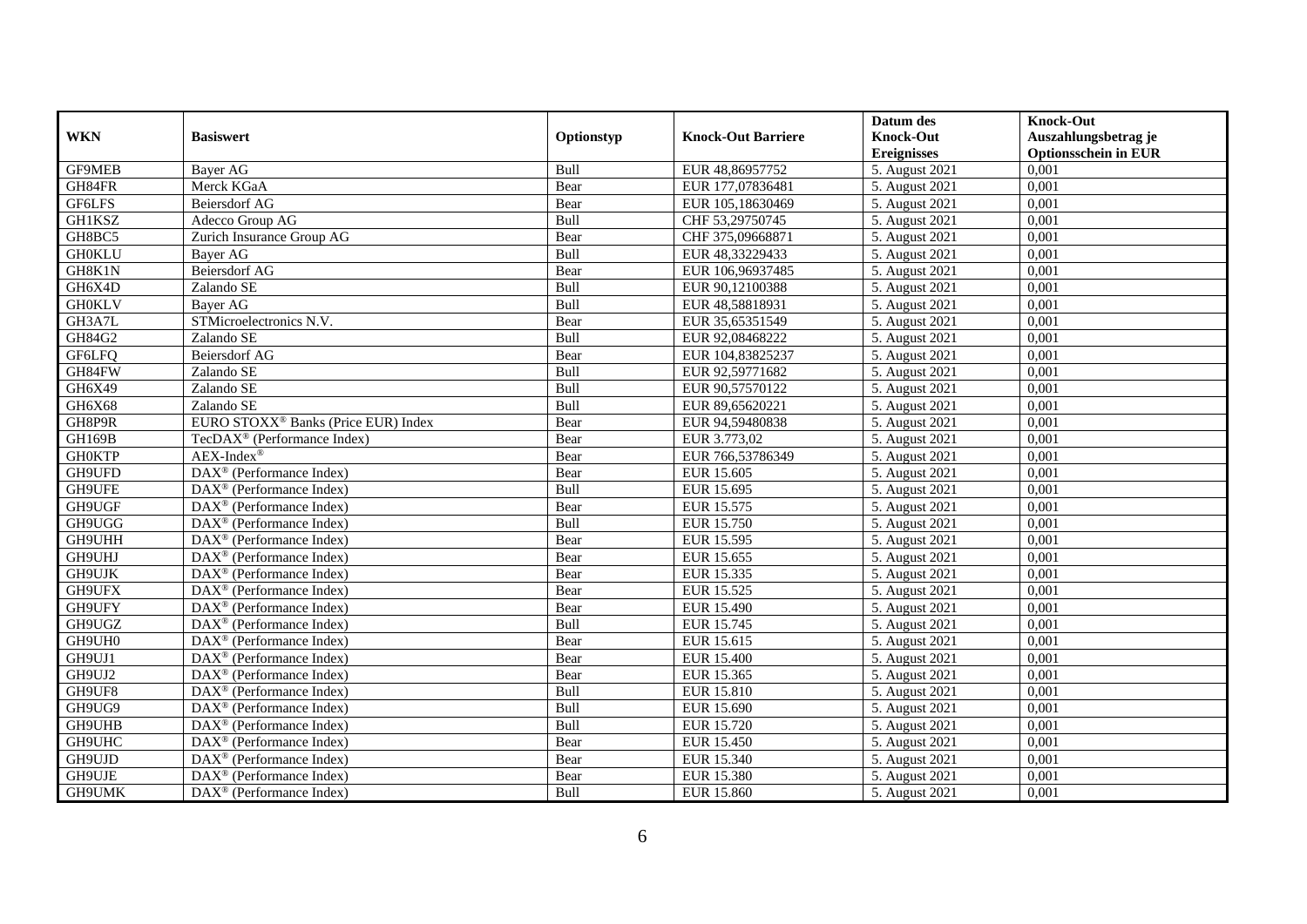|            |                                                       |            |                           | Datum des          | <b>Knock-Out</b>            |
|------------|-------------------------------------------------------|------------|---------------------------|--------------------|-----------------------------|
| <b>WKN</b> | <b>Basiswert</b>                                      | Optionstyp | <b>Knock-Out Barriere</b> | <b>Knock-Out</b>   | Auszahlungsbetrag je        |
|            |                                                       |            |                           | <b>Ereignisses</b> | <b>Optionsschein in EUR</b> |
| GH9UFV     | DAX <sup>®</sup> (Performance Index)                  | Bear       | EUR 15.670                | 5. August 2021     | 0,001                       |
| GH9UFW     | $\text{DAX}^{\otimes}$ (Performance Index)            | Bear       | EUR 15.530                | 5. August 2021     | 0,001                       |
| GH9UGX     | $DAX^{\circledR}$ (Performance Index)                 | Bull       | <b>EUR 15.880</b>         | 5. August 2021     | 0,001                       |
| GH9UGY     | $\text{DAX}^{\otimes}$ (Performance Index)            | Bull       | EUR 15.700                | 5. August 2021     | 0,001                       |
| GH9UHZ     | DAX <sup>®</sup> (Performance Index)                  | Bear       | EUR 15.405                | 5. August 2021     | 0,001                       |
| GH9UJ0     | $DAX^{\circledR}$ (Performance Index)                 | Bear       | EUR 15.395                | 5. August 2021     | 0,001                       |
| GH9UK1     | $DAX^{\circledR}$ (Performance Index)                 | Bear       | EUR 15.315                | 5. August 2021     | 0,001                       |
| GH9UK2     | $\text{DAX}^{\otimes}$ (Performance Index)            | Bear       | EUR 15.320                | 5. August 2021     | 0,001                       |
| GH9UM5     | $\text{DAX}^{\circledast}$ (Performance Index)        | Bear       | EUR 15.640                | 5. August 2021     | 0,001                       |
| GH9UN7     | $DAX^{\circledast}$ (Performance Index)               | Bull       | EUR 15.815                | 5. August 2021     | 0,001                       |
| GH9UP9     | DAX <sup>®</sup> (Performance Index)                  | Bear       | EUR 15.560                | 5. August 2021     | 0,001                       |
| GH9UPA     | $\overline{\text{DAX}^{\otimes}}$ (Performance Index) | Bear       | EUR 15.570                | 5. August 2021     | 0,001                       |
| GH9UFB     | $\text{DAX}^{\otimes}$ (Performance Index)            | Bull       | EUR 15.875                | 5. August 2021     | 0,001                       |
| GH9UFC     | $DAX^{\circledR}$ (Performance Index)                 | Bear       | EUR 15.675                | 5. August 2021     | 0,001                       |
| GH9UGD     | $\text{DAX}^{\otimes}$ (Performance Index)            | Bull       | EUR 15.850                | 5. August 2021     | 0,001                       |
| GH9UGE     | DAX <sup>®</sup> (Performance Index)                  | Bear       | EUR 15.555                | 5. August 2021     | 0,001                       |
| GH9UHF     | DAX <sup>®</sup> (Performance Index)                  | Bear       | EUR 15.465                | 5. August 2021     | 0,001                       |
| GH9UHG     | $DAX^{\circledR}$ (Performance Index)                 | Bull       | <b>EUR 15.885</b>         | 5. August 2021     | 0,001                       |
| GH9UF1     | $\text{DAX}^{\otimes}$ (Performance Index)            | Bear       | EUR 15.585                | 5. August 2021     | 0,001                       |
| GH9UF2     | DAX <sup>®</sup> (Performance Index)                  | Bear       | EUR 15.610                | 5. August 2021     | 0,001                       |
| GH9UG3     | DAX <sup>®</sup> (Performance Index)                  | Bear       | EUR 15.660                | 5. August 2021     | 0,001                       |
| GH9UG4     | $\overline{\text{DAX}^{\otimes}}$ (Performance Index) | Bull       | EUR 15.775                | 5. August 2021     | 0,001                       |
| GH9UH6     | DAX <sup>®</sup> (Performance Index)                  | Bear       | EUR 15.535                | 5. August 2021     | 0,001                       |
| GH9UJ7     | DAX <sup>®</sup> (Performance Index)                  | Bear       | <b>EUR 15.300</b>         | 5. August 2021     | 0,001                       |
| GH9UJ8     | DAX <sup>®</sup> (Performance Index)                  | Bear       | EUR 15.310                | 5. August 2021     | 0,001                       |
| GH9UFN     | $\text{DAX}^{\otimes}$ (Performance Index)            | Bull       | EUR 15.760                | 5. August 2021     | 0,001                       |
| GH9UFP     | DAX <sup>®</sup> (Performance Index)                  | Bull       | EUR 15.715                | 5. August 2021     | 0,001                       |
| GH9UFQ     | $DAX^{\circledR}$ (Performance Index)                 | Bull       | EUR 15.685                | 5. August 2021     | 0,001                       |
| GH9UGQ     | DAX <sup>®</sup> (Performance Index)                  | Bull       | EUR 15.795                | 5. August 2021     | 0,001                       |
| GH9UGR     | $\text{DAX}^{\otimes}$ (Performance Index)            | Bear       | EUR 15.590                | 5. August 2021     | 0,001                       |
| GH9UGS     | $\text{DAX}^{\circledast}$ (Performance Index)        | Bull       | EUR 15.735                | 5. August 2021     | 0,001                       |
| GH9UHS     | $\text{DAX}^{\circledast}$ (Performance Index)        | Bear       | EUR 15.445                | 5. August 2021     | 0,001                       |
| GH9UHT     | $\overline{\text{DAX}^{\otimes}}$ (Performance Index) | Bear       | EUR 15.355                | 5. August 2021     | 0,001                       |
| GH9UHU     | DAX <sup>®</sup> (Performance Index)                  | Bear       | EUR 15.360                | 5. August 2021     | 0,001                       |
| GH9UEZ     | DAX <sup>®</sup> (Performance Index)                  | Bear       | EUR 15.625                | 5. August 2021     | 0,001                       |
| GH9UF0     | DAX <sup>®</sup> (Performance Index)                  | Bull       | EUR 15.830                | 5. August 2021     | 0,001                       |
| GH9UG1     | $DAX^{\circledcirc}$ (Performance Index)              | Bear       | EUR 15.495                | 5. August 2021     | 0,001                       |
| GH9UG2     | $\overline{\text{DAX}^{\otimes}}$ (Performance Index) | Bear       | EUR 15.500                | 5. August 2021     | 0,001                       |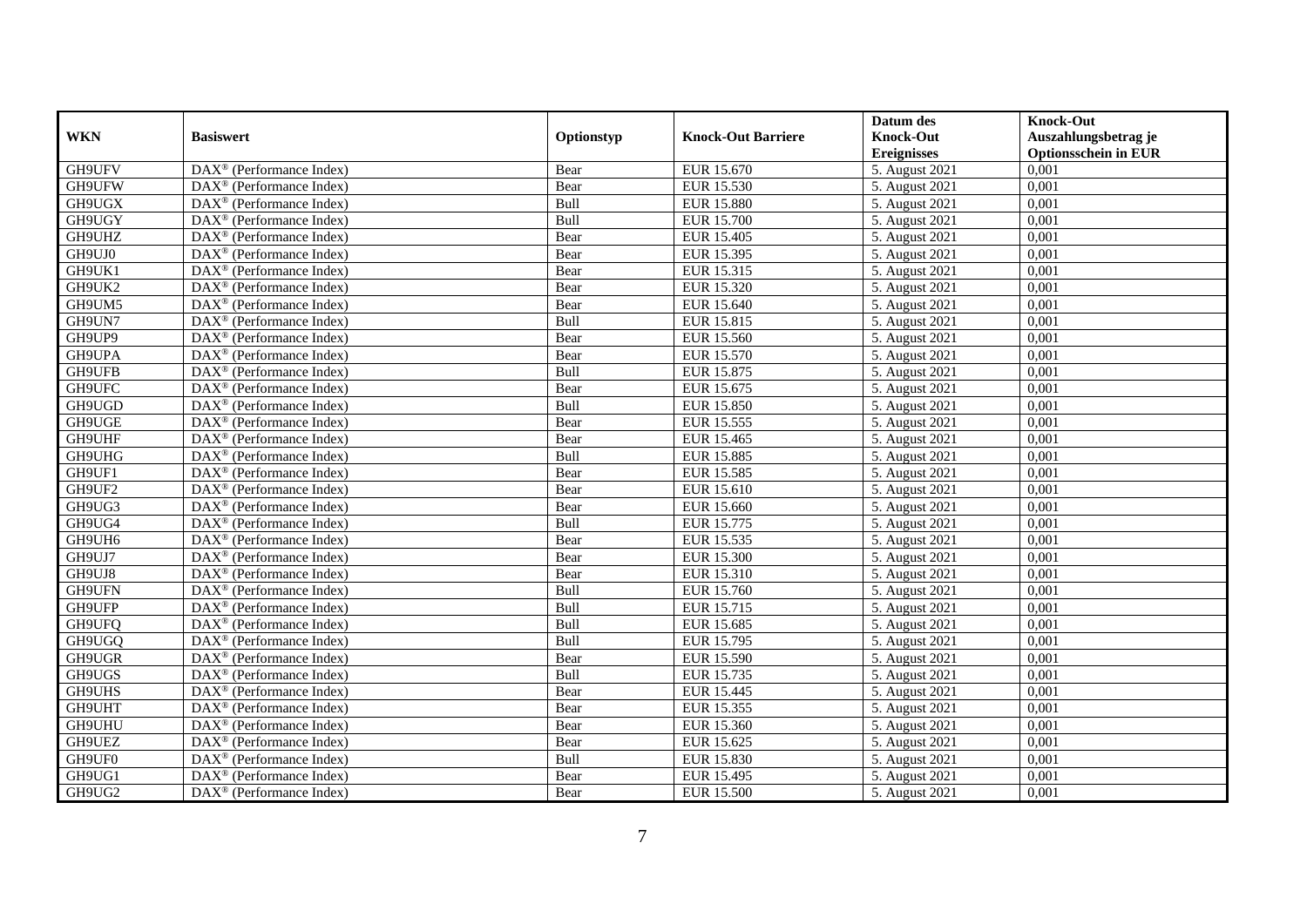|               |                                                                 |            |                           | Datum des          | <b>Knock-Out</b>            |
|---------------|-----------------------------------------------------------------|------------|---------------------------|--------------------|-----------------------------|
| <b>WKN</b>    | <b>Basiswert</b>                                                | Optionstyp | <b>Knock-Out Barriere</b> | <b>Knock-Out</b>   | Auszahlungsbetrag je        |
|               |                                                                 |            |                           | <b>Ereignisses</b> | <b>Optionsschein in EUR</b> |
| GH9UH3        | DAX <sup>®</sup> (Performance Index)                            | Bear       | EUR 15.565                | 5. August 2021     | 0,001                       |
| GH9UH4        | $\text{DAX}^{\circledast}$ (Performance Index)                  | Bear       | EUR 15.600                | 5. August 2021     | 0,001                       |
| GH9UJ5        | $DAX^{\circledR}$ (Performance Index)                           | Bear       | EUR 15.415                | 5. August 2021     | 0,001                       |
| GH9UJ6        | $\text{DAX}^{\otimes}$ (Performance Index)                      | Bear       | EUR 15.305                | 5. August 2021     | 0,001                       |
| GH9UK7        | DAX <sup>®</sup> (Performance Index)                            | Bear       | EUR 15.325                | 5. August 2021     | 0,001                       |
| GH9UF3        | $DAX^{\circledR}$ (Performance Index)                           | Bull       | EUR 15.855                | 5. August 2021     | 0,001                       |
| GH9UF4        | $DAX^{\circledR}$ (Performance Index)                           | Bear       | EUR 15.540                | 5. August 2021     | 0,001                       |
| GH9UG5        | $\text{DAX}^{\otimes}$ (Performance Index)                      | Bull       | EUR 15.675                | 5. August 2021     | 0,001                       |
| GH9UG6        | $DAX^{\circledast}$ (Performance Index)                         | Bull       | <b>EUR 15.800</b>         | 5. August 2021     | 0,001                       |
| GH9UH7        | $DAX^{\circledast}$ (Performance Index)                         | Bear       | EUR 15.665                | 5. August 2021     | 0,001                       |
| GH9UH8        | DAX <sup>®</sup> (Performance Index)                            | Bull       | EUR 15.805                | 5. August 2021     | 0,001                       |
| GH9UJ9        | $\overline{\text{DAX}^{\otimes}}$ (Performance Index)           | Bear       | EUR 15.330                | 5. August 2021     | 0,001                       |
| GH9UJA        | $\text{DAX}^{\otimes}$ (Performance Index)                      | Bear       | EUR 15.510                | 5. August 2021     | 0,001                       |
| GH9UKC        | $DAX^{\circledR}$ (Performance Index)                           | Bear       | EUR 15.370                | 5. August 2021     | 0,001                       |
| GH9UFF        | $\text{DAX}^{\otimes}$ (Performance Index)                      | Bear       | EUR 15.685                | 5. August 2021     | 0,001                       |
| GH9UFG        | $\text{DAX}^{\otimes}$ (Performance Index)                      | Bear       | EUR 15.550                | 5. August 2021     | 0,001                       |
| GH9UGH        | DAX <sup>®</sup> (Performance Index)                            | Bear       | EUR 15.620                | 5. August 2021     | 0,001                       |
| GH9UGJ        | $DAX^{\circledR}$ (Performance Index)                           | Bear       | EUR 15.545                | 5. August 2021     | 0,001                       |
| <b>GH9UHK</b> | $\text{DAX}^{\otimes}$ (Performance Index)                      | Bull       | EUR 15.770                | 5. August 2021     | 0,001                       |
| GH9UHL        | DAX <sup>®</sup> (Performance Index)                            | Bear       | EUR 15.695                | 5. August 2021     | 0,001                       |
| GH9UJM        | DAX <sup>®</sup> (Performance Index)                            | Bear       | EUR 15.290                | 5. August 2021     | 0,001                       |
| GH9UFH        | $\overline{\text{DAX}^{\otimes}}$ (Performance Index)           | Bull       | <b>EUR 15.740</b>         | 5. August 2021     | 0,001                       |
| GH9UGL        | DAX <sup>®</sup> (Performance Index)                            | Bull       | EUR 15.865                | 5. August 2021     | 0,001                       |
| GH9UHN        | DAX <sup>®</sup> (Performance Index)                            | Bear       | EUR 15.425                | 5. August 2021     | 0,001                       |
| GH9UJP        | DAX <sup>®</sup> (Performance Index)                            | Bear       | <b>EUR 15.280</b>         | 5. August 2021     | 0,001                       |
| GH9UJQ        | $\text{DAX}^{\otimes}$ (Performance Index)                      | Bull       | EUR 15.765                | 5. August 2021     | 0,001                       |
| GH9UF5        | DAX <sup>®</sup> (Performance Index)                            | Bull       | <b>EUR 15.780</b>         | 5. August 2021     | 0,001                       |
| GH9UF6        | $DAX^{\circledR}$ (Performance Index)                           | Bull       | EUR 15.755                | 5. August 2021     | 0,001                       |
| GH9UG7        | DAX <sup>®</sup> (Performance Index)                            | Bear       | EUR 15.505                | 5. August 2021     | 0,001                       |
| GH9UG8        | $\text{DAX}^{\otimes}$ (Performance Index)                      | Bear       | EUR 15.645                | 5. August 2021     | 0,001                       |
| GH9UH9        | $DAX^{\circledast}$ (Performance Index)                         | Bear       | EUR 15.480                | 5. August 2021     | 0,001                       |
| GH9UHA        | $DAX^{\circledast}$ (Performance Index)                         | Bear       | EUR 15.470                | 5. August 2021     | 0,001                       |
| GH9UJB        | $\overline{\text{DAX}^{\otimes}}$ (Performance Index)           | Bear       | EUR 15.345                | 5. August 2021     | 0,001                       |
| GH9UJC        | $\overline{\text{DAX}^{\circledast}(\text{Performance Index})}$ | Bear       | EUR 15.350                | 5. August 2021     | 0,001                       |
| GH9UF9        | DAX <sup>®</sup> (Performance Index)                            | Bull       | EUR 15.895                | 5. August 2021     | 0,001                       |
| GH9UFA        | DAX <sup>®</sup> (Performance Index)                            | Bull       | <b>EUR 15.680</b>         | 5. August 2021     | 0,001                       |
| GH9UGC        | $DAX^{\circledcirc}$ (Performance Index)                        | Bull       | EUR 15.730                | 5. August 2021     | 0,001                       |
| GH9UHD        | $\overline{\text{DAX}^{\otimes}}$ (Performance Index)           | Bear       | EUR 15.455                | 5. August 2021     | 0,001                       |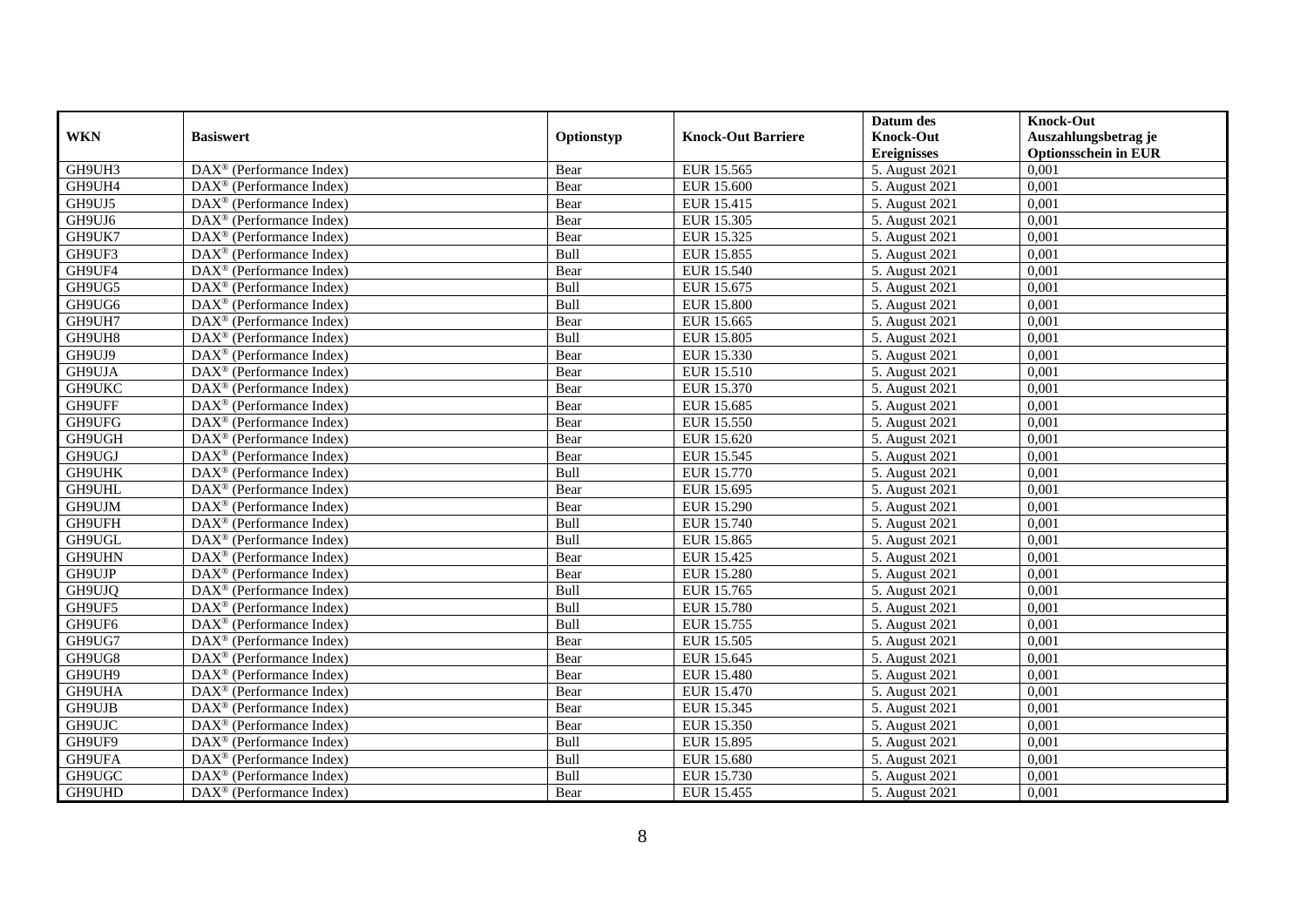|               |                                                       |             |                           | Datum des          | <b>Knock-Out</b>            |
|---------------|-------------------------------------------------------|-------------|---------------------------|--------------------|-----------------------------|
| <b>WKN</b>    | <b>Basiswert</b>                                      | Optionstyp  | <b>Knock-Out Barriere</b> | <b>Knock-Out</b>   | Auszahlungsbetrag je        |
|               |                                                       |             |                           | <b>Ereignisses</b> | <b>Optionsschein in EUR</b> |
| GH9UHE        | $\overline{\text{DAX}^{\otimes}}$ (Performance Index) | Bear        | EUR 15.460                | 5. August 2021     | 0,001                       |
| GH9UKJ        | $DAX^{\circledR}$ (Performance Index)                 | Bear        | EUR 15.650                | 5. August 2021     | 0,001                       |
| GH9UFR        | DAX <sup>®</sup> (Performance Index)                  | Bull        | EUR 15.870                | 5. August 2021     | $0,\overline{001}$          |
| GH9UGT        | $\text{DAX}^{\otimes}$ (Performance Index)            | Bull        | EUR 15.835                | 5. August 2021     | 0,001                       |
| GH9UGU        | DAX <sup>®</sup> (Performance Index)                  | Bear        | <b>EUR 15.580</b>         | 5. August 2021     | 0,001                       |
| GH9UHV        | $\overline{\text{DAX}^{\otimes}}$ (Performance Index) | Bear        | EUR 15.420                | 5. August 2021     | 0,001                       |
| GH9UHW        | $\text{DAX}^{\otimes}$ (Performance Index)            | Bear        | EUR 15.375                | 5. August 2021     | 0,001                       |
| GH9UFZ        | $DAX^{\otimes}$ (Performance Index)                   | Bear        | EUR 15.520                | 5. August 2021     | 0,001                       |
| GH9UG0        | $DAX^{\circledcirc}$ (Performance Index)              | Bear        | EUR 15.515                | 5. August 2021     | 0,001                       |
| GH9UH1        | $DAX^{\circledR}$ (Performance Index)                 | Bull        | EUR 15.790                | 5. August 2021     | 0,001                       |
| GH9UH2        | DAX <sup>®</sup> (Performance Index)                  | Bull        | EUR 15.725                | 5. August 2021     | 0,001                       |
| GH9UJ3        | DAX <sup>®</sup> (Performance Index)                  | Bear        | <b>EUR 15.390</b>         | 5. August 2021     | 0,001                       |
| GH9UJ4        | DAX <sup>®</sup> (Performance Index)                  | Bear        | EUR 15.295                | 5. August 2021     | 0,001                       |
| GH9UK6        | $\text{DAX}^{\otimes}$ (Performance Index)            | Bull        | <b>EUR 15.890</b>         | 5. August 2021     | 0,001                       |
| GH9UFT        | DAX <sup>®</sup> (Performance Index)                  | Bear        | EUR 15.485                | 5. August 2021     | 0,001                       |
| GH9UFU        | DAX <sup>®</sup> (Performance Index)                  | Bull        | EUR 15.705                | 5. August 2021     | 0,001                       |
| GH9UGV        | $\text{DAX}^{\otimes}$ (Performance Index)            | Bull        | EUR 15.825                | 5. August 2021     | 0,001                       |
| GH9UGW        | $DAX^{\circledR}$ (Performance Index)                 | <b>Bull</b> | EUR 15.845                | 5. August 2021     | 0,001                       |
| GH9UHX        | $DAX^{\otimes}$ (Performance Index)                   | Bear        | EUR 15.385                | 5. August 2021     | 0,001                       |
| GH9UHY        | DAX <sup>®</sup> (Performance Index)                  | Bear        | EUR 15.410                | 5. August 2021     | 0,001                       |
| GH9UK0        | $DAX^{\circledast}$ (Performance Index)               | Bull        | <b>EUR 15.785</b>         | 5. August 2021     | 0,001                       |
| GH9UFK        | $DAX^{\circledR}$ (Performance Index)                 | Bull        | EUR 15.710                | 5. August 2021     | 0,001                       |
| GH9UFL        | $\overline{\text{DAX}^{\otimes}}$ (Performance Index) | Bull        | EUR 15.840                | 5. August 2021     | 0,001                       |
| GH9UFM        | $\text{DAX}^{\otimes}$ (Performance Index)            | Bear        | EUR 15.635                | 5. August 2021     | 0,001                       |
| GH9UGM        | $\text{DAX}^{\otimes}$ (Performance Index)            | Bear        | EUR 15.630                | 5. August 2021     | 0,001                       |
| GH9UGN        | DAX <sup>®</sup> (Performance Index)                  | Bull        | EUR 15.820                | 5. August 2021     | 0,001                       |
| GH9UGP        | $\text{DAX}^{\otimes}$ (Performance Index)            | Bear        | EUR 15.680                | 5. August 2021     | 0,001                       |
| GH9UHP        | DAX <sup>®</sup> (Performance Index)                  | Bear        | EUR 15.430                | 5. August 2021     | 0,001                       |
| GH9UHQ        | $DAX^{\circledR}$ (Performance Index)                 | Bear        | EUR 15.435                | 5. August 2021     | 0,001                       |
| GH9UHR        | $DAX^{\otimes}$ (Performance Index)                   | Bear        | <b>EUR 15.440</b>         | 5. August 2021     | 0,001                       |
| GH9UJR        | DAX <sup>®</sup> (Performance Index)                  | Bear        | EUR 15.285                | 5. August 2021     | 0,001                       |
| GH9UJT        | $DAX^{\circledast}$ (Performance Index)               | Bear        | EUR 15.475                | 5. August 2021     | 0,001                       |
| GH9UNZ        | DAX <sup>®</sup> (Performance Index)                  | Bear        | EUR 15.690                | 5. August 2021     | 0,001                       |
| GH6BQK        | Siemens AG                                            | Bear        | EUR 140,67748928          | 5. August 2021     | 0,001                       |
| GA9UP4        | Swisscom AG                                           | Bear        | CHF 558,585               | 5. August 2021     | 0,001                       |
| <b>GH7ZTN</b> | Swisscom AG                                           | Bear        | CHF 560,83019296          | 5. August 2021     | 0,001                       |
| GH8YKN        | Relx plc                                              | Bear        | GBP 21,84094592           | 5. August 2021     | 0,001                       |
| GH9D6M        | Schneider Electric SE                                 | Bear        | EUR 149,30498294          | 5. August 2021     | 0,001                       |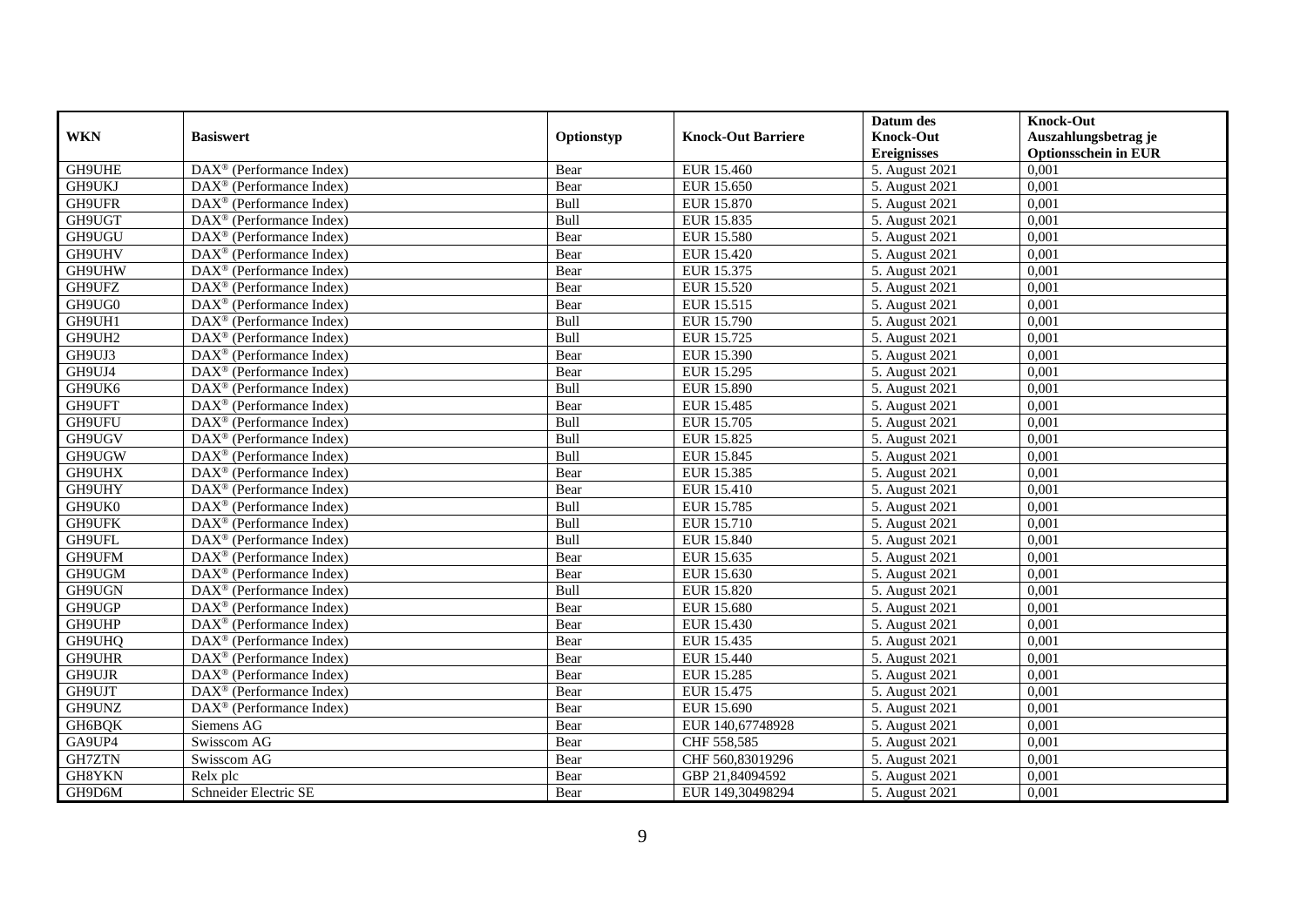|               |                                                             |            |                           | Datum des          | <b>Knock-Out</b>            |
|---------------|-------------------------------------------------------------|------------|---------------------------|--------------------|-----------------------------|
| <b>WKN</b>    | <b>Basiswert</b>                                            | Optionstyp | <b>Knock-Out Barriere</b> | <b>Knock-Out</b>   | Auszahlungsbetrag je        |
|               |                                                             |            |                           | <b>Ereignisses</b> | <b>Optionsschein in EUR</b> |
| GH9TSV        | Deutsche Börse AG                                           | Bear       | EUR 142,23                | 5. August 2021     | 0,001                       |
| <b>GH1PWF</b> | EURO STOXX 50 <sup>®</sup> Index (Price EUR)                | Bear       | EUR 4.154,2476872         | 5. August 2021     | 0,001                       |
| GH9MX0        | DAX <sup>®</sup> (Performance Index)                        | Bear       | EUR 15.720                | 5. August 2021     | 0,001                       |
| GH9MX1        | $DAX^{\circledR}$ (Performance Index)                       | Bear       | EUR 15.720                | 5. August 2021     | 0.001                       |
| GH8Y9X        | $\overline{\text{DAX}}^{\textcirc}$ (Performance Index)     | Bear       | EUR 15.720                | 5. August 2021     | 0,001                       |
| GH8Y9U        | $DAX^{\circledR}$ (Performance Index)                       | Bear       | <b>EUR 15.720</b>         | 5. August 2021     | 0,001                       |
| GH8Y9V        | $DAX^{\circledR}$ (Performance Index)                       | Bear       | EUR 15.720                | 5. August 2021     | 0,001                       |
| GH8Y9W        | $\text{DAX}^{\otimes}$ (Performance Index)                  | Bear       | EUR 15.720                | 5. August 2021     | 0,001                       |
| GH9772        | $\text{DAX}^{\circledast}$ (Performance Index)              | Bear       | EUR 15.720                | 5. August 2021     | 0,001                       |
| GH1670        | TecDAX <sup>®</sup> (Performance Index)                     | Bear       | EUR 3.783,45              | 5. August 2021     | 0,001                       |
| GH1683        | $TecDAX^{\otimes}$ (Performance Index)                      | Bear       | EUR 3.776,65              | 5. August 2021     | 0,001                       |
| GH8ZLQ        | DAX <sup>®</sup> (Performance Index)                        | Bear       | EUR 15.720,28075432       | 5. August 2021     | 0,001                       |
| GH166Q        | TecDAX <sup>®</sup> (Performance Index)                     | Bear       | EUR 3.780,02              | 5. August 2021     | 0,001                       |
| GH8ZMS        | DAX <sup>®</sup> (Performance Index)/ X-DAX <sup>®</sup>    | Bear       | EUR 15.720,28075432       | 5. August 2021     | 0,001                       |
| GH92HA        | $DAX^{\circledast}$ (Performance Index)/ X-DAX <sup>®</sup> | Bear       | EUR 15.713,39192636       | 5. August 2021     | 0,001                       |
| GB0W4S        | EURO STOXX 50 <sup>®</sup> Index (Price EUR)                | Bear       | EUR 4.158,72746234        | 5. August 2021     | 0,001                       |
| <b>GH9PES</b> | Carl-Zeiss Meditec AG                                       | Bear       | EUR 196,35288151          | 5. August 2021     | 0,001                       |
| GH6BQQ        | Siemens AG                                                  | Bear       | EUR 143,34168563          | 5. August 2021     | 0,001                       |
| GH7ZG9        | Heineken N.V.                                               | Bull       | EUR 96,04965273           | 5. August 2021     | 0,001                       |
| GH9CFZ        | <b>SAP SE</b>                                               | Bear       | EUR 124,7333277           | 5. August 2021     | 0,001                       |
| <b>GH1KQA</b> | Accor S.A.                                                  | Bull       | EUR 28,10235097           | 5. August 2021     | 0,001                       |
| GH9PKL        | Cancom SE                                                   | Bear       | EUR 56,05110132           | 5. August 2021     | 0,001                       |
| GF9MDU        | Bayer AG                                                    | Bull       | EUR 46,99206094           | 5. August 2021     | 0,001                       |
| <b>GH346R</b> | Anheuser-Busch InBev SA/NV                                  | Bull       | EUR 51,25740089           | 5. August 2021     | 0,001                       |
| GH92FV        | Varta AG                                                    | Bear       | EUR 154,3854217           | 5. August 2021     | 0,001                       |
| <b>GH0KLT</b> | Bayer AG                                                    | Bull       | EUR 47,26777093           | 5. August 2021     | 0,001                       |
| <b>GH0KUN</b> | $AEX-Index^{\circledR}$                                     | Bear       | EUR 767,89200629          | 5. August 2021     | 0,001                       |
| GH6FT6        | TecDAX <sup>®</sup> (Performance Index)                     | Bear       | EUR 3.788,63              | 5. August 2021     | 0,001                       |
| GA4JNC        | TecDAX <sup>®</sup> (Performance Index)                     | Bear       | EUR 3.788,47              | 5. August 2021     | 0,001                       |
| <b>GH0KTS</b> | $AEX-Index^{\circledR}$                                     | Bear       | EUR 769,25596169          | 5. August 2021     | 0,001                       |
| GH166Y        | TecDAX <sup>®</sup> (Performance Index)                     | Bear       | EUR 3.800,47              | 5. August 2021     | 0,001                       |
| GH1684        | TecDAX <sup>®</sup> (Performance Index)                     | Bear       | EUR 3.793,86              | 5. August 2021     | 0.001                       |
| <b>GH166W</b> | TecDAX <sup>®</sup> (Performance Index)                     | Bear       | EUR 3.797,14              | 5. August 2021     | 0,001                       |
| GH9PJC        | Cancom SE                                                   | Bear       | EUR 56,40098335           | 5. August 2021     | 0,001                       |
| GH6X48        | Zalando SE                                                  | Bull       | EUR 88,73670325           | 5. August 2021     | 0,001                       |
| GH9RRH        | Fresenius Medical Care AG & Co. KGaA                        | Bear       | EUR 68,00042192           | 5. August 2021     | 0,001                       |
| GH9PPY        | Sartorius AG                                                | Bear       | EUR 539,762               | 5. August 2021     | 0,001                       |
| GF8BVC        | Bechtle AG                                                  | Bear       | EUR 177,39206532          | 5. August 2021     | 0,001                       |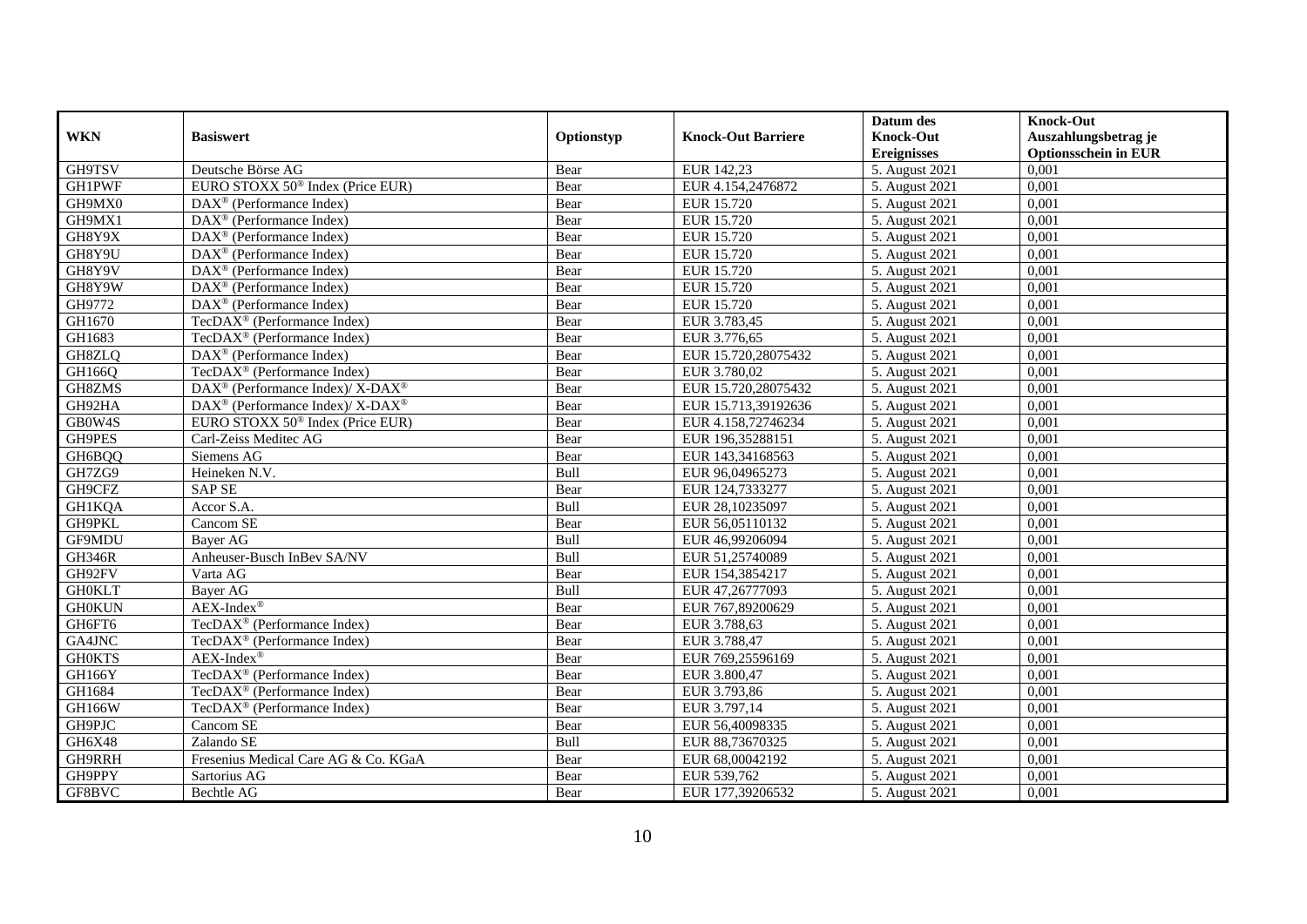|               |                                                                          |             |                           | Datum des          | <b>Knock-Out</b>            |
|---------------|--------------------------------------------------------------------------|-------------|---------------------------|--------------------|-----------------------------|
| <b>WKN</b>    | <b>Basiswert</b>                                                         | Optionstyp  | <b>Knock-Out Barriere</b> | <b>Knock-Out</b>   | Auszahlungsbetrag je        |
|               |                                                                          |             |                           | <b>Ereignisses</b> | <b>Optionsschein in EUR</b> |
| GH8JRF        | Shop Apotheke Europe NV                                                  | Bull        | EUR 118,293               | 5. August 2021     | 0,001                       |
| GH8ZRP        | Hannover Rück SE                                                         | Bear        | EUR 145,39052265          | 5. August 2021     | 0,001                       |
| GH9U9X        | TeamViewer AG                                                            | Bear        | <b>EUR 26,58</b>          | 5. August 2021     | 0,001                       |
| GH9U7A        | HeidelbergCement AG                                                      | Bear        | EUR 75,71                 | 5. August 2021     | 0.001                       |
| GH8R7W        | Merck KGaA                                                               | Bear        | EUR 181,74716934          | 5. August 2021     | 0,001                       |
| GH9KYU        | Ørsted A/S                                                               | Bear        | DKK 964,45355103          | 5. August 2021     | 0,001                       |
| GH9TUY        | Deutsche Börse AG                                                        | Bear        | EUR 142,93                | 5. August 2021     | 0,001                       |
| GH9U9Q        | TeamViewer AG                                                            | Bear        | EUR 26,45                 | 5. August 2021     | 0,001                       |
| GH8JQ6        | Shop Apotheke Europe NV                                                  | Bull        | EUR 119,214               | 5. August 2021     | 0,001                       |
| GH75CF        | Merck KGaA                                                               | Bear        | EUR 179,40174347          | 5. August 2021     | 0.001                       |
| GH6X4A        | Zalando SE                                                               | Bull        | EUR 89,19140053           | 5. August 2021     | 0,001                       |
| GH8JP9        | Shop Apotheke Europe NV                                                  | Bull        | EUR 120,064               | 5. August 2021     | 0,001                       |
| GH84EB        | Merck KGaA                                                               | Bear        | EUR 182,65563615          | 5. August 2021     | 0,001                       |
| GH8R7U        | Merck KGaA                                                               | Bear        | EUR 180,89937496          | 5. August 2021     | 0,001                       |
| GF4RJA        | ADYEN N.V.                                                               | Bear        | EUR 2.361,83125006        | 5. August 2021     | 0,001                       |
| GH6RE0        | KBC Groep N.V.                                                           | Bear        | EUR 69,03850838           | 5. August 2021     | 0,001                       |
| GF92FG        | Deutsche Lufthansa AG                                                    | Bull        | EUR 8,99238005            | 5. August 2021     | 0,001                       |
| <b>GF92F9</b> | Deutsche Lufthansa AG                                                    | <b>Bull</b> | EUR 9.09421895            | 5. August 2021     | 0.001                       |
| GF92FD        | Deutsche Lufthansa AG                                                    | Bull        | EUR 9,02293168            | 5. August 2021     | 0,001                       |
| GH9RQE        | <b>LINDE PLC</b>                                                         | Bear        | EUR 260,30056824          | 5. August 2021     | 0,001                       |
| GH8ZRM        | Hannover Rück SE                                                         | Bear        | EUR 146,1091413           | 5. August 2021     | 0,001                       |
| GH4MS4        | EURO STOXX 50 <sup>®</sup> Index (Price EUR)                             | Bear        | EUR 4.160,36517085        | 5. August 2021     | 0,001                       |
| GH8P9P        | EURO STOXX <sup>®</sup> Banks (Price EUR) Index                          | Bear        | EUR 94,68459466           | 5. August 2021     | 0,001                       |
| GH8JXQ        | ING Groep N.V.                                                           | Bear        | EUR 11,10914031           | 5. August 2021     | 0,001                       |
| <b>GH8TCE</b> | Hermes International                                                     | Bear        | EUR 1.342,8312039         | 5. August 2021     | 0,001                       |
| GH1G8Z        | CAC 40 <sup>®</sup> Index                                                | Bear        | EUR 6.780,52              | 5. August 2021     | 0,001                       |
| GH9MWY        | DAX <sup>®</sup> (Performance Index)                                     | Bear        | EUR 15.725                | 5. August 2021     | 0,001                       |
| GH9MWZ        | $DAX^{\circledR}$ (Performance Index)                                    | Bear        | EUR 15.725                | 5. August 2021     | 0,001                       |
| GH8Y9M        | $\overline{\text{DAX}^{\otimes}}$ (Performance Index)                    | Bear        | EUR 15.725                | 5. August 2021     | 0,001                       |
| GH8Y9N        | $\text{DAX}^{\textcircled{}}$ (Performance Index)                        | Bear        | EUR 15.725                | 5. August 2021     | 0,001                       |
| GH94NF        | $DAX^{\circledast}$ (Performance Index)                                  | Bear        | EUR 15.725                | 5. August 2021     | 0,001                       |
| GH8Y9P        | $DAX^{\circledcirc}$ (Performance Index)                                 | Bear        | EUR 15.725                | 5. August 2021     | 0.001                       |
| GH8Y9Q        | DAX <sup>®</sup> (Performance Index)                                     | Bear        | EUR 15.725                | 5. August 2021     | 0,001                       |
| GH9PJ5        | Cancom SE                                                                | Bear        | EUR 56,74086875           | 5. August 2021     | 0,001                       |
| <b>GH9PEN</b> | Carl-Zeiss Meditec AG                                                    | Bear        | EUR 197,29251246          | 5. August 2021     | 0,001                       |
| GH6RDM        | KBC Groep N.V.                                                           | Bear        | EUR 70,26832808           | 5. August 2021     | 0,001                       |
| GH8ZKY        | $\overline{\text{DAX}^{\otimes}}$ (Performance Index)/X-DAX <sup>®</sup> | Bear        | EUR 15.728,06762821       | 5. August 2021     | 0,001                       |
| GH8R8Y        | Merck KGaA                                                               | Bear        | EUR 184,28057846          | 5. August 2021     | 0,001                       |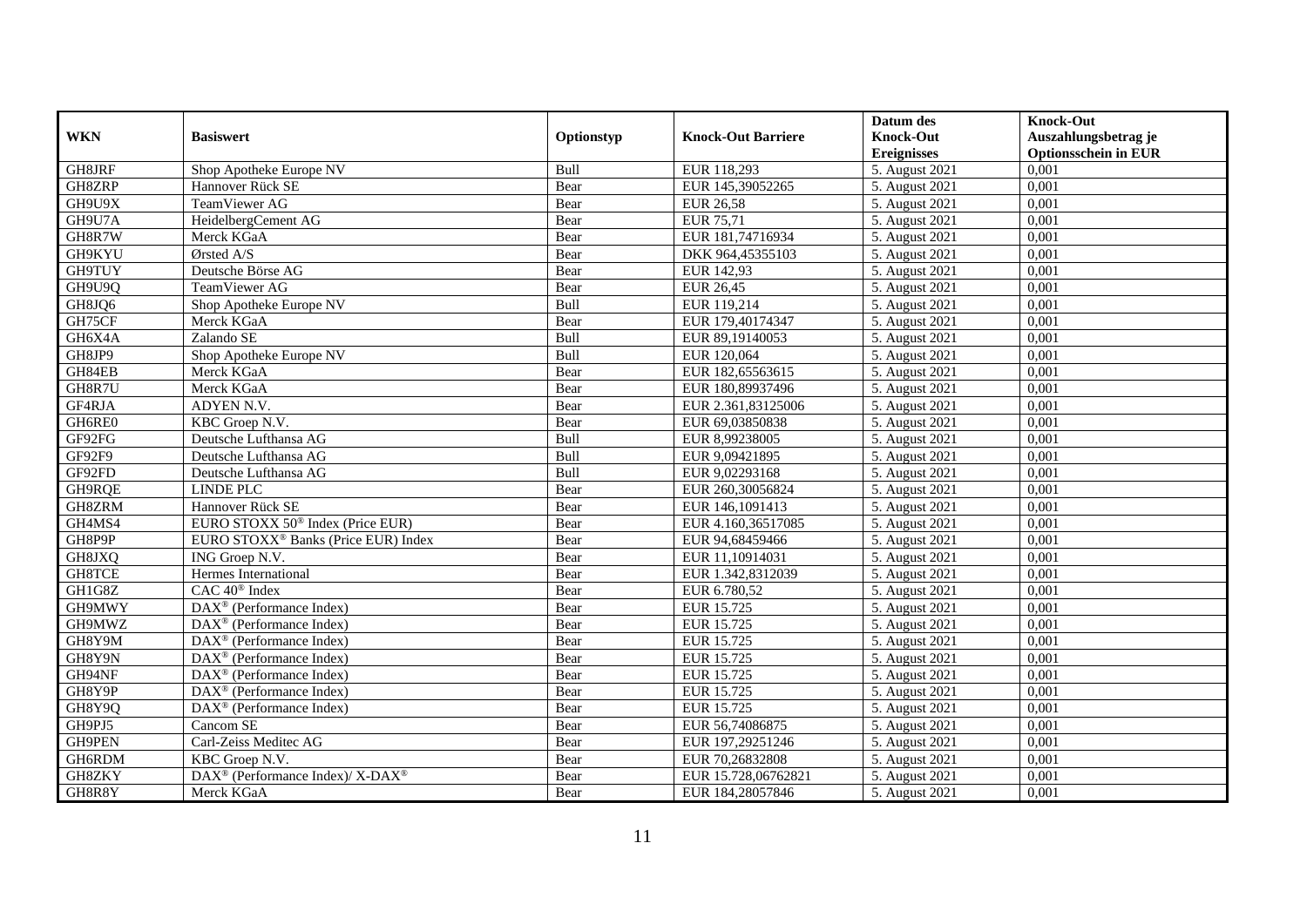|               |                                                         |            |                           | Datum des          | <b>Knock-Out</b>            |
|---------------|---------------------------------------------------------|------------|---------------------------|--------------------|-----------------------------|
| <b>WKN</b>    | <b>Basiswert</b>                                        | Optionstyp | <b>Knock-Out Barriere</b> | <b>Knock-Out</b>   | Auszahlungsbetrag je        |
|               |                                                         |            |                           | <b>Ereignisses</b> | <b>Optionsschein in EUR</b> |
| GH0J29        | ASML Holding N.V.                                       | Bear       | EUR 681,45630707          | 5. August 2021     | 0,001                       |
| GH8P9V        | EURO STOXX <sup>®</sup> Banks (Price EUR) Index         | Bear       | EUR 94,77438088           | 5. August 2021     | 0,001                       |
| <b>GH0KTV</b> | AEX-Index®                                              | Bear       | EUR 770,65916766          | 5. August 2021     | 0,001                       |
| GH8P9S        | EURO STOXX <sup>®</sup> Banks (Price EUR) Index         | Bear       | EUR 94,86416714           | 5. August 2021     | 0,001                       |
| GH8ZM7        | DAX <sup>®</sup> (Performance Index)                    | Bear       | EUR 15.728,06762821       | 5. August 2021     | 0,001                       |
| GH9771        | DAX <sup>®</sup> (Performance Index)                    | Bear       | EUR 15.730                | 5. August 2021     | 0,001                       |
| GH9AUU        | $DAX^{\otimes}$ (Performance Index)                     | Bear       | <b>EUR 15.730</b>         | 5. August 2021     | 0,001                       |
| GH8Y9H        | $\overline{\text{DAX}}^{\textcirc}$ (Performance Index) | Bear       | EUR 15.730                | 5. August 2021     | 0,001                       |
| GH9MWX        | $DAX^{\circledast}$ (Performance Index)                 | Bear       | EUR 15.730                | 5. August 2021     | 0,001                       |
| GH9U8M        | Delivery Hero SE                                        | Bear       | EUR 129,83                | 5. August 2021     | 0,001                       |
| GH8P9B        | EURO STOXX <sup>®</sup> Banks (Price EUR) Index         | Bear       | EUR 94,95395341           | 5. August 2021     | 0,001                       |
| <b>GH1DTD</b> | Dialog Semiconductor PLC                                | Bull       | EUR 63,9940451            | 5. August 2021     | 0,001                       |
| <b>GH8R85</b> | Merck KGaA                                              | Bear       | EUR 185,13834691          | 5. August 2021     | 0,001                       |
| GC2N7T        | Merck KGaA                                              | Bear       | EUR 185,22342088          | 5. August 2021     | 0.001                       |
| GH9FB2        | Shop Apotheke Europe NV                                 | Bull       | EUR 117,63                | 5. August 2021     | 0,001                       |
| <b>GH8R84</b> | Merck KGaA                                              | Bear       | EUR 185,97616726          | 5. August 2021     | 0,001                       |
| GH5LGJ        | Shop Apotheke Europe NV                                 | Bull       | EUR 116,582               | 5. August 2021     | 0,001                       |
| GF4X1C        | Koninklijke D <sup>SM</sup> N.V.                        | Bear       | EUR 175,76677319          | 5. August 2021     | 0,001                       |
| GH6X4H        | Zalando SE                                              | Bull       | EUR 88,27190156           | 5. August 2021     | 0,001                       |
| GH9U8L        | Delivery Hero SE                                        | Bear       | EUR 130,47                | 5. August 2021     | 0,001                       |
| GH92CY        | Varta AG                                                | Bear       | EUR 159,55684506          | 5. August 2021     | 0,001                       |
| GH0J6W        | $MDAX^{\circledR}$ (Performance Index)                  | Bear       | EUR 35.609,98269083       | 5. August 2021     | 0,001                       |
| GH8R9K        | Merck KGaA                                              | Bear       | EUR 186,82396163          | 5. August 2021     | 0,001                       |
| GH8PFE        | Sartorius AG                                            | Bear       | EUR 543,336               | 5. August 2021     | 0,001                       |
| GF5FFM        | Symrise AG                                              | Bear       | EUR 125,63641112          | 5. August 2021     | 0,001                       |
| GH8TG3        | Symrise AG                                              | Bear       | EUR 126,30828627          | 5. August 2021     | 0,001                       |
| GH8R9M        | Merck KGaA                                              | Bear       | EUR 187,76152251          | 5. August 2021     | 0,001                       |
| GH9RQD        | Varta AG                                                | Bull       | EUR 148,8686517           | 5. August 2021     | 0,001                       |
| GH9U8P        | Delivery Hero SE                                        | Bear       | EUR 132,38                | 5. August 2021     | 0,001                       |
| GH2PUV        | Adecco Group AG                                         | Bull       | CHF 52,60109938           | 5. August 2021     | 0,001                       |
| GH9RPX        | Varta AG                                                | Bull       | EUR 145,09792598          | 5. August 2021     | 0,001                       |
| GH9U8H        | Delivery Hero SE                                        | Bear       | EUR 131,11                | 5. August 2021     | 0,001                       |
| GH9RQG        | Varta AG                                                | Bull       | EUR 147,35836103          | 5. August 2021     | 0,001                       |
| GH9U8J        | Delivery Hero SE                                        | Bear       | EUR 131,75                | 5. August 2021     | 0,001                       |
| GH9RRR        | Varta AG                                                | Bull       | EUR 148,11850733          | 5. August 2021     | 0,001                       |
| GH9RPQ        | Varta AG                                                | Bull       | EUR 145,85807228          | 5. August 2021     | 0,001                       |
| GH9RR3        | Varta AG                                                | Bull       | EUR 144,3477816           | 5. August 2021     | 0,001                       |
| GH9LQF        | Evotec AG                                               | Bear       | EUR 36,40247596           | 5. August 2021     | 0,001                       |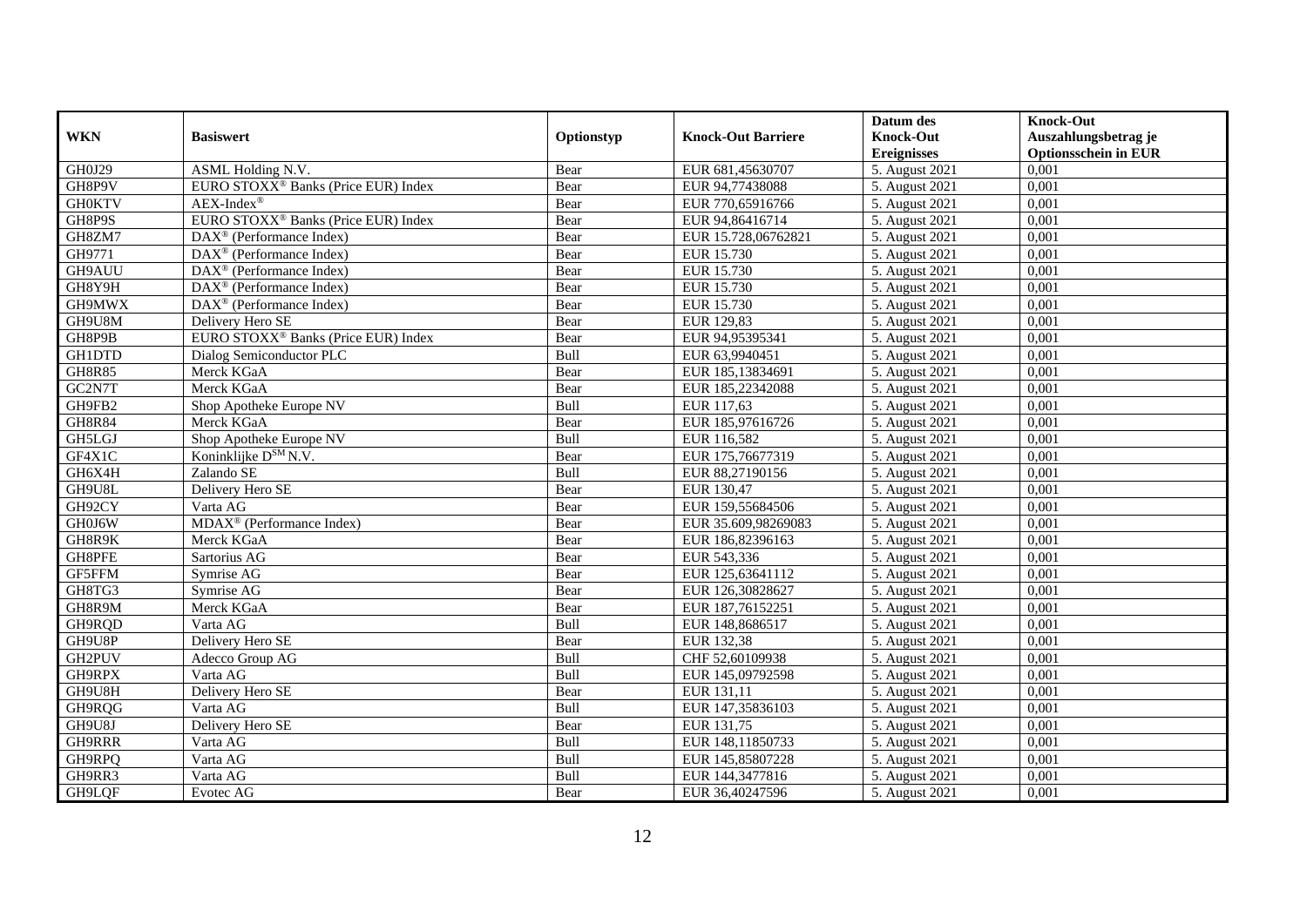|            |                                         |            |                           | Datum des          | <b>Knock-Out</b>            |
|------------|-----------------------------------------|------------|---------------------------|--------------------|-----------------------------|
| <b>WKN</b> | <b>Basiswert</b>                        | Optionstyp | <b>Knock-Out Barriere</b> | <b>Knock-Out</b>   | Auszahlungsbetrag je        |
|            |                                         |            |                           | <b>Ereignisses</b> | <b>Optionsschein in EUR</b> |
| GH9RQC     | Varta AG                                | Bull       | EUR 146,60821665          | 5. August 2021     | 0,001                       |
| GF8EV8     | Bechtle AG                              | Bear       | EUR 178,35118137          | 5. August 2021     | 0,001                       |
| GH9LPN     | Evotec AG                               | Bear       | EUR 36,58233997           | 5. August $2021$   | 0,001                       |
| GH8LFV     | Scout24 AG                              | Bear       | EUR 73,32321114           | 5. August 2021     | 0,001                       |
| GH166T     | TecDAX <sup>®</sup> (Performance Index) | Bear       | EUR 3.803,92              | 5. August 2021     | 0,001                       |
| GH51J8     | Infineon Technologies AG                | Bear       | EUR 35,04388992           | 5. August 2021     | 0,001                       |
| GH51J9     | Infineon Technologies AG                | Bear       | EUR 35,22147717           | 5. August 2021     | 0,001                       |
| GH16A5     | TecDAX <sup>®</sup> (Performance Index) | Bear       | EUR 3.807,44              | 5. August 2021     | 0,001                       |
| GH9LPH     | Evotec AG                               | Bear       | EUR 36,75221153           | 5. August 2021     | 0,001                       |
| GH8K0R     | Rheinmetall AG                          | Bear       | EUR 83,66230754           | 5. August 2021     | 0,001                       |
| GH8JZR     | Rheinmetall AG                          | Bear       | EUR 84,0708538            | 5. August 2021     | 0,001                       |
| GF6BEC     | Bechtle AG                              | Bear       | EUR 179,13341329          | 5. August 2021     | 0,001                       |
| GH9U6Y     | <b>Newmont Corporation</b>              | Bull       | <b>USD 62,03</b>          | 5. August 2021     | 0,001                       |
| GH18HZ     | TecDAX <sup>®</sup> (Performance Index) | Bear       | EUR 3.812,53              | 5. August 2021     | 0,001                       |
| GH9CG2     | <b>SAP SE</b>                           | Bear       | EUR 125,32272914          | 5. August 2021     | 0,001                       |
| GH7UAA     | SBM Offshore N.V.                       | Bear       | EUR 13,39273186           | 5. August 2021     | 0,001                       |
| GH7GHH     | Umicore N.V.                            | Bear       | EUR 55,18034513           | 5. August 2021     | 0,001                       |
| GH9TPW     | Moderna Inc                             | Bear       | <b>USD 372.64</b>         | 5. August 2021     | 0.001                       |
| GH9TQV     | Advanced Micro Devices, Inc.            | Bear       | <b>USD 113,4</b>          | 5. August 2021     | 0,001                       |
| GH9D19     | Intuitive Surgical, Inc.                | Bear       | USD 1.009,14595981        | 5. August 2021     | 0,001                       |
| GH38ZN     | Mercadolibre Inc.                       | Bear       | USD 1.662,85711325        | 5. August 2021     | 0,001                       |
| GH9LGH     | NetEase Inc ADR                         | Bull       | USD 90,3417702            | 5. August 2021     | 0,001                       |
| GH9TPL     | Moderna Inc                             | Bear       | <b>USD 383,47</b>         | 5. August 2021     | 0,001                       |
| GH9TR6     | Nvidia Corporation                      | Bear       | <b>USD 201,14</b>         | 5. August 2021     | 0,001                       |
| GH9D18     | Intuitive Surgical, Inc.                | Bear       | USD 1.003,44033617        | 5. August 2021     | 0,001                       |
| GH9TPV     | Advanced Micro Devices, Inc.            | Bear       | <b>USD 114,5</b>          | 5. August 2021     | 0,001                       |
| GH38ZP     | Mercadolibre Inc.                       | Bear       | USD 1.672,49020849        | 5. August 2021     | 0,001                       |
| GH9LHV     | NetEase Inc ADR                         | Bull       | USD 91,66238079           | 5. August 2021     | 0,001                       |
| GH9U9W     | Salesforce.com. Inc.                    | Bear       | <b>USD 242,75</b>         | 5. August 2021     | 0,001                       |
| GH9TPM     | Moderna Inc                             | Bear       | <b>USD 379,86</b>         | 5. August 2021     | 0,001                       |
| GH9TQ7     | Advanced Micro Devices, Inc.            | Bear       | <b>USD 111,74</b>         | 5. August 2021     | 0,001                       |
| GH38YX     | Mercadolibre Inc.                       | Bear       | USD 1.653,20455725        | 5. August 2021     | 0,001                       |
| GH9D0N     | Intuitive Surgical, Inc.                | Bear       | USD 1.020,53722243        | 5. August 2021     | 0,001                       |
| GH9TQ9     | Moderna Inc                             | Bear       | <b>USD 381,66</b>         | 5. August 2021     | 0,001                       |
| GH9TQP     | Nvidia Corporation                      | Bear       | <b>USD 199,2</b>          | 5. August 2021     | 0,001                       |
| GH9U7T     | Intuit Inc.                             | Bear       | <b>USD 531,76</b>         | 5. August 2021     | 0,001                       |
| GH9TQ8     | Advanced Micro Devices, Inc.            | Bear       | <b>USD 112,29</b>         | 5. August 2021     | 0,001                       |
| GH9TQ2     | Moderna Inc                             | Bear       | <b>USD 378,06</b>         | 5. August 2021     | 0,001                       |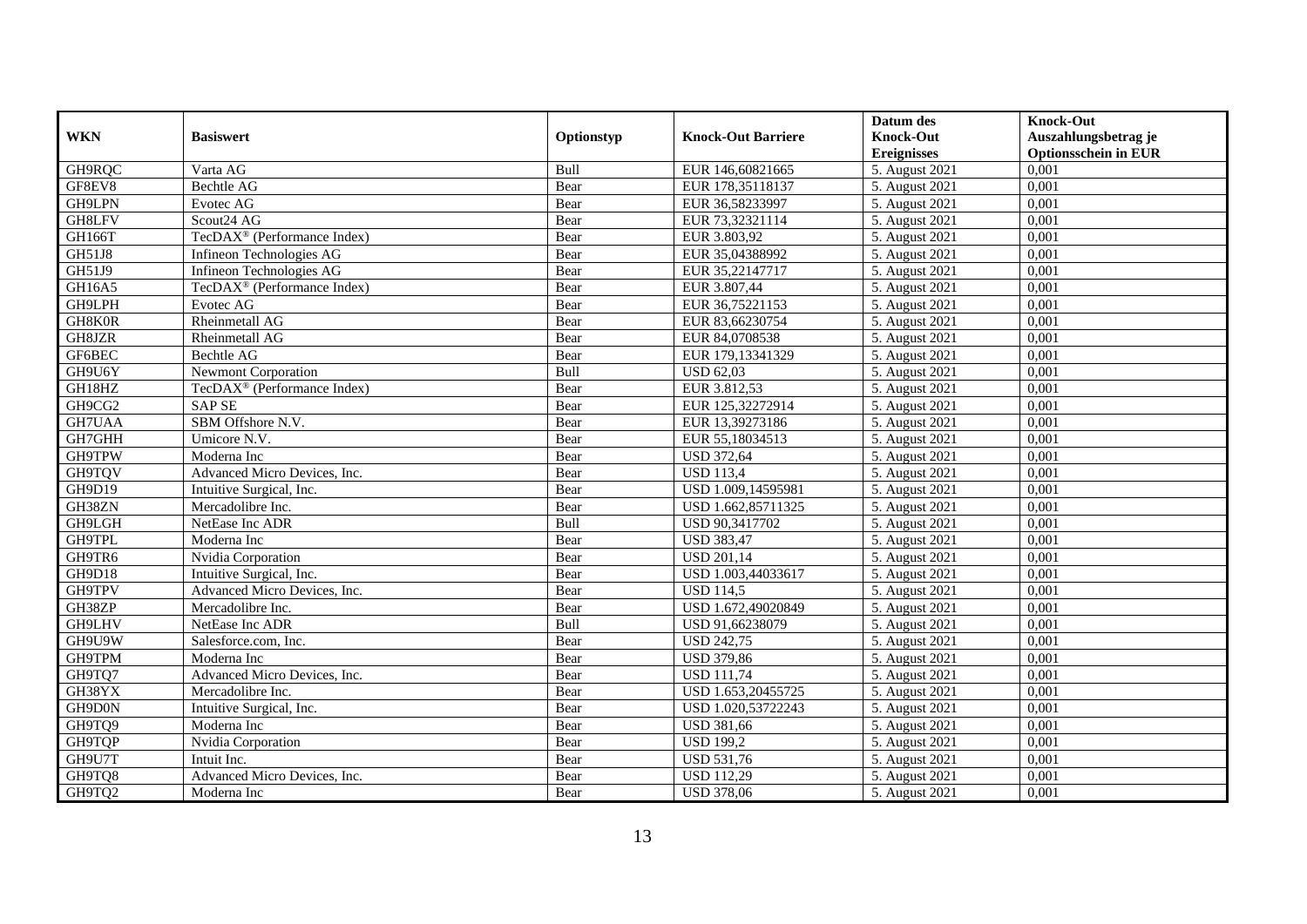|               |                                                          |            |                           | Datum des          | <b>Knock-Out</b>            |
|---------------|----------------------------------------------------------|------------|---------------------------|--------------------|-----------------------------|
| <b>WKN</b>    | <b>Basiswert</b>                                         | Optionstyp | <b>Knock-Out Barriere</b> | <b>Knock-Out</b>   | Auszahlungsbetrag je        |
|               |                                                          |            |                           | <b>Ereignisses</b> | <b>Optionsschein in EUR</b> |
| <b>GH8P79</b> | Charter Communications, Inc.                             | Bear       | USD 772,41126009          | 5. August 2021     | 0,001                       |
| GH9LH7        | NetEase Inc ADR                                          | Bull       | USD 89,03116424           | 5. August 2021     | 0,001                       |
| GH9TQM        | Nvidia Corporation                                       | Bear       | <b>USD 198,23</b>         | 5. August 2021     | 0,001                       |
| GH9TQ3        | Moderna Inc                                              | Bear       | <b>USD 367,23</b>         | 5. August 2021     | 0,001                       |
| GH9U5L        | Amazon.com, Inc.                                         | Bear       | <b>USD 3.345,8</b>        | 5. August 2021     | 0,001                       |
| GH9UA4        | Salesforce.com, Inc.                                     | Bear       | <b>USD 243,95</b>         | 5. August 2021     | 0,001                       |
| <b>GH9TPH</b> | Advanced Micro Devices, Inc.                             | Bear       | <b>USD 113,95</b>         | 5. August 2021     | 0,001                       |
| GH9TS7        | Nvidia Corporation                                       | Bear       | <b>USD 197,26</b>         | 5. August 2021     | 0,001                       |
| GH9U6L        | Facebook. Inc.                                           | Bear       | <b>USD 359,03</b>         | 5. August 2021     | 0,001                       |
| GH9U7Y        | Facebook. Inc.                                           | Bear       | <b>USD 357,27</b>         | 5. August 2021     | 0,001                       |
| GH9TQB        | Advanced Micro Devices, Inc.                             | Bear       | <b>USD 112,84</b>         | 5. August 2021     | 0,001                       |
| GH8PF8        | Nvidia Corporation                                       | Bear       | USD 204,72222401          | 5. August 2021     | 0,001                       |
| GH9TQW        | Nvidia Corporation                                       | Bear       | <b>USD 200,17</b>         | 5. August 2021     | 0,001                       |
| GH9TPC        | Moderna Inc                                              | Bear       | <b>USD 385,28</b>         | 5. August 2021     | 0,001                       |
| GH9TR8        | Nvidia Corporation                                       | Bear       | <b>USD 196,29</b>         | 5. August 2021     | 0,001                       |
| GH9TQX        | <b>BioNTech SE - ADR</b>                                 | Bear       | <b>USD 390,09</b>         | 5. August 2021     | 0,001                       |
| GH9U76        | Facebook, Inc.                                           | Bear       | <b>USD 355,51</b>         | 5. August 2021     | 0,001                       |
| <b>GH9TPU</b> | Moderna Inc                                              | Bear       | <b>USD 369,03</b>         | 5. August 2021     | 0,001                       |
| GH8YPX        | Nvidia Corporation                                       | Bear       | USD 203,49533866          | 5. August 2021     | 0,001                       |
| GH9TQQ        | BioNTech SE - ADR                                        | Bear       | <b>USD 400,14</b>         | 5. August 2021     | 0,001                       |
| GH9TPQ        | Moderna Inc                                              | Bear       | <b>USD 374,44</b>         | 5. August 2021     | 0,001                       |
| GH9TQ5        | Moderna Inc                                              | Bear       | <b>USD 387,08</b>         | 5. August 2021     | 0,001                       |
| GH9TPT        | Moderna Inc                                              | Bear       | <b>USD 376,25</b>         | 5. August 2021     | 0,001                       |
| GH9TPY        | Moderna Inc                                              | Bear       | <b>USD 370,84</b>         | 5. August 2021     | 0,001                       |
| GH9K2B        | 1 Feinunze Silber, Feinheit mind. 0,999                  | Bull       | USD 25,20148099           | 5. August 2021     | 0,001                       |
| GH9K0U        | 1 Feinunze Gold, Feinheit mind. 0,995, LBMA              | Bull       | USD 1.799,50583163        | 5. August 2021     | 0,001                       |
| GH9K2P        | 1 Feinunze Silber, Feinheit mind. 0,999                  | Bull       | USD 25,13708494           | 5. August 2021     | 0,001                       |
| GH9K20        | 1 Feinunze Gold, Feinheit mind. 0,995, LBMA              | Bull       | USD 1.804,08770725        | 5. August 2021     | 0,001                       |
| GH9UAP        | Salesforce.com, Inc.                                     | Bear       | <b>USD 245,15</b>         | 5. August 2021     | 0,001                       |
| GH9MWV        | $DAX^{\circledR}$ (Performance Index)                    | Bear       | EUR 15.740                | 5. August 2021     | 0.001                       |
| GH8ZKM        | DAX <sup>®</sup> (Performance Index)/ X-DAX <sup>®</sup> | Bear       | EUR 15.743,65135912       | 5. August 2021     | 0,001                       |
| GH8Y9A        | $DAX^{\circledR}$ (Performance Index)                    | Bear       | EUR 15.740                | 5. August 2021     | 0,001                       |
| <b>GH8ZLU</b> | $\overline{\text{DAX}^{\otimes}}$ (Performance Index)    | Bear       | EUR 15.735,85450209       | 5. August 2021     | 0,001                       |
| GH9LJN        | NetEase Inc ADR                                          | Bull       | USD 87,73056289           | 5. August 2021     | 0,001                       |
| GH9U80        | Newmont Corporation                                      | Bull       | <b>USD 61,72</b>          | 5. August 2021     | 0,001                       |
| GH8LSM        | Nvidia Corporation                                       | Bear       | USD 205,91398315          | 5. August 2021     | 0,001                       |
| GH0J6X        | $MDAX^{\circledcirc}$ (Performance Index)                | Bear       | EUR 35.641,40940761       | 5. August 2021     | 0,001                       |
| GH9D23        | Lululemon Athletica Inc.                                 | Bear       | USD 413,68049168          | 5. August 2021     | 0,001                       |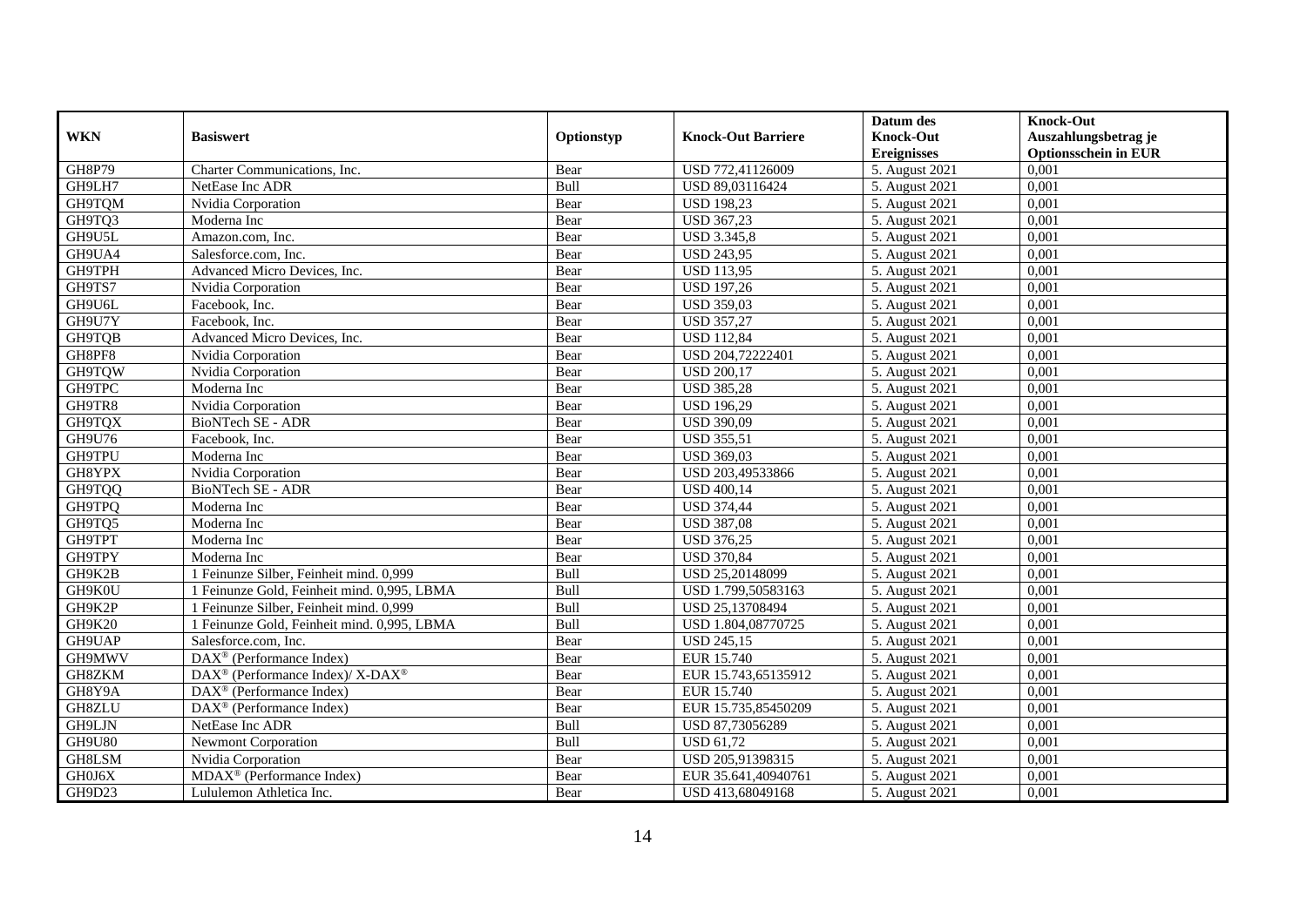|               |                                                          |             |                           | Datum des          | <b>Knock-Out</b>            |
|---------------|----------------------------------------------------------|-------------|---------------------------|--------------------|-----------------------------|
| <b>WKN</b>    | <b>Basiswert</b>                                         | Optionstyp  | <b>Knock-Out Barriere</b> | <b>Knock-Out</b>   | Auszahlungsbetrag je        |
|               |                                                          |             |                           | <b>Ereignisses</b> | <b>Optionsschein in EUR</b> |
| GH8Y9D        | DAX <sup>®</sup> (Performance Index)                     | Bear        | EUR 15.740                | 5. August 2021     | 0,001                       |
| GH9U84        | <b>Newmont Corporation</b>                               | Bull        | <b>USD 61.4</b>           | 5. August 2021     | 0,001                       |
| GH9MWW        | $DAX^{\circledR}$ (Performance Index)                    | Bear        | EUR 15.740                | 5. August 2021     | 0,001                       |
| GH9D06        | BlackRock, Inc.                                          | Bear        | USD 889,38561821          | 5. August 2021     | 0,001                       |
| GH36NU        | Mercadolibre Inc.                                        | Bear        | USD 1.760,94660191        | 5. August 2021     | 0,001                       |
| GH9RPR        | NIO Inc                                                  | Bull        | USD 44,36299702           | 5. August 2021     | 0,001                       |
| GH8ZL5        | DAX <sup>®</sup> (Performance Index)                     | Bear        | EUR 15.743,65135912       | 5. August 2021     | 0,001                       |
| GH9TN5        | <b>Quest Diagnostics Incorporated</b>                    | Bear        | <b>USD 148,33</b>         | 5. August 2021     | 0,001                       |
| GH8Y9B        | DAX <sup>®</sup> (Performance Index)                     | Bear        | EUR 15.740                | 5. August 2021     | 0,001                       |
| GH3RL3        | DENTSPLY SIRONA Inc.                                     | Bull        | USD 59,22146304           | 5. August 2021     | 0,001                       |
| <b>GH8LSR</b> | Nvidia Corporation                                       | Bear        | USD 206,92982181          | 5. August 2021     | 0,001                       |
| GH38YV        | Mercadolibre Inc.                                        | Bear        | USD 1.783,17349963        | 5. August 2021     | 0,001                       |
| GH8ZLY        | DAX <sup>®</sup> (Performance Index)/ X-DAX <sup>®</sup> | Bear        | EUR 15.735,85450209       | 5. August 2021     | 0,001                       |
| GH3X6C        | General Mills, Inc.                                      | <b>Bull</b> | USD 57,47236939           | 5. August 2021     | 0.001                       |
| GH945L        | Becton, Dickinson and Company                            | Bull        | USD 241,43682972          | 5. August 2021     | 0,001                       |
| GH8Y9C        | DAX <sup>®</sup> (Performance Index)                     | Bear        | EUR 15.740                | 5. August 2021     | 0,001                       |
| GH8BGN        | eBay Inc.                                                | Bull        | USD 67,16380261           | 5. August 2021     | 0,001                       |
| GH1KP6        | NASDAQ-100 Index®                                        | Bear        | USD 15.130,64             | 5. August 2021     | 0,001                       |
| GH9LQN        | <b>QUALCOMM</b> Incorporated                             | Bull        | USD 146,45551704          | 5. August 2021     | 0,001                       |
| GH9D3Y        | Trip.com Group Limited                                   | Bull        | USD 23,97156261           | 5. August 2021     | 0,001                       |
| GH9RQW        | NIO Inc                                                  | Bull        | USD 44,13292962           | 5. August 2021     | 0,001                       |
| GH3RKD        | DENTSPLY SIRONA Inc.                                     | <b>Bull</b> | USD 59,86346876           | 5. August 2021     | 0,001                       |
| GH38YW        | Mercadolibre Inc.                                        | Bear        | USD 1.711,69398695        | 5. August 2021     | 0,001                       |
| GH9770        | DAX <sup>®</sup> (Performance Index)                     | Bear        | EUR 15.740                | 5. August 2021     | 0,001                       |
| GH9D16        | Intuitive Surgical, Inc.                                 | Bear        | USD 1.014,84159113        | 5. August 2021     | 0,001                       |
| GH9U7F        | NIO Inc                                                  | Bear        | <b>USD 45,12</b>          | 5. August 2021     | 0,001                       |
| GH8BGT        | eBay Inc.                                                | Bull        | USD 66,44128751           | 5. August 2021     | 0,001                       |
| <b>GH945C</b> | Becton, Dickinson and Company                            | Bull        | USD 244,09075207          | 5. August 2021     | 0,001                       |
| GH8BGR        | eBay Inc.                                                | Bull        | USD 66,08002994           | 5. August 2021     | 0,001                       |
| GH38YT        | Mercadolibre Inc.                                        | Bear        | USD 1.723,38019638        | 5. August 2021     | 0,001                       |
| GH9PHQ        | MSCI Inc.                                                | Bear        | USD 628,04215694          | 5. August 2021     | 0,001                       |
| GH9TMM        | Zoetis Inc                                               | Bull        | <b>USD 199,04</b>         | 5. August 2021     | 0,001                       |
| GH8BCE        | Cigna Corporation                                        | Bull        | USD 221,21004977          | 5. August 2021     | 0,001                       |
| GH8BGQ        | eBay Inc.                                                | Bull        | USD 66,80254507           | 5. August 2021     | 0,001                       |
| GH9TMX        | Zoetis Inc                                               | <b>Bull</b> | <b>USD 196,7</b>          | 5. August 2021     | 0,001                       |
| GH9PKD        | MSCI Inc.                                                | Bear        | USD 632,21124191          | 5. August 2021     | 0,001                       |
| GH8BCF        | Cigna Corporation                                        | Bull        | USD 218,22967485          | 5. August 2021     | 0,001                       |
| GH36P1        | Mercadolibre Inc.                                        | Bear        | USD 1.690,51379372        | 5. August 2021     | 0,001                       |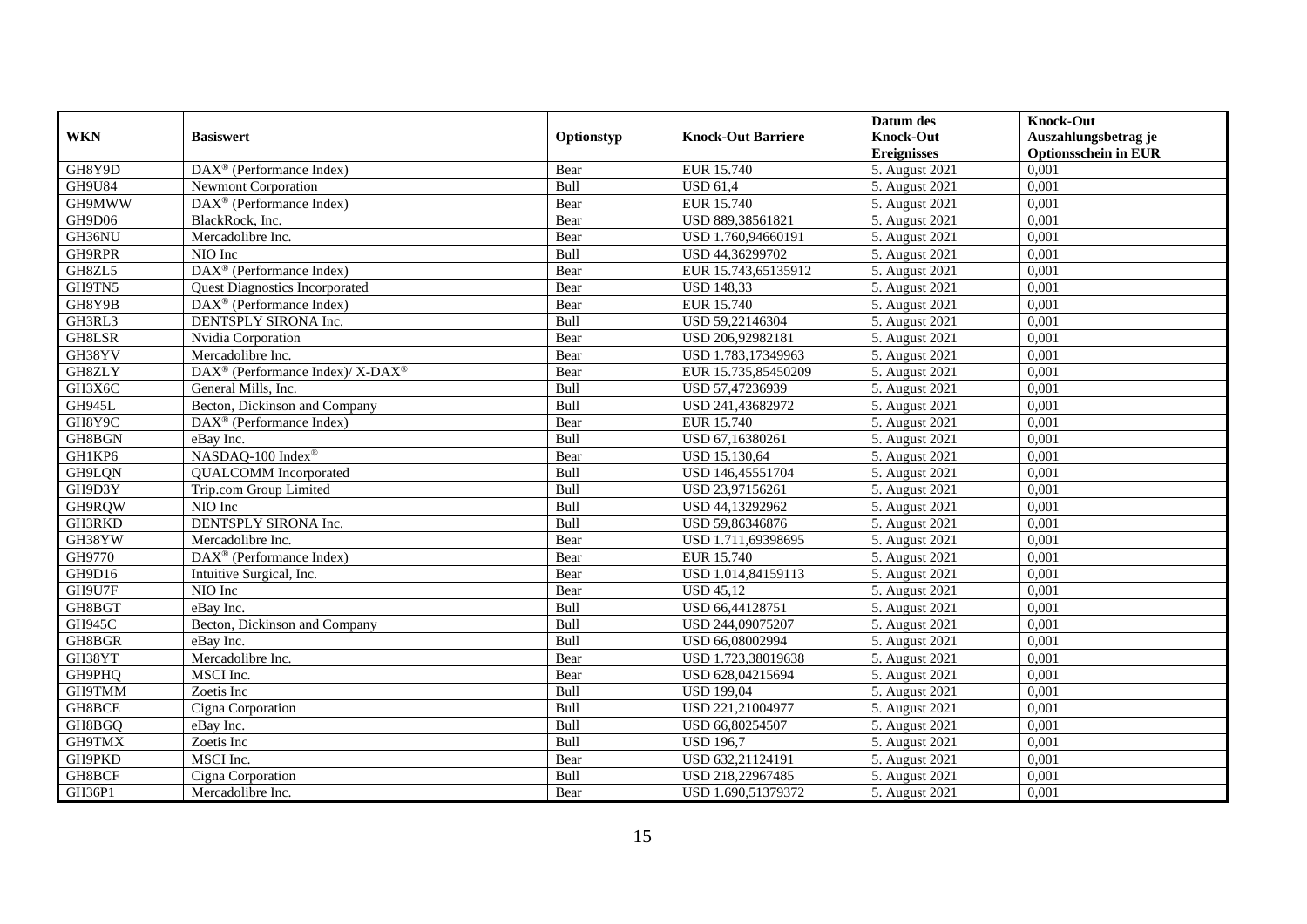|               |                                                              |            |                           | Datum des          | <b>Knock-Out</b>            |
|---------------|--------------------------------------------------------------|------------|---------------------------|--------------------|-----------------------------|
| <b>WKN</b>    | <b>Basiswert</b>                                             | Optionstyp | <b>Knock-Out Barriere</b> | <b>Knock-Out</b>   | Auszahlungsbetrag je        |
|               |                                                              |            |                           | <b>Ereignisses</b> | <b>Optionsschein in EUR</b> |
| GH6BW2        | Centene Corp                                                 | Bull       | USD 68,0393304            | 5. August 2021     | 0,001                       |
| GH9TNF        | Zoetis Inc                                                   | Bull       | <b>USD 201,38</b>         | 5. August 2021     | 0,001                       |
| GH8BGX        | eBav Inc.                                                    | Bull       | USD 65,71877235           | 5. August 2021     | 0,001                       |
| GH8RA8        | Electronic Arts Inc.                                         | Bear       | USD 146,42918391          | 5. August 2021     | 0,001                       |
| GH6BUH        | Centene Corp                                                 | Bull       | USD 68,39307029           | 5. August 2021     | 0,001                       |
| GH38YY        | Mercadolibre Inc.                                            | Bear       | USD 1.682,04546051        | 5. August 2021     | 0,001                       |
| GH3X4V        | Cigna Corporation                                            | Bull       | USD 215,85445641          | 5. August 2021     | 0,001                       |
| GH38YZ        | Mercadolibre Inc.                                            | Bear       | USD 1.701,33111174        | 5. August 2021     | 0,001                       |
| GH9PKG        | <b>Costco Wholesale Corporation</b>                          | Bear       | USD 439,57573586          | 5. August 2021     | 0,001                       |
| <b>GH9TUG</b> | Square Inc                                                   | Bear       | <b>USD 273,41</b>         | 5. August 2021     | 0,001                       |
| GH79TB        | The Home Depot, Inc.                                         | Bear       | USD 334,70186268          | 5. August 2021     | 0,001                       |
| GH9F3Z        | Illumina, Inc.                                               | Bear       | USD 507,9196998           | 5. August 2021     | 0,001                       |
| GH9U7Z        | Amazon.com. Inc.                                             | Bear       | USD 3.362,32              | 5. August 2021     | 0,001                       |
| GH6BUQ        | Centene Corp                                                 | Bull       | USD 67,31163701           | 5. August 2021     | 0,001                       |
| GH8DCX        | NIKE, Inc.                                                   | Bear       | USD 173,01948263          | 5. August 2021     | 0,001                       |
| <b>GH9TUH</b> | Square Inc                                                   | Bear       | <b>USD 274,76</b>         | 5. August 2021     | 0,001                       |
| GH9UAE        | Salesforce.com, Inc.                                         | Bear       | <b>USD 246,35</b>         | 5. August 2021     | 0,001                       |
| <b>GH9TPK</b> | Humana Inc.                                                  | Bull       | <b>USD 420,68</b>         | 5. August 2021     | 0.001                       |
| GH6BW1        | Centene Corp                                                 | Bull       | USD 67,67548375           | 5. August 2021     | 0,001                       |
| GH6BUN        | Centene Corp                                                 | Bull       | USD 66,95789715           | 5. August 2021     | 0,001                       |
| GC73S9        | Chipotle Mexican Grill, Inc.                                 | Bear       | USD 1.911,70308282        | 5. August 2021     | 0,001                       |
| <b>GHODRX</b> | NASDAQ-100 Index®                                            | Bear       | USD 15.142,72             | 5. August 2021     | 0,001                       |
| GF9MDH        | Bayer AG                                                     | Bull       | EUR 46,60219398           | 5. August 2021     | 0,001                       |
| GH9TME        | Givaudan SA                                                  | Bear       | CHF 4.584,74              | 5. August 2021     | 0,001                       |
| <b>GH8TEW</b> | Symrise AG                                                   | Bear       | EUR 126,90643126          | 5. August 2021     | 0,001                       |
| <b>GH166U</b> | TecDAX <sup>®</sup> (Performance Index)                      | Bear       | EUR 3.817,64              | 5. August 2021     | 0,001                       |
| GB2HRP        | $\overline{\text{MD}}$ AX <sup>®</sup> (Performance Index)   | Bear       | EUR 35.675,90282045       | 5. August 2021     | 0,001                       |
| GH9RLN        | Square Inc                                                   | Bear       | USD 277,55183137          | 5. August 2021     | 0,001                       |
| GH9LJS        | ServiceNow Inc                                               | Bear       | USD 595,85414255          | 5. August 2021     | 0,001                       |
| GH6BUP        | Centene Corp                                                 | Bull       | USD 66,59405052           | 5. August 2021     | 0,001                       |
| GH6D1T        | MDAX <sup>®</sup> (Performance Index)                        | Bear       | EUR 35.691,71870311       | 5. August 2021     | 0,001                       |
| GH8P9E        | EURO STOXX <sup>®</sup> Banks (Price EUR) Index              | Bear       | EUR 95,04373966           | 5. August 2021     | 0,001                       |
| GH9RLY        | Square Inc                                                   | Bear       | USD 278,921643            | 5. August 2021     | 0,001                       |
| GH9U5X        | Amazon.com, Inc.                                             | Bear       | USD 3.378,85              | 5. August 2021     | 0,001                       |
| GH9UAM        | Salesforce.com, Inc.                                         | Bear       | <b>USD 247,55</b>         | 5. August 2021     | 0,001                       |
| GH9LRM        | <b>QUALCOMM</b> Incorporated                                 | Bull       | USD 145,70523262          | 5. August 2021     | 0,001                       |
| GH8JQM        | Compagnie Generale des Etablissements Michelin<br><b>SCA</b> | Bear       | EUR 141,89967959          | 5. August 2021     | 0,001                       |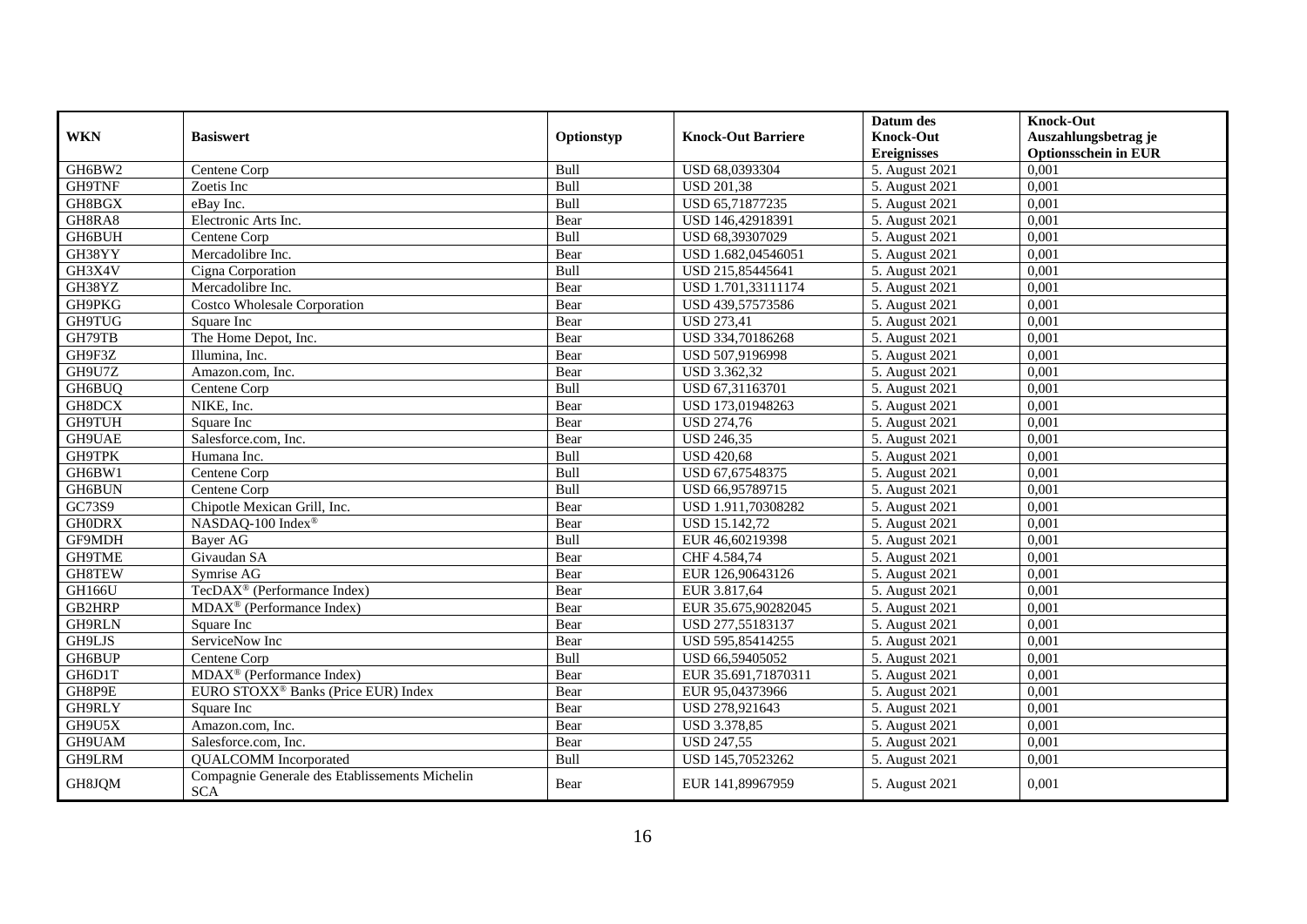|               |                                                 |             |                           | Datum des          | <b>Knock-Out</b>            |
|---------------|-------------------------------------------------|-------------|---------------------------|--------------------|-----------------------------|
| <b>WKN</b>    | <b>Basiswert</b>                                | Optionstyp  | <b>Knock-Out Barriere</b> | <b>Knock-Out</b>   | Auszahlungsbetrag je        |
|               |                                                 |             |                           | <b>Ereignisses</b> | <b>Optionsschein in EUR</b> |
| GH9U5T        | Facebook, Inc.                                  | Bear        | <b>USD 360,78</b>         | 5. August 2021     | 0,001                       |
| GH6BVQ        | Centene Corp                                    | Bull        | USD 66,24031071           | 5. August 2021     | 0,001                       |
| GH9U5V        | NIO Inc                                         | Bear        | <b>USD 45,34</b>          | 5. August 2021     | 0,001                       |
| GH9TTT        | The Walt Disney Company                         | Bear        | <b>USD 174,83</b>         | 5. August 2021     | 0,001                       |
| GH9TT3        | Visa Inc. - Class A                             | Bear        | <b>USD 238,98</b>         | 5. August 2021     | 0,001                       |
| GH9RLP        | Square Inc                                      | Bear        | USD 276,19201837          | 5. August 2021     | 0,001                       |
| GH9TP2        | Humana Inc.                                     | <b>Bull</b> | <b>USD 415,56</b>         | 5. August 2021     | 0,001                       |
| GH9LNV        | <b>QUALCOMM</b> Incorporated                    | Bull        | USD 144,9549482           | 5. August 2021     | 0,001                       |
| GH8D7S        | Humana Inc.                                     | Bull        | USD 418,07486785          | 5. August 2021     | 0,001                       |
| GH92DQ        | American Water Works Co Inc                     | Bear        | USD 177,8861846           | 5. August 2021     | 0,001                       |
| GH9PBU        | PayPal Holdings, Inc.                           | Bear        | USD 279,22423262          | 5. August 2021     | 0,001                       |
| GH9PK4        | <b>Costco Wholesale Corporation</b>             | Bear        | USD 442,18523564          | 5. August 2021     | 0,001                       |
| GH9UA6        | Salesforce.com, Inc.                            | Bear        | <b>USD 248,74</b>         | 5. August 2021     | 0,001                       |
| GH9U5W        | NIO Inc                                         | Bear        | <b>USD 45,56</b>          | 5. August 2021     | 0.001                       |
| <b>GH9TUJ</b> | Square Inc                                      | Bear        | <b>USD 280,15</b>         | 5. August 2021     | 0,001                       |
| GH8RAR        | Intuit Inc.                                     | Bear        | USD 538,96534188          | 5. August 2021     | 0,001                       |
| GH9TU5        | The Walt Disney Company                         | Bear        | <b>USD 175,7</b>          | 5. August 2021     | 0,001                       |
| <b>GH8R22</b> | Baxter International Inc.                       | Bull        | USD 73,66339081           | 5. August 2021     | 0,001                       |
| <b>GH6BUK</b> | Centene Corp                                    | Bull        | USD 65,87646405           | 5. August 2021     | 0,001                       |
| GH8D8L        | Humana Inc.                                     | Bull        | USD 413,17038147          | 5. August 2021     | 0,001                       |
| GH7ZDZ        | Heineken N.V.                                   | Bull        | EUR 95,5380712            | 5. August 2021     | 0,001                       |
| GH2PEW        | Bayer AG                                        | Bull        | EUR 46.30814345           | 5. August 2021     | 0,001                       |
| GH8JXR        | ING Groep N.V.                                  | Bear        | EUR 11,1789464            | 5. August 2021     | 0,001                       |
| GH9TT1        | The Walt Disney Company                         | Bear        | <b>USD 176,56</b>         | 5. August 2021     | 0,001                       |
| GH9U72        | NIO Inc                                         | Bear        | <b>USD 45,79</b>          | 5. August 2021     | 0,001                       |
| GH4MLF        | Square Inc                                      | Bear        | USD 281,60109977          | 5. August 2021     | 0,001                       |
| GH9TTY        | MTU Aero Engines AG                             | Bear        | <b>EUR 208,98</b>         | 5. August 2021     | 0,001                       |
| GH4MLG        | Square Inc                                      | Bear        | USD 283,5600126           | 5. August 2021     | 0,001                       |
| GH8BSA        | NASDAQ-100 Index®                               | Bear        | <b>USD 15.160</b>         | 5. August 2021     | 0,001                       |
| GH7UK8        | NASDAQ-100 Index®                               | Bear        | USD 15.162,91             | 5. August 2021     | 0,001                       |
| <b>GH8P98</b> | EURO STOXX <sup>®</sup> Banks (Price EUR) Index | Bear        | EUR 95,13352592           | 5. August 2021     | 0,001                       |
| GC8HGK        | NASDAQ-100 Index®                               | Bear        | USD 15.159,07             | 5. August 2021     | 0,001                       |
| GH7RC6        | <b>Ball Corporation</b>                         | Bull        | USD 78,10689094           | 5. August 2021     | 0,001                       |
| GH9U7X        | NIO Inc                                         | Bear        | <b>USD 46,01</b>          | 5. August 2021     | 0,001                       |
| GH9LL7        | Square Inc                                      | Bear        | USD 285,24230517          | 5. August 2021     | 0,001                       |
| GH8Y93        | DAX <sup>®</sup> (Performance Index)            | Bear        | EUR 15.750                | 5. August 2021     | 0,001                       |
| GH94NE        | $\text{DAX}^{\circledast}$ (Performance Index)  | Bear        | EUR 15.750                | 5. August 2021     | 0,001                       |
| GH9MWT        | $\text{DAX}^{\otimes}$ (Performance Index)      | Bear        | EUR 15.750                | 5. August 2021     | 0,001                       |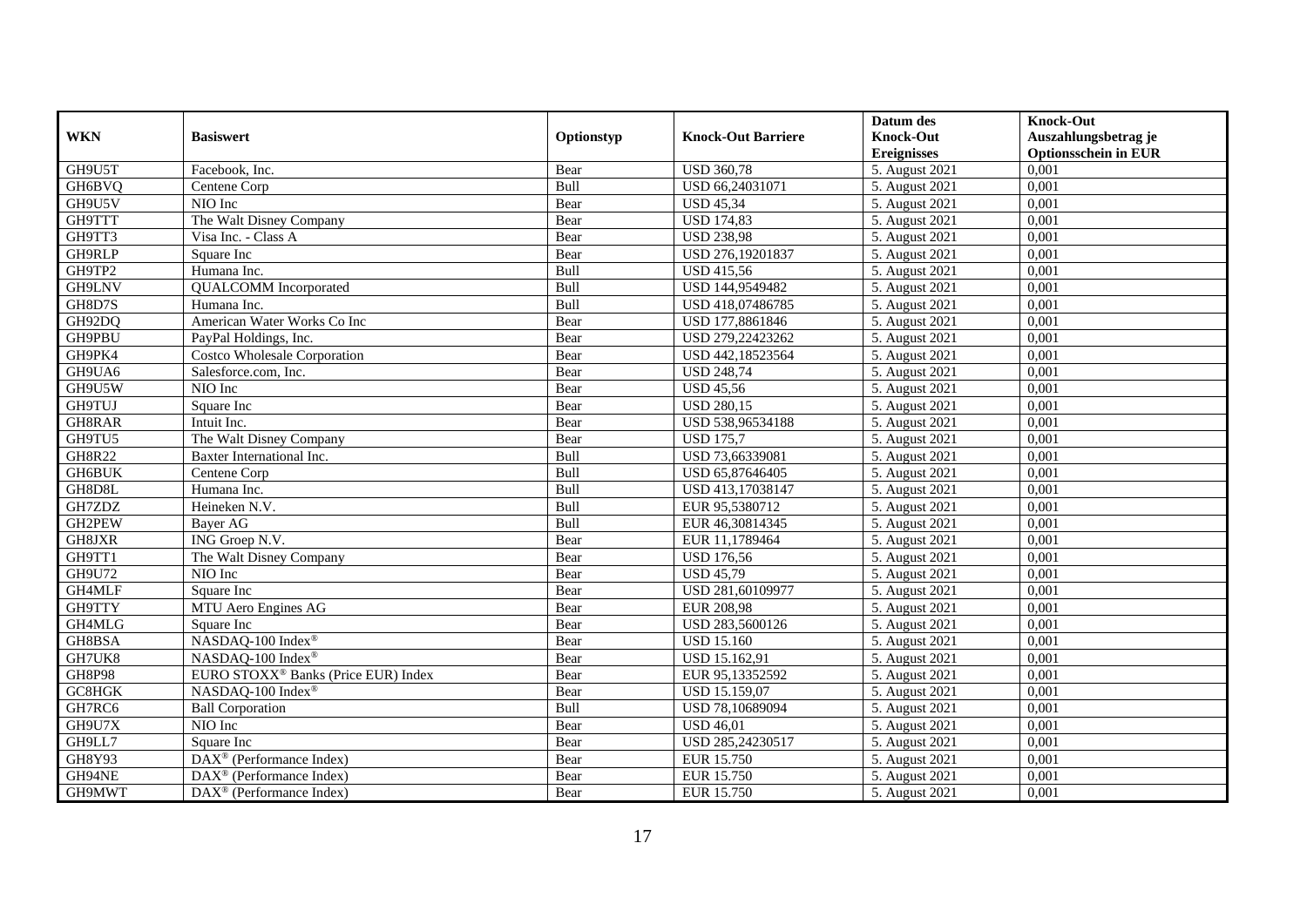|               |                                                          |             |                           | Datum des          | <b>Knock-Out</b>            |
|---------------|----------------------------------------------------------|-------------|---------------------------|--------------------|-----------------------------|
| <b>WKN</b>    | <b>Basiswert</b>                                         | Optionstyp  | <b>Knock-Out Barriere</b> | <b>Knock-Out</b>   | Auszahlungsbetrag je        |
|               |                                                          |             |                           | <b>Ereignisses</b> | <b>Optionsschein in EUR</b> |
| GH8PAR        | EURO STOXX <sup>®</sup> Banks (Price EUR) Index          | Bear        | EUR 95,22331218           | 5. August 2021     | 0,001                       |
| GH9MWU        | DAX <sup>®</sup> (Performance Index)                     | Bear        | EUR 15.750                | 5. August 2021     | 0,001                       |
| GH8Y94        | $DAX^{\circledcirc}$ (Performance Index)                 | Bear        | EUR 15.750                | 5. August 2021     | 0,001                       |
| GH8Y95        | $DAX^{\circledcirc}$ (Performance Index)                 | Bear        | EUR 15.750                | 5. August 2021     | 0.001                       |
| <b>GH8Y96</b> | $DAX^{\circledR}$ (Performance Index)                    | Bear        | EUR 15.750                | 5. August 2021     | 0,001                       |
| GH9PN5        | Hormel Foods Corporation                                 | Bull        | USD 45,37020658           | 5. August 2021     | 0,001                       |
| GH6BUL        | Centene Corp                                             | Bull        | USD 65,5227242            | 5. August 2021     | 0,001                       |
| GH9HPY        | <b>STRYKER CORP</b>                                      | Bull        | USD 261,34280427          | 5. August 2021     | 0,001                       |
| GH51JA        | Infineon Technologies AG                                 | Bear        | EUR 35,38919848           | 5. August 2021     | 0,001                       |
| GH8K00        | Rheinmetall AG                                           | Bear        | EUR 84,47940009           | 5. August 2021     | 0.001                       |
| GF0AX1        | Square Inc                                               | Bear        | USD 287,64231776          | 5. August 2021     | 0,001                       |
| GH9L0B        | Shopify Inc.                                             | Bear        | USD 1.570,02853026        | 5. August 2021     | 0,001                       |
| <b>GH8ZLB</b> | DAX <sup>®</sup> (Performance Index)/ X-DAX <sup>®</sup> | Bear        | EUR 15.751,4482162        | 5. August 2021     | 0,001                       |
| GH8ZK9        | $DAX^{\circledR}$ (Performance Index)                    | Bear        | EUR 15.751,4482162        | 5. August 2021     | 0,001                       |
| GH9TSG        | Visa Inc. - Class A                                      | Bear        | <b>USD 240,16</b>         | 5. August 2021     | 0,001                       |
| <b>GH8TKK</b> | Bouygues S.A.                                            | Bear        | EUR 33,14720214           | 5. August 2021     | 0,001                       |
| GH5WCF        | Electronic Arts Inc.                                     | Bull        | USD 136,86878154          | 5. August 2021     | 0,001                       |
| GH5YN0        | British American Tobacco plc.                            | <b>Bull</b> | GBP 26.57063719           | 5. August 2021     | 0.001                       |
| GH9GYH        | Snap Inc.                                                | Bear        | USD 77,34451293           | 5. August 2021     | 0,001                       |
| GH9TN7        | Corning Incorporated                                     | Bull        | <b>USD 41,01</b>          | 5. August 2021     | 0,001                       |
| GH9PCK        | PayPal Holdings, Inc.                                    | Bear        | USD 280,60400646          | 5. August 2021     | 0,001                       |
| GH5WCE        | Electronic Arts Inc.                                     | Bull        | USD 135,43980722          | 5. August 2021     | 0,001                       |
| GH5WCD        | Electronic Arts Inc.                                     | <b>Bull</b> | USD 136,14922712          | 5. August 2021     | 0,001                       |
| GH9U7P        | $\overline{N}$ IO Inc                                    | Bear        | <b>USD 46,23</b>          | 5. August 2021     | 0,001                       |
| GH9GXA        | Snap Inc.                                                | Bear        | USD 78,00352892           | 5. August 2021     | 0.001                       |
| GH9UB5        | Salesforce.com, Inc.                                     | Bear        | <b>USD 249,94</b>         | 5. August 2021     | 0,001                       |
| GH79QT        | Adobe Inc.                                               | Bear        | USD 630,77759781          | 5. August 2021     | 0,001                       |
| GH8820        | Coinbase Global Inc                                      | Bear        | USD 256,41909051          | 5. August 2021     | 0,001                       |
| GH8821        | Coinbase Global Inc                                      | Bear        | USD 257,66032453          | 5. August 2021     | 0,001                       |
| GH92DV        | American Water Works Co Inc                              | Bear        | USD 179,11484594          | 5. August 2021     | 0,001                       |
| GH8DCZ        | NIKE, Inc.                                               | Bear        | USD 173,81685336          | 5. August 2021     | 0,001                       |
| GH81GW        | Moody's Corporation                                      | Bear        | USD 386,49629907          | 5. August 2021     | 0.001                       |
| GH9F3A        | Illumina, Inc.                                           | Bear        | USD 512,60609863          | 5. August 2021     | 0,001                       |
| GH5CGW        | NextEra Energy, Inc.                                     | Bear        | USD 80,35115073           | 5. August 2021     | 0,001                       |
| GH8YBJ        | NASDAQ-100 Index®                                        | Bear        | <b>USD 15.180</b>         | 5. August 2021     | 0,001                       |
| GH7ZS4        | <b>CMS</b> Energy Corporation                            | Bear        | USD 63,26005414           | 5. August 2021     | 0,001                       |
| GH9RRE        | Microsoft Corporation                                    | Bear        | USD 289,24031425          | 5. August 2021     | 0,001                       |
| GH9LHX        | Regeneron Pharmaceuticals, Inc.                          | Bear        | USD 601,72205239          | 5. August 2021     | 0,001                       |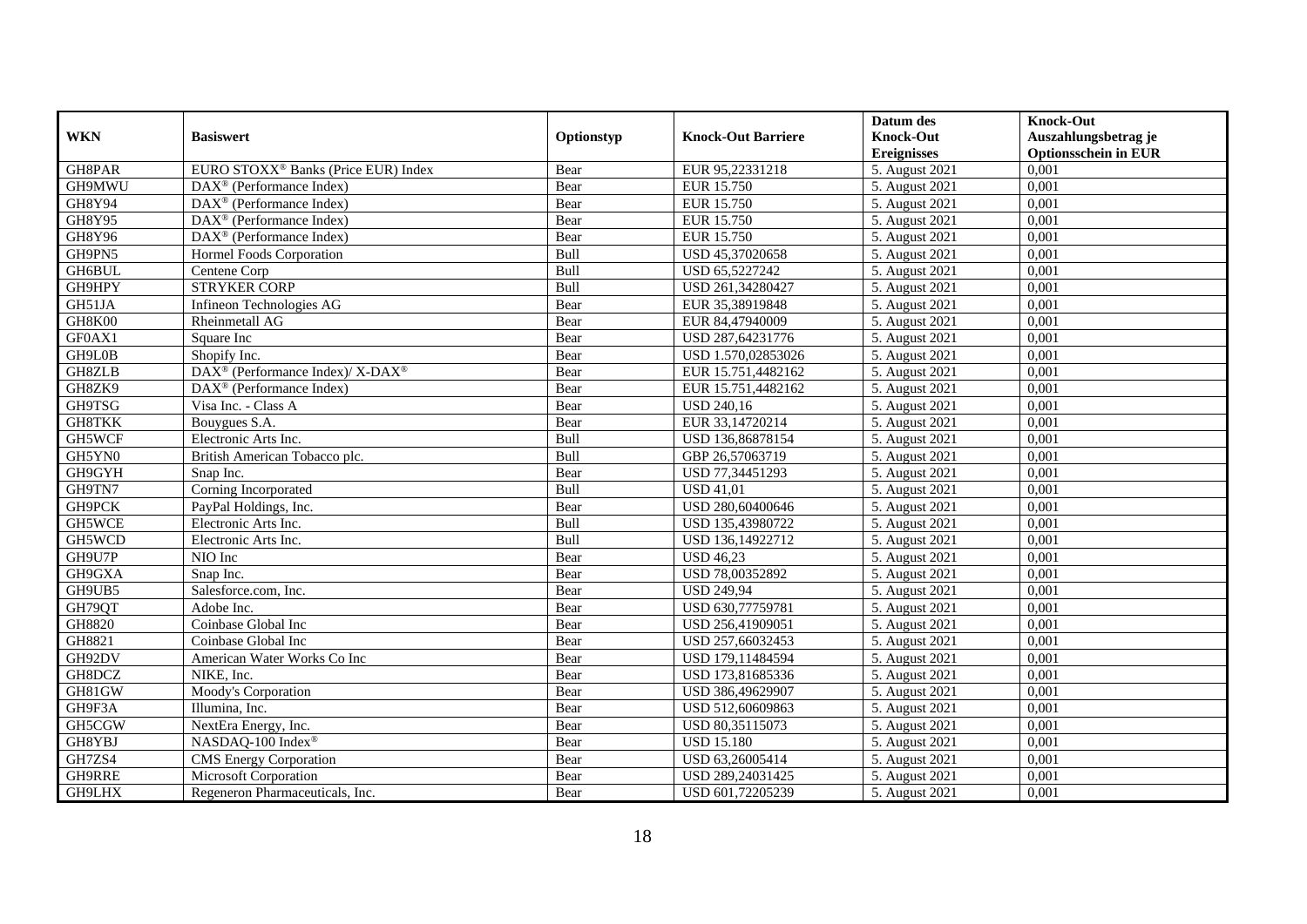|               |                                                                     |            |                           | Datum des          | <b>Knock-Out</b>            |
|---------------|---------------------------------------------------------------------|------------|---------------------------|--------------------|-----------------------------|
| <b>WKN</b>    | <b>Basiswert</b>                                                    | Optionstyp | <b>Knock-Out Barriere</b> | <b>Knock-Out</b>   | Auszahlungsbetrag je        |
|               |                                                                     |            |                           | <b>Ereignisses</b> | <b>Optionsschein in EUR</b> |
| <b>GH9LKA</b> | Facebook, Inc.                                                      | Bear       | USD 363,5351557           | 5. August 2021     | 0,001                       |
| GH9XD3        | DAX <sup>®</sup> (Performance Index)/ X-DAX <sup>®</sup>            | Bull       | EUR 15.805                | 6. August 2021     | 0,001                       |
| GH9QVB        | 1 Feinunze Silber, Feinheit mind. 0,999                             | Bull       | USD 25,07025777           | 6. August 2021     | 0,001                       |
| GH9XE6        | DAX <sup>®</sup> (Performance Index)/ X-DAX <sup>®</sup>            | Bear       | EUR 15.690                | 6. August 2021     | 0,001                       |
| GH8ZK7        | DAX <sup>®</sup> (Performance Index)/ X-DAX <sup>®</sup>            | Bear       | EUR 15.757,67229924       | 6. August 2021     | 0,001                       |
| <b>GH772C</b> | 1 Feinunze Platin, Feinheit mind. 0,9995                            | Bull       | USD 1.006,407             | 6. August 2021     | 0,001                       |
| GH9XF7        | $DAX^{\circledast}$ (Performance Index)/ X-DAX <sup>®</sup>         | Bear       | EUR 15.615                | 6. August 2021     | 0,001                       |
| GH9W5C        | EUREX Euro Bund Future (Generic Front Month<br>Future)              | Bull       | EUR 177,16                | 6. August 2021     | 0,001                       |
| GH8BN5        | Illumina, Inc.                                                      | Bear       | USD 515,13467208          | 5. August 2021     | 0,001                       |
| GH8ZM5        | DAX <sup>®</sup> (Performance Index)/ X-DAX <sup>®</sup>            | Bear       | EUR 15.765,44841875       | 6. August 2021     | 0,001                       |
| GH9XF8        | DAX <sup>®</sup> (Performance Index)/ X-DAX <sup>®</sup>            | Bear       | EUR 15.540                | 6. August 2021     | 0,001                       |
| GH7BPB        | 1 Feinunze Platin, Feinheit mind. 0,9995                            | Bull       | <b>USD 1.001,809</b>      | 6. August 2021     | 0,001                       |
| GH9W56        | NYMEX Light, Sweet Crude Oil Future (Generic Front<br>Month Future) | Bear       | <b>USD 68,99</b>          | 6. August 2021     | 0,001                       |
| GH9XG9        | DAX <sup>®</sup> (Performance Index)/ X-DAX <sup>®</sup>            | Bull       | EUR 15.775                | 6. August 2021     | 0,001                       |
| GH9XGA        | DAX <sup>®</sup> (Performance Index)/X-DAX <sup>®</sup>             | Bear       | EUR 15.385                | 6. August 2021     | 0,001                       |
| GH9W57        | NYMEX Light, Sweet Crude Oil Future (Generic Front<br>Month Future) | Bear       | <b>USD 68,49</b>          | 6. August 2021     | 0,001                       |
| <b>GH9W58</b> | NYMEX Light, Sweet Crude Oil Future (Generic Front<br>Month Future) | Bear       | <b>USD 67,99</b>          | 6. August 2021     | 0,001                       |
| GH9XDF        | DAX <sup>®</sup> (Performance Index)/X-DAX <sup>®</sup>             | Bull       | <b>EUR 15.880</b>         | 6. August 2021     | 0,001                       |
| GH9XDG        | DAX <sup>®</sup> (Performance Index)/ X-DAX <sup>®</sup>            | Bull       | EUR 15.855                | 6. August 2021     | 0,001                       |
| GH9XEH        | DAX <sup>®</sup> (Performance Index)/ X-DAX <sup>®</sup>            | Bull       | <b>EUR 15.980</b>         | 6. August 2021     | 0,001                       |
| GH9XEJ        | $DAX^{\circledast}$ (Performance Index)/ X-DAX <sup>®</sup>         | Bull       | EUR 15.990                | 6. August 2021     | 0,001                       |
| GH9W5H        | ICE Brent Crude Oil Future (Generic Front Month<br>Future)          | Bear       | <b>USD 71,56</b>          | 6. August 2021     | 0,001                       |
| GH9XFK        | DAX <sup>®</sup> (Performance Index)/X-DAX <sup>®</sup>             | Bear       | EUR 15.585                | 6. August 2021     | 0,001                       |
| GH9W5J        | ICE Brent Crude Oil Future (Generic Front Month<br>Future)          | Bear       | <b>USD 71,06</b>          | 6. August 2021     | 0,001                       |
| GH9XFL        | DAX <sup>®</sup> (Performance Index)/ X-DAX <sup>®</sup>            | Bear       | EUR 15.575                | 6. August 2021     | 0,001                       |
| GH9W5K        | ICE Brent Crude Oil Future (Generic Front Month<br>Future)          | Bear       | <b>USD 70,56</b>          | 6. August 2021     | 0,001                       |
| GH9XGM        | DAX <sup>®</sup> (Performance Index)/ X-DAX <sup>®</sup>            | Bear       | EUR 15.415                | 6. August 2021     | 0,001                       |
| GH9W5L        | ICE Brent Crude Oil Future (Generic Front Month<br>Future)          | Bear       | <b>USD 70,06</b>          | 6. August 2021     | 0,001                       |
| GH9XGN        | DAX <sup>®</sup> (Performance Index)/ X-DAX <sup>®</sup>            | Bear       | <b>EUR 15.480</b>         | 6. August 2021     | 0,001                       |
| GH9XCZ        | DAX <sup>®</sup> (Performance Index)/ X-DAX <sup>®</sup>            | Bull       | <b>EUR 15.820</b>         | 6. August 2021     | 0,001                       |
| GH9W42        | 1 Feinunze Platin, Feinheit mind. 0,9995                            | Bull       | <b>USD 1.010,708</b>      | 6. August 2021     | 0,001                       |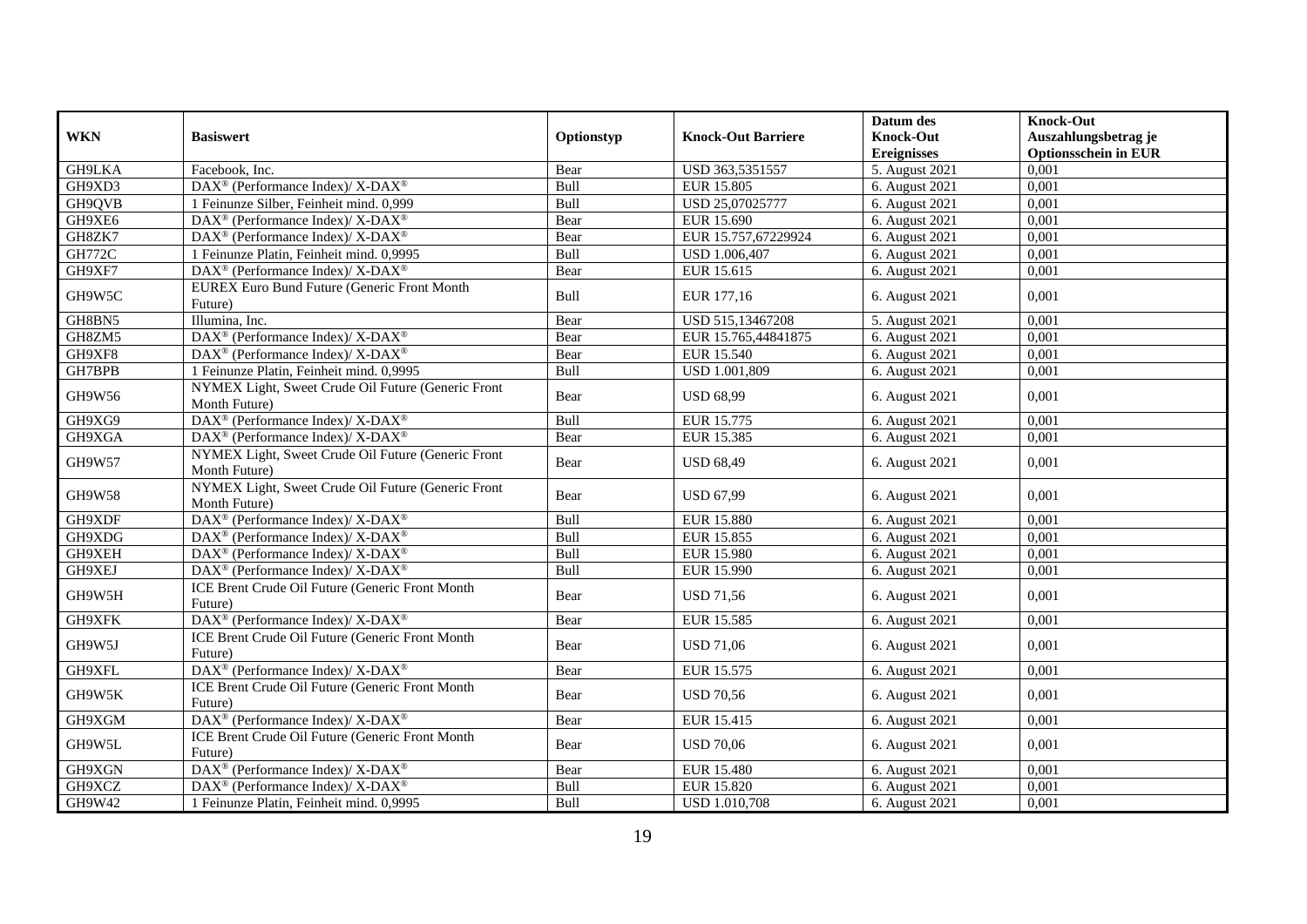|            |                                                                    |            |                           | Datum des          | <b>Knock-Out</b>            |
|------------|--------------------------------------------------------------------|------------|---------------------------|--------------------|-----------------------------|
| <b>WKN</b> | <b>Basiswert</b>                                                   | Optionstyp | <b>Knock-Out Barriere</b> | <b>Knock-Out</b>   | Auszahlungsbetrag je        |
|            |                                                                    |            |                           | <b>Ereignisses</b> | <b>Optionsschein in EUR</b> |
| GH9XD0     | DAX <sup>®</sup> (Performance Index)/ X-DAX <sup>®</sup>           | Bull       | EUR 15.825                | 6. August 2021     | 0,001                       |
| GH9W4X     | 1 Feinunze Platin, Feinheit mind. 0,9995                           | Bull       | USD 1.015,852             | 6. August 2021     | 0,001                       |
| GH9XE1     | $DAX^{\circledast}$ (Performance Index)/ X-DAX <sup>®</sup>        | Bull       | EUR 15.930                | 6. August 2021     | 0,001                       |
| GH9XE2     | $DAX^{\circledast}$ (Performance Index)/ X-DAX <sup>®</sup>        | Bull       | EUR 15.910                | 6. August 2021     | 0,001                       |
| GH9W3L     | 1 Feinunze Platin, Feinheit mind. 0,9995                           | Bull       | USD 1.013,281             | 6. August 2021     | 0,001                       |
| GH9XF3     | DAX <sup>®</sup> (Performance Index)/ X-DAX <sup>®</sup>           | Bear       | EUR 15.515                | 6. August 2021     | 0,001                       |
| GH9XF4     | $DAX^{\circledcirc}$ (Performance Index)/ X-DAX <sup>®</sup>       | Bear       | EUR 15.525                | 6. August 2021     | 0,001                       |
| GH9XG6     | $DAX^{\circledast}$ (Performance Index)/ X-DAX <sup>®</sup>        | Bear       | EUR 15.400                | 6. August 2021     | 0,001                       |
| GH9XD7     | $DAX^{\circledast}$ (Performance Index)/ X-DAX <sup>®</sup>        | Bull       | EUR 15.815                | 6. August $2021$   | 0,001                       |
| GH9XD8     | DAX <sup>®</sup> (Performance Index)/ X-DAX <sup>®</sup>           | Bull       | EUR 15.785                | 6. August 2021     | 0,001                       |
| GH9XE9     | DAX <sup>®</sup> (Performance Index)/ X-DAX <sup>®</sup>           | Bear       | EUR 15.720                | 6. August 2021     | 0,001                       |
| GH9XEA     | DAX <sup>®</sup> (Performance Index)/ X-DAX <sup>®</sup>           | Bull       | EUR 15.915                | 6. August 2021     | 0,001                       |
| GH9XFB     | $DAX^{\circledast}$ (Performance Index)/ X-DAX <sup>®</sup>        | Bear       | <b>EUR 15.500</b>         | 6. August 2021     | 0,001                       |
| GH9XFC     | $DAX^{\circledast}$ (Performance Index)/ X-DAX <sup>®</sup>        | Bear       | EUR 15.555                | 6. August 2021     | 0,001                       |
| GH9XGD     | DAX <sup>®</sup> (Performance Index)/ X-DAX <sup>®</sup>           | Bear       | EUR 15.380                | 6. August 2021     | 0,001                       |
| GH9XGE     | DAX <sup>®</sup> (Performance Index)/ X-DAX <sup>®</sup>           | Bear       | EUR 15.405                | 6. August 2021     | 0,001                       |
| GH9XD1     | $DAX^{\circledast}$ (Performance Index)/ X-DAX <sup>®</sup>        | Bull       | <b>EUR 15.800</b>         | 6. August 2021     | 0,001                       |
| GH9XD2     | DAX <sup>®</sup> (Performance Index)/ X-DAX <sup>®</sup>           | Bull       | EUR 15.810                | 6. August 2021     | 0.001                       |
| GH9XE3     | $DAX^{\circledast}$ (Performance Index)/ X-DAX <sup>®</sup>        | Bull       | EUR 15.950                | 6. August 2021     | 0,001                       |
| GH9XE4     | DAX <sup>®</sup> (Performance Index)/ X-DAX <sup>®</sup>           | Bull       | EUR 15.935                | 6. August 2021     | 0,001                       |
| GH9XF5     | $DAX^{\circledast}$ (Performance Index)/ X-DAX <sup>®</sup>        | Bear       | EUR 15.665                | 6. August 2021     | 0,001                       |
| GH9XF6     | $DAX^{\circledast}$ (Performance Index)/ X-DAX <sup>®</sup>        | Bear       | EUR 15.510                | 6. August 2021     | 0,001                       |
| GH9XG7     | DAX <sup>®</sup> (Performance Index)/ X-DAX <sup>®</sup>           | Bear       | EUR 15.485                | 6. August 2021     | 0,001                       |
| GH9XG8     | $DAX^{\circledast}$ (Performance Index)/ X-DAX <sup>®</sup>        | Bear       | EUR 15.490                | 6. August 2021     | 0,001                       |
| GH9XDX     | $DAX^{\circledcirc}$ (Performance Index)/ X-DAX <sup>®</sup>       | Bull       | EUR 15.920                | 6. August 2021     | 0,001                       |
| GH9XDY     | $DAX^{\circledast}$ (Performance Index)/ X-DAX <sup>®</sup>        | Bull       | EUR 15.960                | 6. August 2021     | 0,001                       |
| GH9XEZ     | DAX <sup>®</sup> (Performance Index)/ X-DAX <sup>®</sup>           | Bear       | EUR 15.625                | 6. August 2021     | 0,001                       |
| GH9XF0     | DAX <sup>®</sup> (Performance Index)/ X-DAX <sup>®</sup>           | Bull       | EUR 15.790                | 6. August 2021     | 0,001                       |
| GH9XG1     | $DAX^{\circledast}$ (Performance Index)/ X-DAX <sup>®</sup>        | Bear       | <b>EUR 15.470</b>         | 6. August 2021     | 0,001                       |
| GH9XG2     | $DAX^{\circledast}$ (Performance Index)/ X-DAX <sup>®</sup>        | Bear       | EUR 15.435                | 6. August 2021     | 0,001                       |
| GH9XCQ     | $DAX^{\circledast}$ (Performance Index)/ X-DAX <sup>®</sup>        | Bull       | EUR 15.755                | 6. August 2021     | 0,001                       |
| GH9XDP     | $DAX^{\circledast}$ (Performance Index)/ X-DAX <sup>®</sup>        | Bull       | EUR 15.875                | 6. August 2021     | 0,001                       |
| GH9XDQ     | $DAX^{\circledast}$ (Performance Index)/ X-DAX <sup>®</sup>        | Bull       | EUR 15.955                | 6. August 2021     | 0,001                       |
| GH9XER     | DAX <sup>®</sup> (Performance Index)/ X-DAX <sup>®</sup>           | Bear       | <b>EUR 15.600</b>         | 6. August 2021     | 0,001                       |
| GH9XES     | DAX <sup>®</sup> (Performance Index)/ X-DAX <sup>®</sup>           | Bear       | EUR 15.590                | 6. August 2021     | 0,001                       |
| GH9XFT     | $\text{DAX}^{\circledast}$ (Performance Index)/ X-DAX <sup>®</sup> | Bear       | EUR 15.445                | 6. August 2021     | 0,001                       |
| GH9XFU     | DAX <sup>®</sup> (Performance Index)/ X-DAX <sup>®</sup>           | Bear       | EUR 15.440                | 6. August 2021     | 0,001                       |
| GH9XDB     | DAX <sup>®</sup> (Performance Index)/ X-DAX <sup>®</sup>           | Bull       | EUR 15.895                | 6. August 2021     | 0,001                       |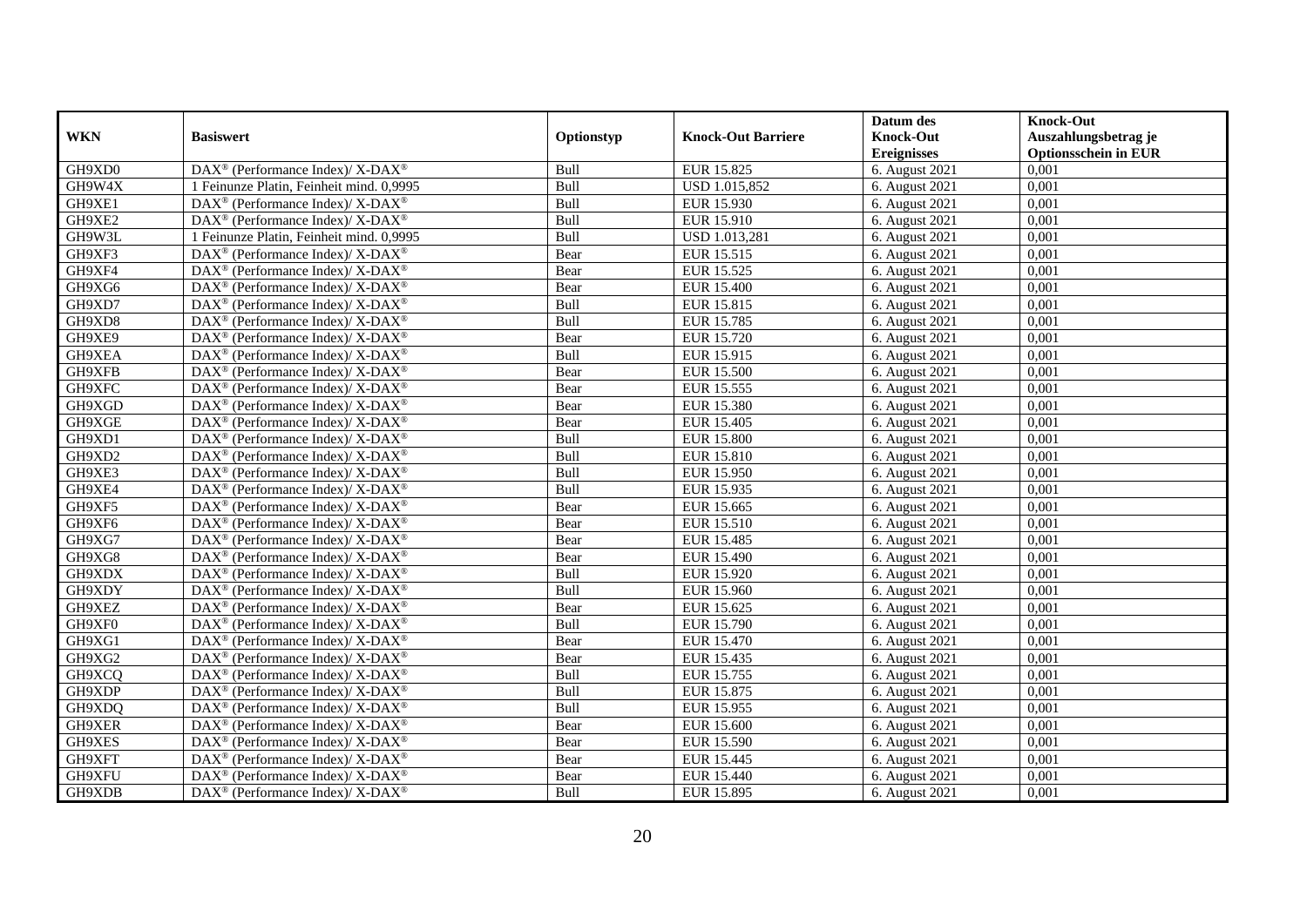|            |                                                              |            |                           | Datum des          | <b>Knock-Out</b>            |
|------------|--------------------------------------------------------------|------------|---------------------------|--------------------|-----------------------------|
| <b>WKN</b> | <b>Basiswert</b>                                             | Optionstyp | <b>Knock-Out Barriere</b> | <b>Knock-Out</b>   | Auszahlungsbetrag je        |
|            |                                                              |            |                           | <b>Ereignisses</b> | <b>Optionsschein in EUR</b> |
| GH9XED     | DAX <sup>®</sup> (Performance Index)/ X-DAX <sup>®</sup>     | Bear       | <b>EUR 15.700</b>         | 6. August 2021     | 0,001                       |
| GH9XEE     | $DAX^{\circledast}$ (Performance Index)/ X-DAX <sup>®</sup>  | Bear       | EUR 15.705                | 6. August 2021     | 0,001                       |
| GH9XFF     | $DAX^{\circledast}$ (Performance Index)/ X-DAX <sup>®</sup>  | Bear       | EUR 15.660                | 6. August 2021     | 0,001                       |
| GH9XFG     | $DAX^{\circledast}$ (Performance Index)/ X-DAX <sup>®</sup>  | Bear       | EUR 15.545                | 6. August 2021     | 0,001                       |
| GH9XGH     | $DAX^{\circledast}$ (Performance Index)/ X-DAX <sup>®</sup>  | Bear       | EUR 15.530                | 6. August 2021     | 0,001                       |
| GH9XGJ     | DAX <sup>®</sup> (Performance Index)/ X-DAX <sup>®</sup>     | Bear       | EUR 15.520                | 6. August 2021     | 0,001                       |
| GH9XCW     | $DAX^{\circledcirc}$ (Performance Index)/ X-DAX <sup>®</sup> | Bull       | EUR 15.835                | 6. August 2021     | 0,001                       |
| GH9XDU     | $DAX^{\circledast}$ (Performance Index)/ X-DAX <sup>®</sup>  | Bull       | EUR 15.970                | 6. August 2021     | 0,001                       |
| GH9XDV     | $DAX^{\circledast}$ (Performance Index)/ X-DAX <sup>®</sup>  | Bull       | EUR 15.840                | 6. August $2021$   | 0,001                       |
| GH9XEW     | DAX <sup>®</sup> (Performance Index)/ X-DAX <sup>®</sup>     | Bear       | EUR 15.655                | 6. August 2021     | 0,001                       |
| GH9XEX     | DAX <sup>®</sup> (Performance Index)/ X-DAX <sup>®</sup>     | Bear       | EUR 15.610                | 6. August 2021     | 0,001                       |
| GH9XEY     | DAX <sup>®</sup> (Performance Index)/ X-DAX <sup>®</sup>     | Bear       | EUR 15.670                | 6. August 2021     | 0,001                       |
| GH9XFY     | $DAX^{\circledast}$ (Performance Index)/ X-DAX <sup>®</sup>  | Bear       | EUR 15.460                | 6. August 2021     | 0,001                       |
| GH9XFZ     | $DAX^{\circledast}$ (Performance Index)/ X-DAX <sup>®</sup>  | Bear       | EUR 15.465                | 6. August 2021     | 0,001                       |
| GH9XG0     | DAX <sup>®</sup> (Performance Index)/ X-DAX <sup>®</sup>     | Bear       | EUR 15.715                | 6. August 2021     | 0,001                       |
| GH9XCL     | DAX <sup>®</sup> (Performance Index)/ X-DAX <sup>®</sup>     | Bull       | EUR 15.760                | 6. August 2021     | 0,001                       |
| GH9XDK     | $DAX^{\circledast}$ (Performance Index)/ X-DAX <sup>®</sup>  | Bull       | EUR 15.845                | 6. August 2021     | 0,001                       |
| GH9XDL     | $DAX^{\circledcirc}$ (Performance Index)/ X-DAX <sup>®</sup> | Bull       | EUR 15.965                | 6. August 2021     | 0,001                       |
| GH9XEM     | $DAX^{\circledast}$ (Performance Index)/ X-DAX <sup>®</sup>  | Bull       | EUR 15.985                | 6. August 2021     | 0,001                       |
| GH9XEN     | DAX <sup>®</sup> (Performance Index)/ X-DAX <sup>®</sup>     | Bear       | EUR 15.605                | 6. August 2021     | 0,001                       |
| GH9XFP     | $DAX^{\circledast}$ (Performance Index)/ X-DAX <sup>®</sup>  | Bear       | EUR 15.630                | 6. August 2021     | 0,001                       |
| GH9XFQ     | $DAX^{\circledast}$ (Performance Index)/ X-DAX <sup>®</sup>  | Bear       | EUR 15.640                | 6. August 2021     | 0,001                       |
| GH9XGR     | DAX <sup>®</sup> (Performance Index)/ X-DAX <sup>®</sup>     | Bear       | EUR 15.725                | 6. August 2021     | 0,001                       |
| GH9XGS     | DAX <sup>®</sup> (Performance Index)/ X-DAX <sup>®</sup>     | Bear       | <b>EUR 15.680</b>         | 6. August 2021     | 0,001                       |
| GH9XE0     | $DAX^{\circledcirc}$ (Performance Index)/ X-DAX <sup>®</sup> | Bull       | EUR 15.925                | 6. August 2021     | 0,001                       |
| GH9XF1     | $DAX^{\circledast}$ (Performance Index)/ X-DAX <sup>®</sup>  | Bear       | EUR 15.650                | 6. August 2021     | 0,001                       |
| GH9XF2     | DAX <sup>®</sup> (Performance Index)/ X-DAX <sup>®</sup>     | Bear       | <b>EUR 15.495</b>         | 6. August 2021     | 0,001                       |
| GH9XG3     | DAX <sup>®</sup> (Performance Index)/ X-DAX <sup>®</sup>     | Bull       | <b>EUR 15.780</b>         | 6. August 2021     | 0,001                       |
| GH9XG4     | $DAX^{\circledast}$ (Performance Index)/ X-DAX <sup>®</sup>  | Bear       | EUR 15.375                | 6. August 2021     | 0,001                       |
| GH9XDR     | $DAX^{\circledast}$ (Performance Index)/ X-DAX <sup>®</sup>  | Bull       | EUR 15.945                | 6. August 2021     | 0,001                       |
| GH9XET     | $DAX^{\circledast}$ (Performance Index)/ X-DAX <sup>®</sup>  | Bear       | EUR 15.635                | 6. August 2021     | 0,001                       |
| GH9XEU     | $DAX^{\circledast}$ (Performance Index)/ X-DAX <sup>®</sup>  | Bear       | EUR 15.595                | 6. August 2021     | 0,001                       |
| GH9XEV     | $DAX^{\circledast}$ (Performance Index)/ X-DAX <sup>®</sup>  | Bull       | EUR 15.890                | 6. August 2021     | 0,001                       |
| GH9XFV     | DAX <sup>®</sup> (Performance Index)/ X-DAX <sup>®</sup>     | Bear       | EUR 15.450                | 6. August 2021     | 0,001                       |
| GH9XFW     | DAX <sup>®</sup> (Performance Index)/ X-DAX <sup>®</sup>     | Bear       | EUR 15.430                | 6. August 2021     | 0,001                       |
| GH9XFX     | $DAX^{\circledast}$ (Performance Index)/ X-DAX <sup>®</sup>  | Bear       | EUR 15.475                | 6. August 2021     | 0,001                       |
| GH9XDD     | $DAX^{\circledast}$ (Performance Index)/ X-DAX <sup>®</sup>  | Bull       | EUR 15.870                | 6. August 2021     | 0,001                       |
| GH9XDE     | DAX <sup>®</sup> (Performance Index)/ X-DAX <sup>®</sup>     | Bull       | EUR 15.770                | 6. August 2021     | 0,001                       |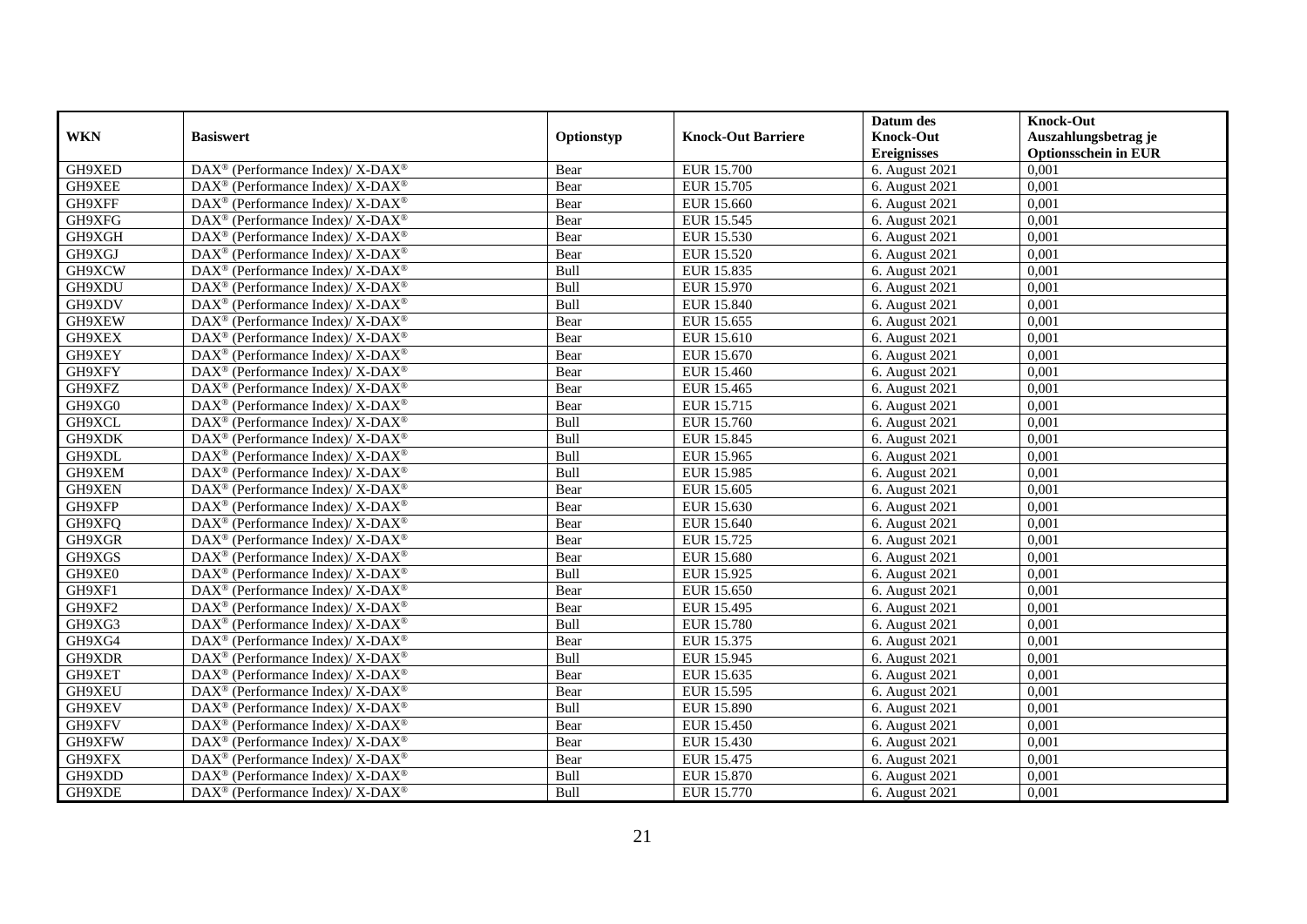|            |                                                                          |             |                           | Datum des          | <b>Knock-Out</b>            |
|------------|--------------------------------------------------------------------------|-------------|---------------------------|--------------------|-----------------------------|
| <b>WKN</b> | <b>Basiswert</b>                                                         | Optionstyp  | <b>Knock-Out Barriere</b> | <b>Knock-Out</b>   | Auszahlungsbetrag je        |
|            |                                                                          |             |                           | <b>Ereignisses</b> | <b>Optionsschein in EUR</b> |
| GH9XEF     | DAX <sup>®</sup> (Performance Index)/ X-DAX <sup>®</sup>                 | Bear        | EUR 15.710                | 6. August 2021     | 0,001                       |
| GH9XEG     | $DAX^{\circledast}$ (Performance Index)/ X-DAX <sup>®</sup>              | Bear        | EUR 15.695                | 6. August 2021     | 0,001                       |
| GH9XFH     | $DAX^{\circledast}$ (Performance Index)/ X-DAX <sup>®</sup>              | Bear        | EUR 15.560                | 6. August 2021     | 0,001                       |
| GH9XFJ     | $DAX^{\circledast}$ (Performance Index)/ X-DAX <sup>®</sup>              | Bull        | EUR 15.940                | 6. August 2021     | 0,001                       |
| GH9XGK     | DAX <sup>®</sup> (Performance Index)/ X-DAX <sup>®</sup>                 | Bear        | EUR 15.410                | 6. August 2021     | 0,001                       |
| GH9XGL     | DAX <sup>®</sup> (Performance Index)/ X-DAX <sup>®</sup>                 | Bear        | EUR 15.535                | 6. August 2021     | 0,001                       |
| GH9XD6     | $DAX^{\circledcirc}$ (Performance Index)/ X-DAX <sup>®</sup>             | Bull        | EUR 15.830                | 6. August 2021     | 0,001                       |
| GH9XE7     | $DAX^{\circledast}$ (Performance Index)/ X-DAX <sup>®</sup>              | <b>Bull</b> | EUR 15.900                | 6. August 2021     | 0,001                       |
| GH9XE8     | $DAX^{\circledast}$ (Performance Index)/ X-DAX <sup>®</sup>              | Bull        | EUR 15.905                | 6. August 2021     | 0,001                       |
| GH9XF9     | $DAX^{\circledast}$ (Performance Index)/ X-DAX <sup>®</sup>              | Bear        | EUR 15.505                | 6. August 2021     | 0,001                       |
| GH9XFA     | $\overline{\text{DAX}^{\otimes}}$ (Performance Index)/X-DAX <sup>®</sup> | Bear        | EUR 15.550                | 6. August 2021     | 0,001                       |
| GH9XGC     | DAX <sup>®</sup> (Performance Index)/ X-DAX <sup>®</sup>                 | Bear        | EUR 15.395                | 6. August 2021     | 0,001                       |
| GH9XDH     | $DAX^{\circledast}$ (Performance Index)/ X-DAX <sup>®</sup>              | Bull        | EUR 15.860                | 6. August 2021     | 0,001                       |
| GH9XDJ     | $DAX^{\circledast}$ (Performance Index)/ X-DAX <sup>®</sup>              | Bull        | EUR 15.850                | 6. August 2021     | 0,001                       |
| GH9XEK     | DAX <sup>®</sup> (Performance Index)/ X-DAX <sup>®</sup>                 | Bull        | EUR 15.975                | 6. August 2021     | 0,001                       |
| GH9XEL     | DAX <sup>®</sup> (Performance Index)/ X-DAX <sup>®</sup>                 | Bear        | EUR 15.730                | 6. August 2021     | 0,001                       |
| GH9XFM     | $DAX^{\circledast}$ (Performance Index)/ X-DAX <sup>®</sup>              | Bear        | EUR 15.420                | 6. August 2021     | 0,001                       |
| GH9XFN     | $DAX^{\circledcirc}$ (Performance Index)/ X-DAX <sup>®</sup>             | Bear        | <b>EUR 15.580</b>         | 6. August 2021     | 0.001                       |
| GH9XGP     | $DAX^{\circledast}$ (Performance Index)/ X-DAX <sup>®</sup>              | Bear        | EUR 15.455                | 6. August 2021     | 0,001                       |
| GH9XD9     | $DAX^{\circledast}$ (Performance Index)/ X-DAX <sup>®</sup>              | Bull        | EUR 15.795                | 6. August 2021     | 0,001                       |
| GH9XDA     | DAX <sup>®</sup> (Performance Index)/ X-DAX <sup>®</sup>                 | Bull        | <b>EUR 15.885</b>         | 6. August 2021     | 0,001                       |
| GH9XEB     | $DAX^{\circledast}$ (Performance Index)/ X-DAX <sup>®</sup>              | Bear        | EUR 15.685                | 6. August 2021     | 0,001                       |
| GH9XEC     | DAX <sup>®</sup> (Performance Index)/ X-DAX <sup>®</sup>                 | Bear        | EUR 15.735                | 6. August 2021     | 0,001                       |
| GH9XFD     | DAX <sup>®</sup> (Performance Index)/ X-DAX <sup>®</sup>                 | Bear        | EUR 15.645                | 6. August 2021     | 0,001                       |
| GH9XFE     | $DAX^{\circledcirc}$ (Performance Index)/ X-DAX <sup>®</sup>             | Bear        | EUR 15.565                | 6. August 2021     | 0,001                       |
| GH9XGF     | $DAX^{\circledast}$ (Performance Index)/ X-DAX <sup>®</sup>              | Bear        | EUR 15.390                | 6. August 2021     | 0,001                       |
| GH9XCM     | DAX <sup>®</sup> (Performance Index)/ X-DAX <sup>®</sup>                 | Bull        | EUR 15.765                | 6. August 2021     | 0,001                       |
| GH9XDM     | DAX <sup>®</sup> (Performance Index)/ X-DAX <sup>®</sup>                 | Bull        | EUR 15.865                | 6. August 2021     | 0,001                       |
| GH9XEP     | DAX <sup>®</sup> (Performance Index)/ X-DAX <sup>®</sup>                 | Bear        | EUR 15.620                | 6. August 2021     | 0,001                       |
| GH9XFR     | $DAX^{\circledast}$ (Performance Index)/ X-DAX <sup>®</sup>              | Bear        | EUR 15.675                | 6. August 2021     | 0,001                       |
| GH9XFS     | $DAX^{\circledast}$ (Performance Index)/ X-DAX <sup>®</sup>              | Bear        | EUR 15.570                | 6. August 2021     | 0,001                       |
| GH9XGT     | DAX <sup>®</sup> (Performance Index)/ X-DAX <sup>®</sup>                 | Bear        | EUR 15.425                | 6. August 2021     | 0.001                       |
| GH36G5     | $DAX^{\circledast}$ (Performance Index)/ X-DAX <sup>®</sup>              | Bear        | EUR 15.774,83846457       | 6. August 2021     | 0,001                       |
| GB2H8U     | DAX <sup>®</sup> (Performance Index)/ X-DAX <sup>®</sup>                 | Bear        | EUR 15.781,7463183        | 6. August 2021     | 0,001                       |
| GH9U9L     | TeamViewer AG                                                            | Bear        | EUR 26,835                | 6. August 2021     | 0,001                       |
| GH9U9V     | TeamViewer AG                                                            | Bear        | EUR 26,705                | 6. August 2021     | 0,001                       |
| GH16B8     | $MDAX^{\circledR}$ (Performance Index)                                   | Bear        | EUR 35.731,15605798       | 6. August 2021     | 0,001                       |
| GH8R7Z     | Merck KGaA                                                               | Bear        | EUR 188,77747911          | 6. August 2021     | 0,001                       |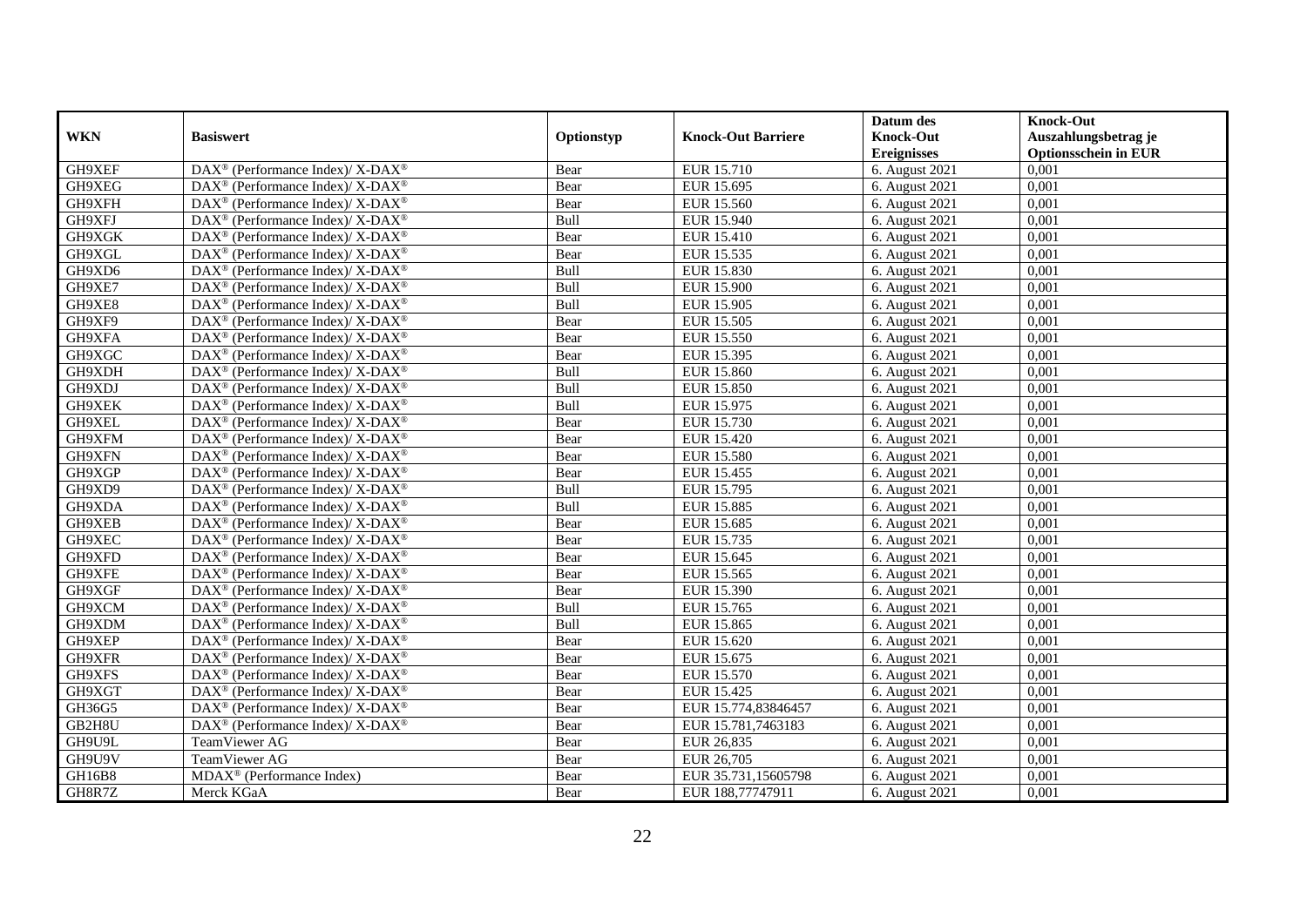|               |                                                             |             |                           | Datum des          | <b>Knock-Out</b>            |
|---------------|-------------------------------------------------------------|-------------|---------------------------|--------------------|-----------------------------|
| <b>WKN</b>    | <b>Basiswert</b>                                            | Optionstyp  | <b>Knock-Out Barriere</b> | <b>Knock-Out</b>   | Auszahlungsbetrag je        |
|               |                                                             |             |                           | <b>Ereignisses</b> | <b>Optionsschein in EUR</b> |
| <b>GH774M</b> | NN Group N.V.                                               | Bear        | EUR 42,42772356           | 6. August 2021     | 0,001                       |
| GH9WPF        | Merck KGaA                                                  | Bear        | EUR 180,91                | 6. August 2021     | 0,001                       |
| GH9WPG        | Puma SE                                                     | Bear        | EUR 107,38                | 6. August $2021$   | 0,001                       |
| GH9WPW        | adidas AG                                                   | Bull        | EUR 323,63                | 6. August 2021     | 0,001                       |
| GH9WPN        | Merck KGaA                                                  | Bear        | EUR 180,02                | 6. August 2021     | 0,001                       |
| GH9WPX        | adidas AG                                                   | Bull        | EUR 318,61                | 6. August 2021     | 0,001                       |
| GH9WQR        | adidas AG                                                   | <b>Bull</b> | EUR 330,32                | 6. August 2021     | 0,001                       |
| GH9WS1        | Commerzbank AG                                              | Bear        | <b>EUR 5,2</b>            | 6. August 2021     | 0,001                       |
| GH9WS8        | adidas AG                                                   | Bull        | EUR 320,28                | 6. August 2021     | 0,001                       |
| GH9WST        | Commerzbank AG                                              | Bear        | EUR 5,22                  | 6. August 2021     | 0,001                       |
| GH9WPS        | adidas AG                                                   | Bull        | EUR 326,97                | 6. August 2021     | 0,001                       |
| GH9WPL        | Merck KGaA                                                  | Bear        | <b>EUR 181,8</b>          | 6. August 2021     | 0,001                       |
| GH9WPT        | adidas AG                                                   | Bull        | EUR 328,65                | 6. August 2021     | 0,001                       |
| GH9WPM        | Merck KGaA                                                  | Bear        | EUR 182,69                | 6. August 2021     | 0.001                       |
| GH9WSE        | adidas AG                                                   | Bull        | EUR 316,94                | 6. August 2021     | 0,001                       |
| GH9WPZ        | adidas AG                                                   | Bull        | EUR 315,26                | 6. August 2021     | 0,001                       |
| GH94ND        | $\overline{\text{DAX}^{\otimes}(\text{Performance Index})}$ | Bear        | EUR 15.775                | 6. August 2021     | 0,001                       |
| GH9WPU        | adidas AG                                                   | Bull        | EUR 325,3                 | 6. August 2021     | 0,001                       |
| <b>GH9X50</b> | DAX <sup>®</sup> (Performance Index)                        | Bear        | EUR 15.730                | 6. August 2021     | 0,001                       |
| GH9X5G        | DAX <sup>®</sup> (Performance Index)                        | Bear        | EUR 15.710                | 6. August 2021     | 0,001                       |
| GH9WS6        | Ørsted A/S                                                  | Bull        | DKK 947,42                | 6. August 2021     | 0,001                       |
| GH9X5W        | DAX <sup>®</sup> (Performance Index)                        | Bear        | EUR 15.690                | 6. August 2021     | 0,001                       |
| GH9X5P        | $DAX^{\otimes}$ (Performance Index)                         | Bear        | <b>EUR 15.700</b>         | 6. August 2021     | 0,001                       |
| GH9WQ2        | adidas AG                                                   | Bull        | EUR 313,59                | 6. August 2021     | 0,001                       |
| GH9X4Y        | $DAX^{\otimes}$ (Performance Index)                         | Bear        | EUR 15.730                | 6. August $2021$   | 0,001                       |
| GH9WPR        | adidas AG                                                   | Bull        | EUR 321,96                | 6. August 2021     | 0,001                       |
| GH9WPB        | Siemens AG                                                  | Bear        | EUR 142,06                | 6. August 2021     | 0,001                       |
| GH9X4Z        | DAX <sup>®</sup> (Performance Index)                        | Bear        | EUR 15.730                | 6. August $2021$   | 0,001                       |
| GH8ZN4        | $\text{DAX}^{\otimes}$ (Performance Index)                  | Bear        | EUR 15.773,24450263       | 6. August 2021     | 0,001                       |
| GH8ZLE        | DAX <sup>®</sup> (Performance Index)                        | Bear        | EUR 15.765,44841875       | 6. August 2021     | 0,001                       |
| GH9WP8        | Siemens AG                                                  | Bear        | EUR 140,69                | 6. August 2021     | 0,001                       |
| GH8ZM3        | DAX <sup>®</sup> (Performance Index)                        | Bear        | EUR 15.757,67229924       | 6. August 2021     | 0,001                       |
| GH9WP9        | Siemens AG                                                  | Bear        | EUR 139,31                | 6. August 2021     | 0,001                       |
| GH9WP5        | Siemens AG                                                  | Bear        | <b>EUR 140</b>            | 6. August 2021     | 0,001                       |
| GH3XDK        | DAX <sup>®</sup> (Performance Index)/ X-DAX <sup>®</sup>    | Bear        | EUR 15.784,92028816       | 6. August 2021     | 0,001                       |
| GH9U9G        | TeamViewer AG                                               | Bear        | EUR 27,095                | 6. August 2021     | 0,001                       |
| GH9WPV        | Siemens AG                                                  | Bear        | EUR 141,37                | 6. August 2021     | 0,001                       |
| GH9WX3        | Cancom SE                                                   | Bear        | <b>EUR 55,88</b>          | 6. August 2021     | 0,001                       |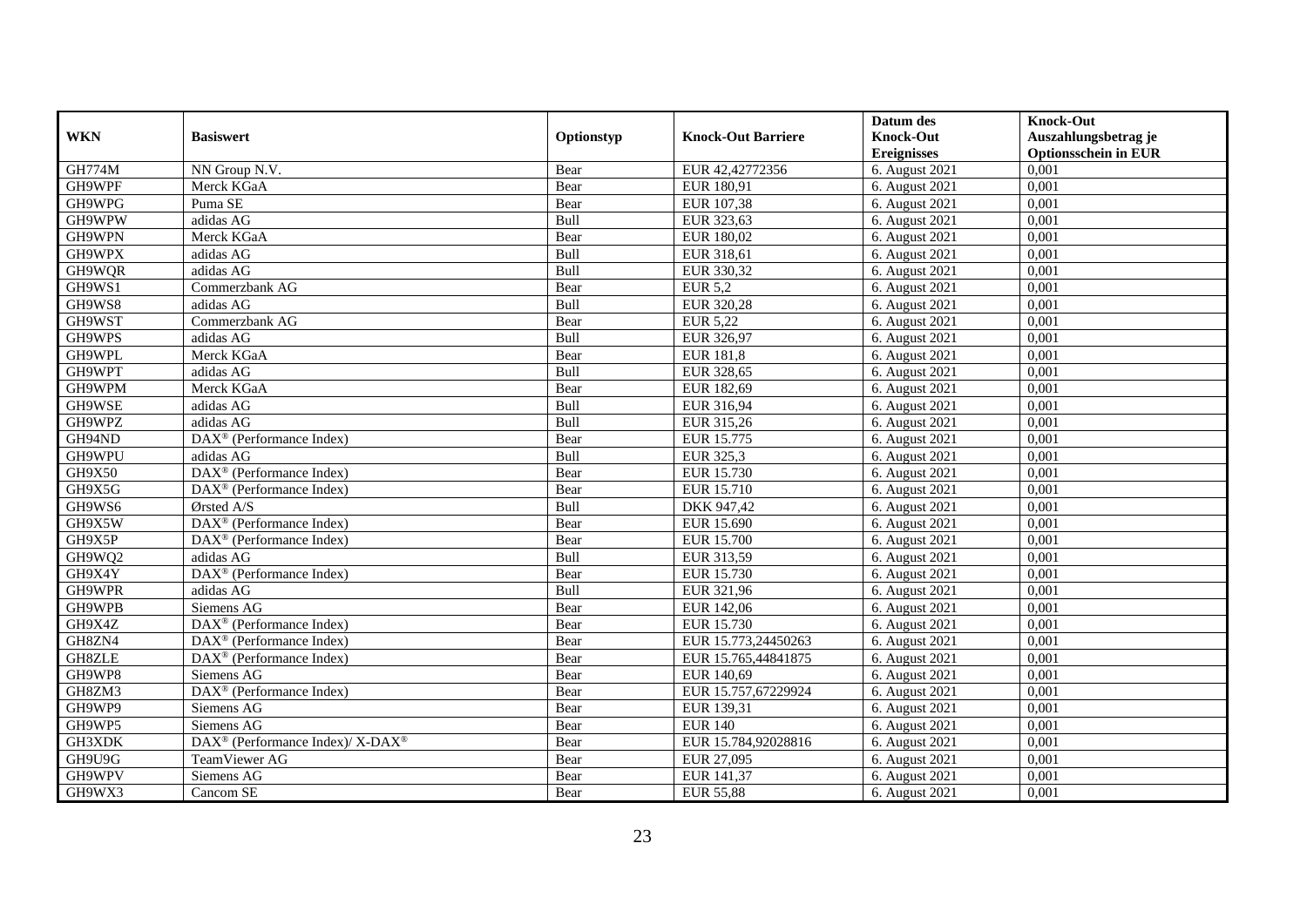|               |                                                                     |            |                           | Datum des          | <b>Knock-Out</b>            |
|---------------|---------------------------------------------------------------------|------------|---------------------------|--------------------|-----------------------------|
| <b>WKN</b>    | <b>Basiswert</b>                                                    | Optionstyp | <b>Knock-Out Barriere</b> | <b>Knock-Out</b>   | Auszahlungsbetrag je        |
|               |                                                                     |            |                           | <b>Ereignisses</b> | <b>Optionsschein in EUR</b> |
| GH9U9E        | TeamViewer AG                                                       | Bear       | EUR 26,965                | 6. August 2021     | 0,001                       |
| GH9WVT        | Cancom $\overline{\text{SE}}$                                       | Bear       | EUR 56,26                 | 6. August 2021     | 0,001                       |
| <b>GH647Y</b> | Ubisoft Entertainment S.A.                                          | Bull       | EUR 50,21762814           | 6. August 2021     | 0,001                       |
| GH9WQE        | Ørsted A/S                                                          | Bull       | DKK 942,62                | 6. August 2021     | 0,001                       |
| GH8JXP        | ING Groep N.V.                                                      | Bear       | EUR 11,23766567           | 6. August 2021     | 0,001                       |
| <b>GH8K02</b> | ING Groep N.V.                                                      | Bear       | EUR 11,30746481           | 6. August 2021     | 0,001                       |
| GH9CEQ        | TechnipFMC PLC                                                      | Bull       | EUR 5,769                 | 6. August 2021     | 0,001                       |
| GH9W55        | NYMEX Light, Sweet Crude Oil Future (Generic Front<br>Month Future) | Bear       | <b>USD 69,49</b>          | 6. August 2021     | 0,001                       |
| GH9TU0        | MTU Aero Engines AG                                                 | Bear       | EUR 209,98334039          | 6. August 2021     | 0,001                       |
| GH7UA6        | SBM Offshore N.V.                                                   | Bear       | EUR 13,64893654           | 6. August 2021     | 0,001                       |
| GH9WXX        | Siemens Gamesa Renewable Energy, S.A.                               | Bear       | <b>EUR 24,06</b>          | 6. August 2021     | 0,001                       |
| GH9WXL        | Siemens Gamesa Renewable Energy, S.A.                               | Bear       | <b>EUR 23,9</b>           | 6. August 2021     | 0,001                       |
| GH9WU5        | Sartorius AG                                                        | Bear       | EUR 540,27                | 6. August 2021     | 0,001                       |
| GH8Y8K        | $DAX^{\otimes}$ (Performance Index)                                 | Bear       | EUR 15.775                | 6. August 2021     | 0.001                       |
| GH9X56        | DAX <sup>®</sup> (Performance Index)                                | Bear       | EUR 15.725                | 6. August 2021     | 0,001                       |
| GH8Y8L        | DAX <sup>®</sup> (Performance Index)                                | Bear       | <b>EUR 15.775</b>         | 6. August 2021     | 0,001                       |
| GH6FQA        | TecDAX <sup>®</sup> (Performance Index)                             | Bear       | EUR 3.828,76              | 6. August 2021     | 0,001                       |
| GH9XCJ        | DAX <sup>®</sup> (Performance Index)/ X-DAX <sup>®</sup>            | Bull       | EUR 15.745                | 6. August 2021     | 0,001                       |
| GH9X57        | $\text{DAX}^{\otimes}$ (Performance Index)                          | Bear       | EUR 15.725                | 6. August 2021     | 0,001                       |
| GH8Y8W        | $DAX^{\otimes}$ (Performance Index)                                 | Bear       | EUR 15.760                | 6. August 2021     | 0,001                       |
| <b>GH166V</b> | TecDAX <sup>®</sup> (Performance Index)                             | Bear       | EUR 3.820,67              | 6. August 2021     | 0,001                       |
| GH9X52        | $DAX^{\otimes}$ (Performance Index)                                 | Bear       | EUR 15.725                | 6. August 2021     | 0,001                       |
| GH9XCG        | DAX <sup>®</sup> (Performance Index)/ X-DAX <sup>®</sup>            | Bull       | EUR 15.750                | 6. August 2021     | 0,001                       |
| GH8Y8T        | $\overline{\text{DAX}^{\otimes}}$ (Performance Index)               | Bear       | EUR 15.770                | 6. August 2021     | 0,001                       |
| GH9X9A        | DAX <sup>®</sup> (Performance Index)                                | Bull       | EUR 15.900                | 6. August 2021     | 0,001                       |
| GH9X53        | $DAX^{\otimes}$ (Performance Index)                                 | Bear       | EUR 15.725                | 6. August 2021     | 0,001                       |
| GH6FQD        | TecDAX <sup>®</sup> (Performance Index)                             | Bear       | EUR 3.825,04              | 6. August 2021     | 0,001                       |
| GH8Y8M        | $DAX^{\circledast}$ (Performance Index)                             | Bear       | EUR 15.775                | 6. August 2021     | 0,001                       |
| GH9MWS        | $DAX^{\otimes}$ (Performance Index)                                 | Bear       | EUR 15.760                | 6. August 2021     | 0,001                       |
| GH9X54        | $\text{DAX}^{\otimes}$ (Performance Index)                          | Bear       | EUR 15.725                | 6. August 2021     | 0,001                       |
| GH9XAC        | $\text{DAX}^{\otimes}$ (Performance Index)                          | Bull       | <b>EUR 15.870</b>         | 6. August 2021     | 0,001                       |
| GH8Y8R        | $DAX^{\otimes}$ (Performance Index)                                 | Bear       | EUR 15.770                | 6. August 2021     | 0,001                       |
| GH9X55        | DAX <sup>®</sup> (Performance Index)                                | Bear       | EUR 15.725                | 6. August 2021     | 0,001                       |
| GH9MWP        | DAX <sup>®</sup> (Performance Index)                                | Bear       | EUR 15.770                | 6. August 2021     | 0,001                       |
| GH8Y8S        | $\text{DAX}^{\otimes}$ (Performance Index)                          | Bear       | EUR 15.770                | 6. August 2021     | 0,001                       |
| GH9X59        | $DAX^{\circledast}$ (Performance Index)                             | Bear       | EUR 15.720                | 6. August 2021     | 0,001                       |
| GH8Y8Q        | $\overline{\text{DAX}^{\otimes}}$ (Performance Index)               | Bear       | EUR 15.770                | 6. August 2021     | 0,001                       |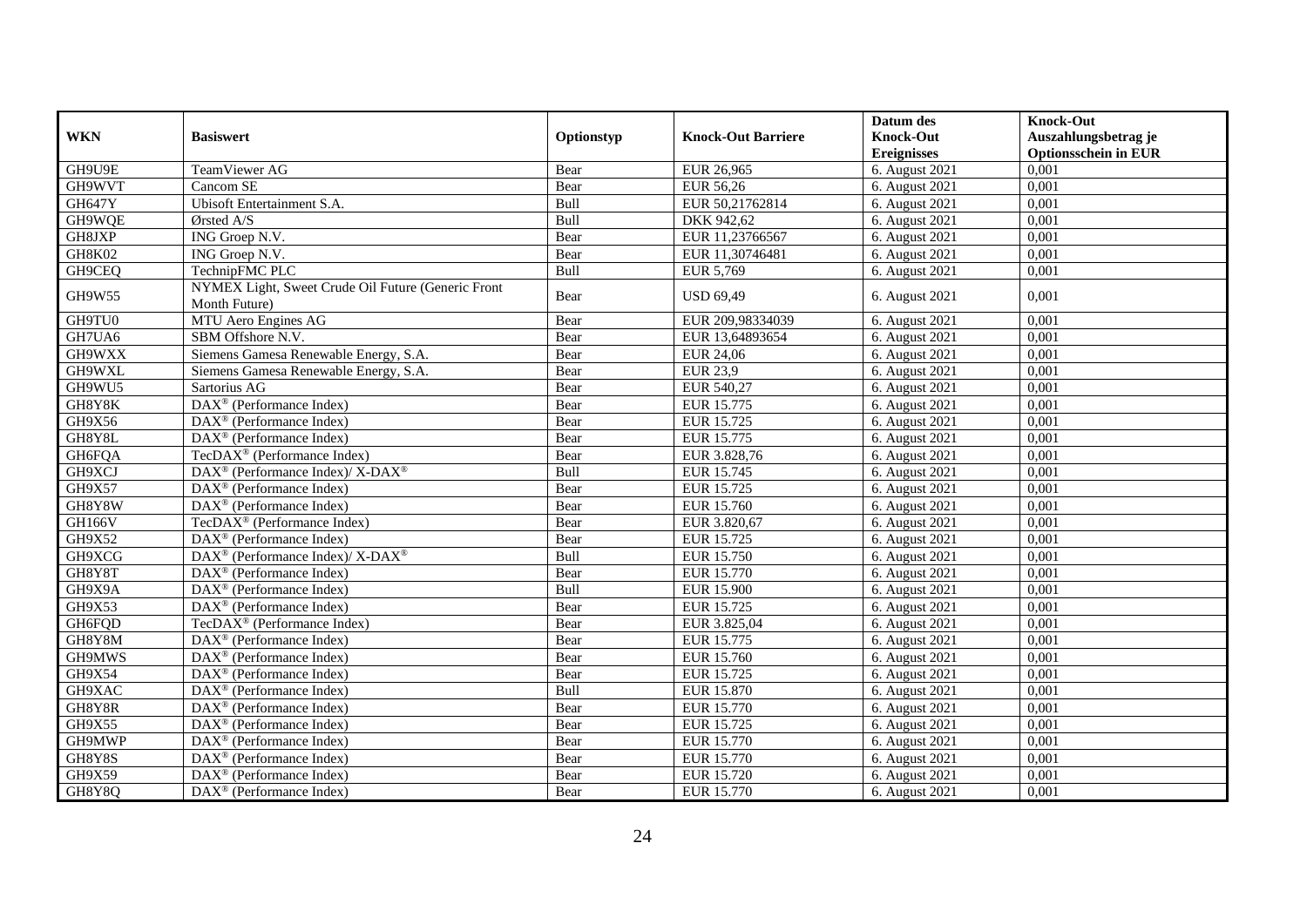|               |                                                         |             |                           | Datum des          | <b>Knock-Out</b>            |
|---------------|---------------------------------------------------------|-------------|---------------------------|--------------------|-----------------------------|
| <b>WKN</b>    | <b>Basiswert</b>                                        | Optionstyp  | <b>Knock-Out Barriere</b> | <b>Knock-Out</b>   | Auszahlungsbetrag je        |
|               |                                                         |             |                           | <b>Ereignisses</b> | <b>Optionsschein in EUR</b> |
| GH9XBD        | $\overline{\text{DAX}}^{\textcirc}$ (Performance Index) | Bear        | EUR 15.535                | 6. August 2021     | 0,001                       |
| GH9MWQ        | $\text{DAX}^{\textcircled{}}$ (Performance Index)       | Bear        | EUR 15.770                | 6. August 2021     | 0,001                       |
| GH8Y8J        | $DAX^{\circledcirc}$ (Performance Index)                | Bear        | EUR 15.775                | 6. August $2021$   | 0,001                       |
| GH9MWR        | $\text{DAX}^{\otimes}$ (Performance Index)              | Bear        | EUR 15.760                | 6. August 2021     | 0,001                       |
| GH8Y8X        | $\text{DAX}^{\circledast}$ (Performance Index)          | Bear        | EUR 15.760                | 6. August 2021     | 0,001                       |
| GH9XBE        | $DAX^{\circledR}$ (Performance Index)                   | Bear        | EUR 15.525                | 6. August 2021     | 0,001                       |
| GH9MWM        | $DAX^{\circledR}$ (Performance Index)                   | Bear        | EUR 15.775                | 6. August 2021     | 0,001                       |
| GH8Y8Y        | $DAX^{\circledR}$ (Performance Index)                   | Bear        | EUR 15.760                | 6. August 2021     | 0,001                       |
| GH9MWN        | $DAX^{\circledast}$ (Performance Index)                 | Bear        | EUR 15.775                | 6. August 2021     | 0,001                       |
| GH8Y8Z        | $DAX^{\circledR}$ (Performance Index)                   | Bear        | <b>EUR 15.760</b>         | 6. August 2021     | 0,001                       |
| GH9X8X        | $\overline{\text{DAX}^{\otimes}}$ (Performance Index)   | Bull        | EUR 15.955                | 6. August 2021     | 0,001                       |
| GH976Y        | $\overline{\text{DAX}^{\otimes}}$ (Performance Index)   | Bear        | EUR 15.770                | 6. August 2021     | 0,001                       |
| GH976Z        | $\text{DAX}^{\otimes}$ (Performance Index)              | Bear        | EUR 15.760                | 6. August 2021     | 0,001                       |
| GH9X9Z        | $\text{DAX}^{\otimes}$ (Performance Index)              | <b>Bull</b> | EUR 15.835                | 6. August 2021     | 0.001                       |
| GH9XA0        | $DAX^{\circledR}$ (Performance Index)                   | Bull        | EUR 15.795                | 6. August 2021     | 0,001                       |
| GH9XB1        | $DAX^{\circledR}$ (Performance Index)                   | Bull        | <b>EUR 15.885</b>         | 6. August 2021     | 0,001                       |
| GH4MMG        | Infineon Technologies AG                                | Bear        | EUR 36,01418908           | 6. August 2021     | 0,001                       |
| GH9XB2        | DAX <sup>®</sup> (Performance Index)                    | Bear        | EUR 15.655                | 6. August 2021     | 0,001                       |
| GH4MMH        | Infineon Technologies AG                                | Bear        | EUR 35,83682781           | 6. August 2021     | 0,001                       |
| GH9TL1        | STMicroelectronics N.V.                                 | Bear        | EUR 35,95393674           | 6. August 2021     | 0,001                       |
| GH8ZRN        | Hannover Rück SE                                        | Bear        | EUR 146,81116023          | 6. August 2021     | 0,001                       |
| GH4MMJ        | Infineon Technologies AG                                | Bear        | EUR 35,65946655           | 6. August 2021     | 0,001                       |
| GH9XC3        | $DAX^{\circledR}$ (Performance Index)                   | Bear        | EUR 15.390                | 6. August 2021     | 0,001                       |
| GH9XC4        | $DAX^{\circledR}$ (Performance Index)                   | Bear        | EUR 15.415                | 6. August 2021     | 0,001                       |
| GH0J6Z        | $MDAX^{\circledR}$ (Performance Index)                  | Bear        | EUR 35.768,16505532       | 6. August $2021$   | 0,001                       |
| GH9XD4        | $\overline{\text{DAX}^{\otimes}}$ (Performance Index)   | Bear        | EUR 15.420                | 6. August 2021     | 0,001                       |
| GH8JZZ        | Rheinmetall AG                                          | Bear        | EUR 84,86720702           | 6. August 2021     | 0,001                       |
| GH9XE5        | $\overline{\text{DAX}^{\otimes}}$ (Performance Index)   | Bull        | <b>EUR 15.820</b>         | 6. August 2021     | 0,001                       |
| GH9TSW        | Deutsche Börse AG                                       | Bear        | EUR 143,6257557           | 6. August 2021     | 0,001                       |
| GH7ZF7        | Heineken N.V.                                           | <b>Bull</b> | EUR 94,50253688           | 6. August 2021     | 0,001                       |
| GH9X8U        | $DAX^{\circledR}$ (Performance Index)                   | Bull        | EUR 15.940                | 6. August 2021     | 0,001                       |
| GH9X9V        | DAX <sup>®</sup> (Performance Index)                    | Bull        | EUR 15.765                | 6. August 2021     | 0,001                       |
| GH6BVB        | HelloFresh SE                                           | Bull        | EUR 71,88061009           | 6. August 2021     | 0,001                       |
| GH9PET        | Carl-Zeiss Meditec AG                                   | Bear        | EUR 198,19321282          | 6. August 2021     | 0,001                       |
| <b>GH7ZEN</b> | Heineken N.V.                                           | <b>Bull</b> | EUR 95,02419192           | 6. August 2021     | 0,001                       |
| GH9X9W        | $\text{DAX}^{\otimes}$ (Performance Index)              | Bull        | EUR 15.895                | 6. August 2021     | 0,001                       |
| GH9CZ5        | Carl-Zeiss Meditec AG                                   | Bear        | EUR 199,96631702          | 6. August 2021     | 0,001                       |
| GH9LPM        | Evotec AG                                               | Bear        | EUR 36,91278076           | 6. August 2021     | 0,001                       |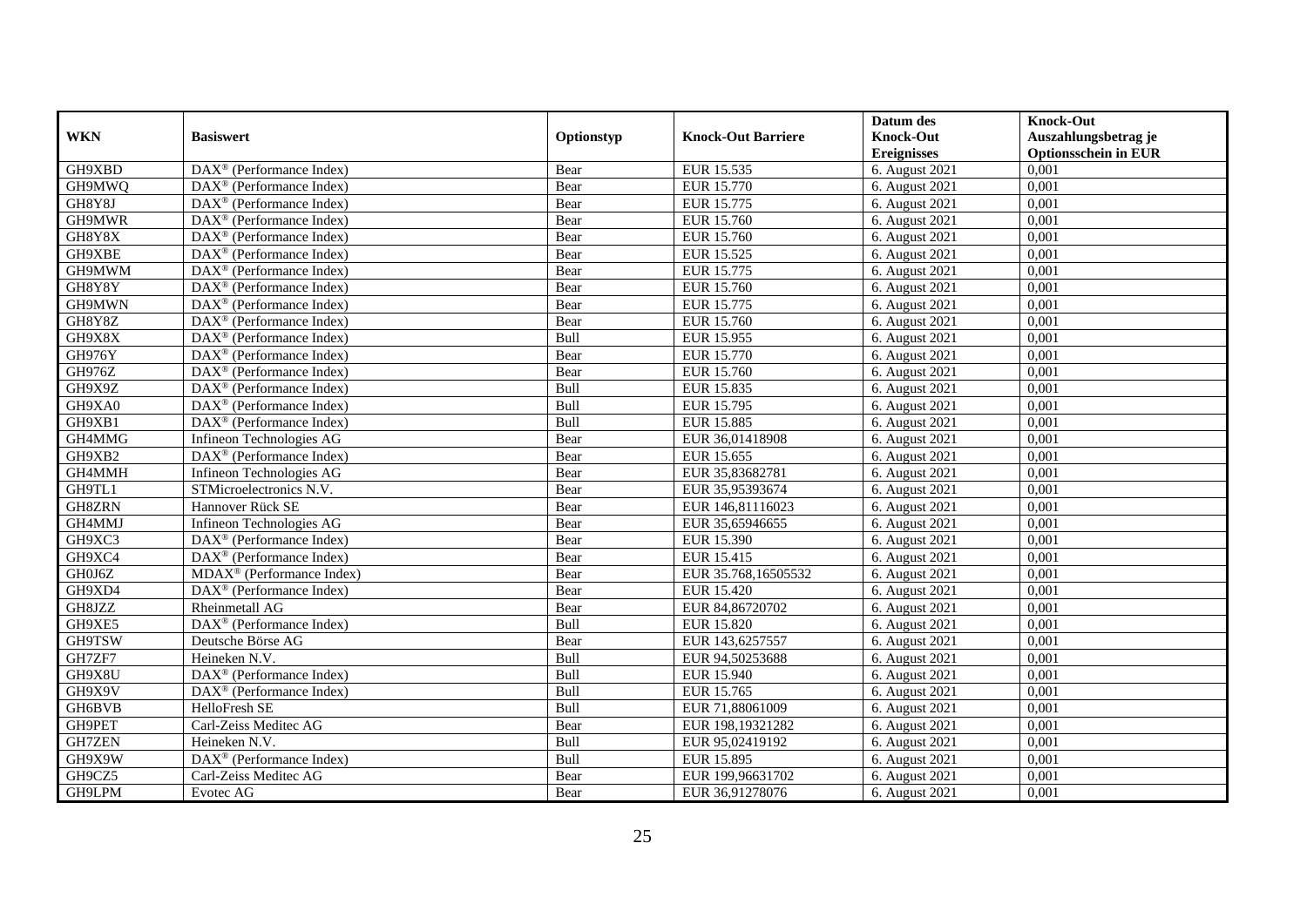|               |                                                         |             |                           | Datum des          | <b>Knock-Out</b>            |
|---------------|---------------------------------------------------------|-------------|---------------------------|--------------------|-----------------------------|
| <b>WKN</b>    | <b>Basiswert</b>                                        | Optionstyp  | <b>Knock-Out Barriere</b> | <b>Knock-Out</b>   | Auszahlungsbetrag je        |
|               |                                                         |             |                           | <b>Ereignisses</b> | <b>Optionsschein in EUR</b> |
| GH9WLX        | <b>Bayer AG</b>                                         | Bull        | <b>EUR 48,85</b>          | 6. August 2021     | 0,001                       |
| GH6BV6        | HelloFresh SE                                           | Bull        | EUR 71,51640148           | 6. August 2021     | 0,001                       |
| GH9XAX        | $DAX^{\circledR}$ (Performance Index)                   | Bull        | EUR 15.960                | 6. August $2021$   | 0,001                       |
| GH9WM3        | Bayer AG                                                | Bull        | EUR 47,85                 | 6. August 2021     | 0,001                       |
| GH9XAY        | DAX <sup>®</sup> (Performance Index)                    | Bear        | EUR 15.580                | 6. August 2021     | 0,001                       |
| GH9WM4        | <b>Bayer AG</b>                                         | Bull        | <b>EUR 48,1</b>           | 6. August 2021     | 0,001                       |
| GH9XBZ        | $\overline{\text{DAX}}^{\textcirc}$ (Performance Index) | Bear        | EUR 15.465                | 6. August 2021     | 0,001                       |
| <b>GH722E</b> | HelloFresh SE                                           | Bull        | EUR 74,19782749           | 6. August 2021     | 0,001                       |
| GH9WLG        | Bayer AG                                                | Bull        | <b>EUR 47,1</b>           | 6. August 2021     | 0,001                       |
| GH9XC0        | DAX <sup>®</sup> (Performance Index)                    | Bear        | <b>EUR 15.490</b>         | 6. August 2021     | 0,001                       |
| GH7215        | HelloFresh SE                                           | Bull        | EUR 73,39067134           | 6. August 2021     | 0,001                       |
| GH9WLY        | Bayer AG                                                | Bull        | <b>EUR 48,6</b>           | 6. August 2021     | 0,001                       |
| GH9XG5        | $DAX^{\circledast}$ (Performance Index)                 | Bull        | EUR 15.855                | 6. August 2021     | 0,001                       |
| GH9WP0        | Baver AG                                                | <b>Bull</b> | EUR 48,35                 | 6. August 2021     | 0.001                       |
| GH7216        | HelloFresh SE                                           | Bull        | EUR 72,98709329           | 6. August 2021     | 0,001                       |
| GH9X91        | DAX <sup>®</sup> (Performance Index)                    | Bear        | EUR 15.735                | 6. August 2021     | 0,001                       |
| GH9WM0        | <b>Bayer AG</b>                                         | Bull        | EUR 49,35                 | 6. August 2021     | 0,001                       |
| <b>GH720Z</b> | HelloFresh SE                                           | Bull        | EUR 75,81213975           | 6. August 2021     | 0,001                       |
| GH9WMB        | Bayer AG                                                | Bull        | <b>EUR 49,1</b>           | 6. August 2021     | 0,001                       |
| GH9X92        | DAX <sup>®</sup> (Performance Index)                    | Bear        | EUR 15.690                | 6. August 2021     | 0,001                       |
| GH7233        | HelloFresh SE                                           | Bull        | EUR 72,58351526           | 6. August 2021     | 0,001                       |
| GH9WLL        | <b>Bayer AG</b>                                         | <b>Bull</b> | EUR 46.85                 | 6. August 2021     | 0,001                       |
| GH9XA3        | $\overline{\text{DAX}}^{\textcirc}$ (Performance Index) | Bear        | EUR 15.715                | 6. August 2021     | 0,001                       |
| GH8JW9        | HelloFresh SE                                           | Bull        | EUR 76,50408711           | 6. August 2021     | 0,001                       |
| GH9WLM        | <b>Baver AG</b>                                         | Bull        | EUR 47,35                 | 6. August $2021$   | 0,001                       |
| GH9XB5        | DAX <sup>®</sup> (Performance Index)                    | Bear        | EUR 15.560                | 6. August 2021     | 0,001                       |
| GH9XB6        | DAX <sup>®</sup> (Performance Index)                    | Bear        | EUR 15.595                | 6. August 2021     | 0,001                       |
| <b>GH722X</b> | HelloFresh SE                                           | Bull        | EUR 73,79424943           | 6. August 2021     | 0,001                       |
| GH9X8W        | $DAX^{\circledast}$ (Performance Index)                 | Bear        | EUR 15.710                | 6. August 2021     | 0.001                       |
| <b>GH720X</b> | HelloFresh SE                                           | Bull        | EUR 75,40856171           | 6. August 2021     | 0,001                       |
| GH9X9X        | DAX <sup>®</sup> (Performance Index)                    | Bear        | EUR 15.575                | 6. August 2021     | 0,001                       |
| <b>GH720Y</b> | HelloFresh SE                                           | Bull        | EUR 74,60140555           | 6. August 2021     | 0,001                       |
| GH9X9Y        | $DAX^{\circledR}$ (Performance Index)                   | Bull        | EUR 15.750                | 6. August 2021     | 0,001                       |
| GH9XB0        | DAX <sup>®</sup> (Performance Index)                    | Bear        | EUR 15.705                | 6. August 2021     | 0,001                       |
| GH9WLF        | Bayer AG                                                | <b>Bull</b> | EUR 47,6                  | 6. August 2021     | 0,001                       |
| GH7211        | HelloFresh SE                                           | Bull        | EUR 75,00498363           | 6. August 2021     | 0,001                       |
| GH9XC1        | DAX <sup>®</sup> (Performance Index)                    | Bear        | EUR 15.395                | 6. August 2021     | 0,001                       |
| GH9XC2        | $\text{DAX}^{\circledast}$ (Performance Index)          | Bear        | EUR 15.405                | 6. August 2021     | 0,001                       |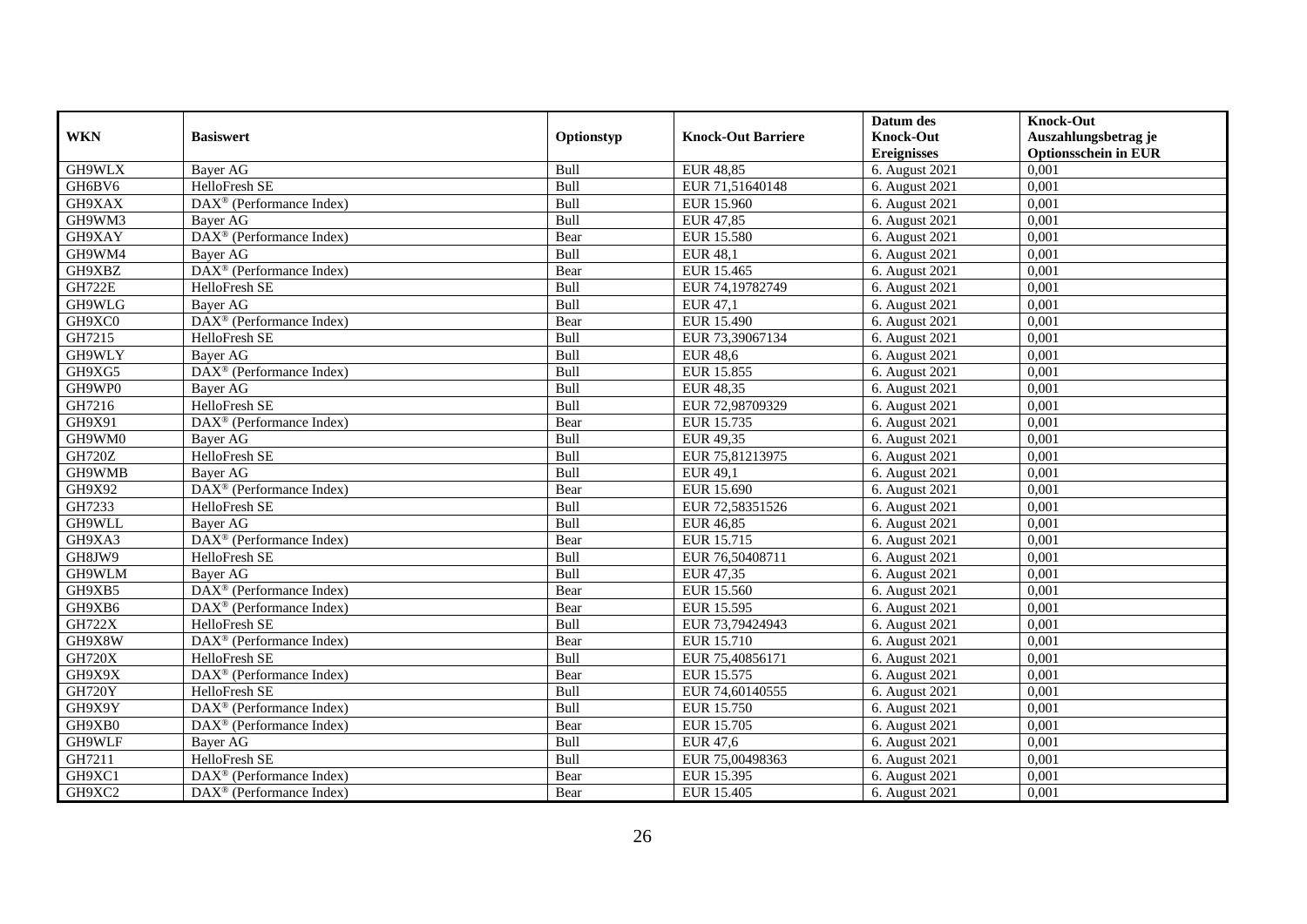|            |                                                         |             |                           | Datum des          | <b>Knock-Out</b>            |
|------------|---------------------------------------------------------|-------------|---------------------------|--------------------|-----------------------------|
| <b>WKN</b> | <b>Basiswert</b>                                        | Optionstyp  | <b>Knock-Out Barriere</b> | <b>Knock-Out</b>   | Auszahlungsbetrag je        |
|            |                                                         |             |                           | <b>Ereignisses</b> | <b>Optionsschein in EUR</b> |
| GH9X8P     | DAX <sup>®</sup> (Performance Index)                    | Bear        | EUR 15.645                | 6. August 2021     | 0,001                       |
| GH9X8Q     | $DAX^{\circledast}$ (Performance Index)                 | <b>Bull</b> | EUR 15.745                | 6. August 2021     | 0,001                       |
| GH9X9R     | $DAX^{\circledcirc}$ (Performance Index)                | Bull        | EUR 15.950                | 6. August $2021$   | 0,001                       |
| GH9X9S     | $\text{DAX}^{\otimes}$ (Performance Index)              | Bear        | EUR 15.670                | 6. August 2021     | 0,001                       |
| GH9XAT     | DAX <sup>®</sup> (Performance Index)                    | Bear        | <b>EUR 15.600</b>         | 6. August 2021     | 0,001                       |
| GH9XBV     | $DAX^{\circledR}$ (Performance Index)                   | Bear        | EUR 15.450                | 6. August 2021     | 0,001                       |
| GH9XBW     | $DAX^{\circledR}$ (Performance Index)                   | Bear        | EUR 15.375                | 6. August 2021     | 0,001                       |
| GH9X9H     | $\text{DAX}^{\otimes}$ (Performance Index)              | <b>Bull</b> | <b>EUR 15.860</b>         | 6. August 2021     | 0,001                       |
| GH9X9J     | $\text{DAX}^{\otimes}$ (Performance Index)              | Bear        | EUR 15.695                | 6. August 2021     | 0,001                       |
| GH9XAK     | $DAX^{\circledast}$ (Performance Index)                 | Bull        | EUR 15.775                | 6. August 2021     | 0,001                       |
| GH9XAL     | $\overline{\text{DAX}}^{\textcirc}$ (Performance Index) | Bull        | EUR 15.830                | 6. August 2021     | 0,001                       |
| GH9XBM     | $\overline{\text{DAX}^{\otimes}}$ (Performance Index)   | Bear        | <b>EUR 15.480</b>         | 6. August 2021     | 0,001                       |
| GH9XBN     | $\text{DAX}^{\otimes}$ (Performance Index)              | Bear        | EUR 15.430                | 6. August 2021     | 0,001                       |
| GH9X96     | $DAX^{\circledR}$ (Performance Index)                   | Bull        | EUR 15.925                | 6. August 2021     | 0,001                       |
| GH9XA7     | $\text{DAX}^{\otimes}$ (Performance Index)              | Bear        | EUR 15.650                | 6. August 2021     | 0,001                       |
| GH9XB9     | DAX <sup>®</sup> (Performance Index)                    | Bear        | EUR 15.550                | 6. August 2021     | 0,001                       |
| GH9XBA     | DAX <sup>®</sup> (Performance Index)                    | Bull        | EUR 15.770                | 6. August 2021     | 0,001                       |
| GH9XDC     | $DAX^{\circledcirc}$ (Performance Index)                | <b>Bull</b> | EUR 15.805                | 6. August 2021     | 0.001                       |
| GH9X8N     | $DAX^{\circledcirc}$ (Performance Index)                | Bear        | EUR 15.675                | 6. August 2021     | 0,001                       |
| GH9X9N     | DAX <sup>®</sup> (Performance Index)                    | Bull        | EUR 15.990                | 6. August 2021     | 0,001                       |
| GH9X9P     | DAX <sup>®</sup> (Performance Index)                    | Bull        | EUR 15.850                | 6. August 2021     | 0,001                       |
| GH9X9Q     | $\overline{\text{DAX}^{\otimes}}$ (Performance Index)   | Bear        | EUR 15.630                | 6. August $2021$   | 0,001                       |
| GH9XAQ     | DAX <sup>®</sup> (Performance Index)                    | Bull        | EUR 15.790                | 6. August 2021     | 0,001                       |
| GH9XAR     | DAX <sup>®</sup> (Performance Index)                    | Bull        | EUR 15.910                | 6. August 2021     | 0,001                       |
| GH9XAS     | DAX <sup>®</sup> (Performance Index)                    | Bear        | EUR 15.665                | 6. August 2021     | 0,001                       |
| GH9XBS     | DAX <sup>®</sup> (Performance Index)                    | Bear        | EUR 15.435                | 6. August 2021     | 0,001                       |
| GH9XBT     | DAX <sup>®</sup> (Performance Index)                    | Bear        | <b>EUR 15.425</b>         | 6. August 2021     | 0,001                       |
| GH9XBU     | $DAX^{\circledR}$ (Performance Index)                   | Bear        | EUR 15.445                | 6. August 2021     | 0,001                       |
| GH9XCU     | $\overline{\text{DAX}^{\otimes}}$ (Performance Index)   | Bull        | <b>EUR 15.780</b>         | 6. August 2021     | 0,001                       |
| GH9XCV     | $DAX^{\circledast}$ (Performance Index)                 | <b>Bull</b> | EUR 15.755                | 6. August 2021     | 0,001                       |
| GH9XDW     | $\text{DAX}^{\otimes}$ (Performance Index)              | Bear        | EUR 15.440                | 6. August 2021     | 0,001                       |
| GH9X9D     | $DAX^{\circledcirc}$ (Performance Index)                | Bear        | EUR 15.620                | 6. August 2021     | 0.001                       |
| GH9X9E     | $DAX^{\circledR}$ (Performance Index)                   | Bull        | <b>EUR 15.880</b>         | 6. August 2021     | 0,001                       |
| GH9XAF     | $\overline{\text{DAX}}^{\textcirc}$ (Performance Index) | Bull        | <b>EUR 15.985</b>         | 6. August 2021     | 0,001                       |
| GH9XAG     | DAX <sup>®</sup> (Performance Index)                    | Bull        | EUR 15.935                | 6. August 2021     | 0,001                       |
| GH9XBH     | $DAX^{\circledcirc}$ (Performance Index)                | Bear        | EUR 15.470                | 6. August 2021     | 0,001                       |
| GH9XBJ     | $DAX^{\circledast}$ (Performance Index)                 | Bear        | EUR 15.475                | 6. August 2021     | 0,001                       |
| GH9X8R     | $\overline{\text{DAX}^{\otimes}}$ (Performance Index)   | <b>Bull</b> | EUR 15.840                | 6. August 2021     | 0,001                       |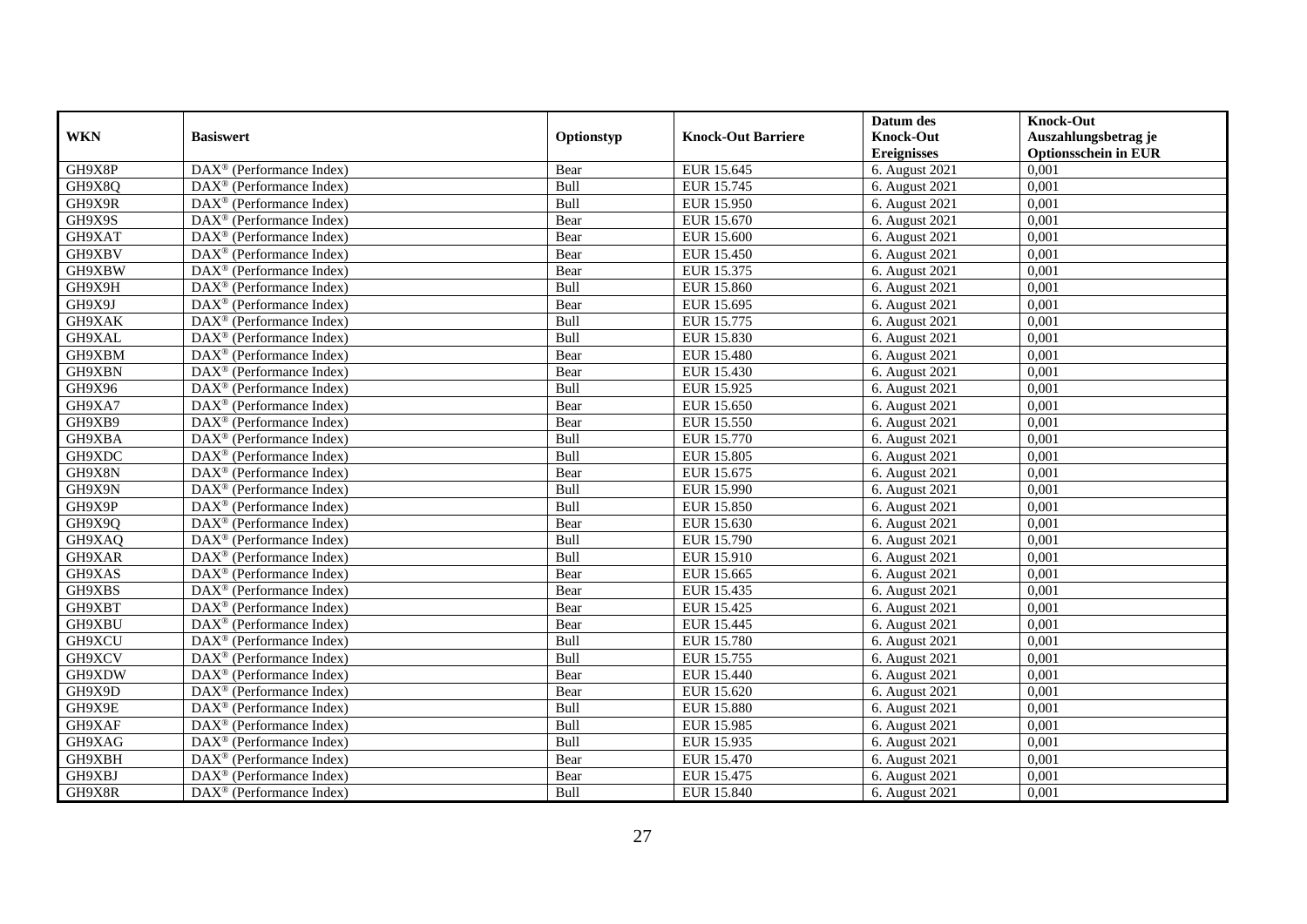|            |                                                         |            |                           | Datum des          | <b>Knock-Out</b>            |
|------------|---------------------------------------------------------|------------|---------------------------|--------------------|-----------------------------|
| <b>WKN</b> | <b>Basiswert</b>                                        | Optionstyp | <b>Knock-Out Barriere</b> | <b>Knock-Out</b>   | Auszahlungsbetrag je        |
|            |                                                         |            |                           | <b>Ereignisses</b> | <b>Optionsschein in EUR</b> |
| GH9X8S     | DAX <sup>®</sup> (Performance Index)                    | Bull       | EUR 15.915                | 6. August 2021     | 0,001                       |
| GH9X9T     | DAX <sup>®</sup> (Performance Index)                    | Bear       | EUR 15.725                | 6. August 2021     | 0,001                       |
| GH9X9U     | $DAX^{\circledR}$ (Performance Index)                   | Bear       | EUR 15.660                | 6. August 2021     | 0,001                       |
| GH9XAV     | $\text{DAX}^{\otimes}$ (Performance Index)              | Bull       | EUR 15.865                | 6. August 2021     | 0,001                       |
| GH9XAW     | DAX <sup>®</sup> (Performance Index)                    | Bull       | EUR 15.930                | 6. August 2021     | 0,001                       |
| GH9XBX     | $DAX^{\otimes}$ (Performance Index)                     | Bear       | <b>EUR 15.460</b>         | 6. August 2021     | 0,001                       |
| GH9XBY     | $DAX^{\circledR}$ (Performance Index)                   | Bear       | EUR 15.385                | 6. August 2021     | 0,001                       |
| GH9XCX     | DAX <sup>®</sup> (Performance Index)                    | Bull       | EUR 15.970                | 6. August 2021     | 0,001                       |
| GH9XCY     | $DAX^{\circledast}$ (Performance Index)                 | Bear       | EUR 15.515                | 6. August 2021     | 0,001                       |
| GH9XDZ     | $\overline{\text{DAX}^{\otimes}}$ (Performance Index)   | Bear       | <b>EUR 15.455</b>         | 6. August 2021     | 0,001                       |
| GH9X9K     | $\overline{\text{DAX}^{\otimes}}$ (Performance Index)   | Bear       | EUR 15.565                | 6. August 2021     | 0,001                       |
| GH9X9L     | DAX <sup>®</sup> (Performance Index)                    | Bull       | <b>EUR 15.800</b>         | 6. August 2021     | 0,001                       |
| GH9X9M     | $\text{DAX}^{\otimes}$ (Performance Index)              | Bear       | EUR 15.610                | 6. August 2021     | 0,001                       |
| GH9XAM     | DAX <sup>®</sup> (Performance Index)                    | Bear       | EUR 15.640                | 6. August 2021     | 0,001                       |
| GH9XAN     | DAX <sup>®</sup> (Performance Index)                    | Bull       | EUR 15.905                | 6. August 2021     | 0,001                       |
| GH9XAP     | DAX <sup>®</sup> (Performance Index)                    | Bull       | EUR 15.890                | 6. August 2021     | 0,001                       |
| GH9XBP     | DAX <sup>®</sup> (Performance Index)                    | Bear       | <b>EUR 15.485</b>         | 6. August 2021     | 0,001                       |
| GH9XBQ     | $\text{DAX}^{\otimes}$ (Performance Index)              | Bear       | <b>EUR 15.500</b>         | 6. August 2021     | 0,001                       |
| GH9XBR     | $\text{DAX}^{\otimes}$ (Performance Index)              | Bear       | EUR 15.495                | 6. August 2021     | 0,001                       |
| GH9XDT     | $DAX^{\circledast}$ (Performance Index)                 | Bear       | EUR 15.570                | 6. August 2021     | 0,001                       |
| GH9X98     | $\text{DAX}^{\otimes}$ (Performance Index)              | Bear       | EUR 15.685                | 6. August 2021     | 0,001                       |
| GH9XA9     | $\overline{\text{DAX}}^{\textcirc}$ (Performance Index) | Bull       | EUR 15.760                | 6. August 2021     | 0,001                       |
| GH9XBB     | $DAX^{\otimes}$ (Performance Index)                     | Bear       | EUR 15.520                | 6. August 2021     | 0,001                       |
| GH9XBC     | $DAX^{\otimes}$ (Performance Index)                     | Bear       | EUR 15.555                | 6. August 2021     | 0,001                       |
| GH9XCD     | $DAX^{\circledR}$ (Performance Index)                   | Bear       | <b>EUR 15.410</b>         | 6. August 2021     | 0,001                       |
| GH9X9B     | $DAX^{\circledast}$ (Performance Index)                 | Bear       | EUR 15.585                | 6. August 2021     | 0,001                       |
| GH9X9C     | DAX <sup>®</sup> (Performance Index)                    | Bull       | EUR 15.825                | 6. August 2021     | 0,001                       |
| GH9XAD     | DAX <sup>®</sup> (Performance Index)                    | Bear       | EUR 15.635                | 6. August 2021     | 0,001                       |
| GH9XAE     | $\text{DAX}^{\otimes}$ (Performance Index)              | Bear       | EUR 15.700                | 6. August 2021     | 0,001                       |
| GH9XBF     | $\text{DAX}^{\otimes}$ (Performance Index)              | Bear       | EUR 15.730                | 6. August 2021     | 0,001                       |
| GH9XBG     | DAX <sup>®</sup> (Performance Index)                    | Bear       | EUR 15.505                | 6. August 2021     | 0,001                       |
| GH9XGQ     | DAX <sup>®</sup> (Performance Index)                    | Bull       | EUR 15.810                | 6. August 2021     | 0,001                       |
| GH9X8Z     | $DAX^{\otimes}$ (Performance Index)                     | Bear       | EUR 15.605                | 6. August 2021     | 0,001                       |
| GH9X90     | $\overline{\text{DAX}^{\otimes}}$ (Performance Index)   | Bull       | <b>EUR 15.980</b>         | 6. August 2021     | 0,001                       |
| GH9XA1     | $\text{DAX}^{\otimes}$ (Performance Index)              | Bull       | EUR 15.965                | 6. August 2021     | 0,001                       |
| GH9XB3     | DAX <sup>®</sup> (Performance Index)                    | Bear       | EUR 15.590                | 6. August 2021     | 0,001                       |
| GH9XB4     | $DAX^{\circledast}$ (Performance Index)                 | Bull       | EUR 15.785                | 6. August 2021     | 0,001                       |
| GH9XC5     | $\text{DAX}^{\otimes}$ (Performance Index)              | Bear       | EUR 15.380                | 6. August 2021     | 0,001                       |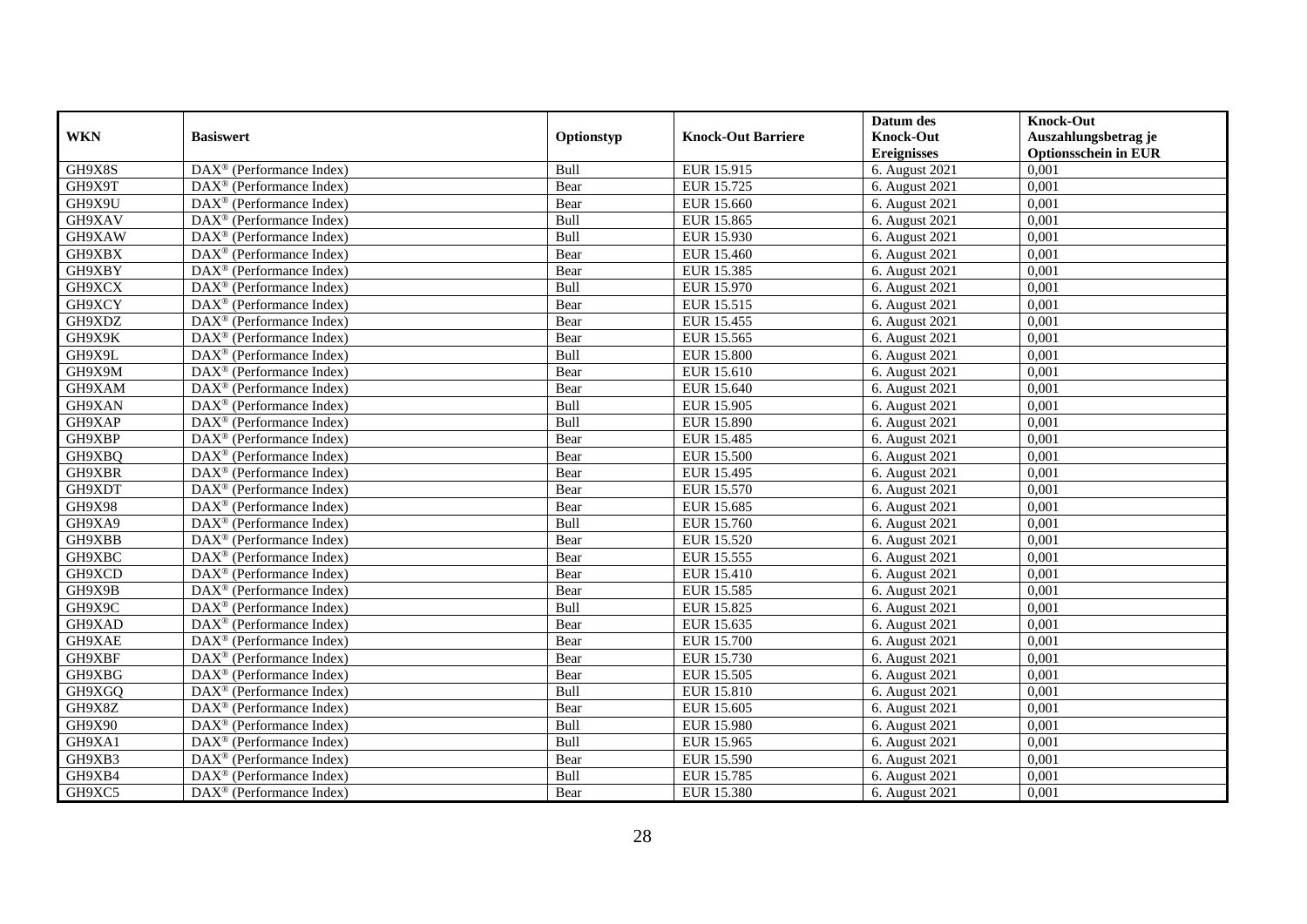|               |                                                          |            |                           | Datum des          | <b>Knock-Out</b>            |
|---------------|----------------------------------------------------------|------------|---------------------------|--------------------|-----------------------------|
| <b>WKN</b>    | <b>Basiswert</b>                                         | Optionstyp | <b>Knock-Out Barriere</b> | <b>Knock-Out</b>   | Auszahlungsbetrag je        |
|               |                                                          |            |                           | <b>Ereignisses</b> | <b>Optionsschein in EUR</b> |
| GH9XD5        | DAX <sup>®</sup> (Performance Index)                     | Bull       | EUR 15.815                | 6. August 2021     | 0,001                       |
| GH9XGB        | $\text{DAX}^{\otimes}$ (Performance Index)               | Bull       | EUR 15.875                | 6. August 2021     | 0,001                       |
| GH9X94        | $DAX^{\circledR}$ (Performance Index)                    | Bull       | EUR 15.845                | 6. August 2021     | 0,001                       |
| GH9XA5        | $\text{DAX}^{\otimes}$ (Performance Index)               | Bull       | EUR 15.920                | 6. August 2021     | 0.001                       |
| GH9XA6        | DAX <sup>®</sup> (Performance Index)                     | Bear       | EUR 15.615                | 6. August 2021     | 0,001                       |
| GH9XB7        | $DAX^{\circledR}$ (Performance Index)                    | Bear       | EUR 15.540                | 6. August 2021     | 0,001                       |
| GH9XB8        | $DAX^{\circledR}$ (Performance Index)                    | Bear       | EUR 15.545                | 6. August 2021     | 0,001                       |
| GH9XGG        | $\text{DAX}^{\otimes}$ (Performance Index)               | Bear       | EUR 15.720                | 6. August 2021     | 0,001                       |
| GH9X9F        | $\text{DAX}^{\otimes}$ (Performance Index)               | Bull       | EUR 15.975                | 6. August 2021     | 0,001                       |
| GH9X9G        | $DAX^{\circledast}$ (Performance Index)                  | Bear       | EUR 15.625                | 6. August 2021     | 0,001                       |
| GH9XAH        | DAX <sup>®</sup> (Performance Index)                     | Bear       | EUR 15.680                | 6. August 2021     | 0,001                       |
| GH9XAJ        | DAX <sup>®</sup> (Performance Index)                     | Bull       | EUR 15.945                | 6. August 2021     | 0,001                       |
| GH9XBK        | DAX <sup>®</sup> (Performance Index)                     | Bear       | EUR 15.530                | 6. August 2021     | 0,001                       |
| GH9XBL        | $DAX^{\otimes}$ (Performance Index)                      | Bear       | EUR 15.510                | 6. August 2021     | 0,001                       |
| GH9XCN        | $\text{DAX}^{\otimes}$ (Performance Index)               | Bear       | EUR 15.400                | 6. August 2021     | 0,001                       |
| GH9XCS        | DAX <sup>®</sup> (Performance Index)/ X-DAX <sup>®</sup> | Bull       | EUR 15.740                | 6. August 2021     | 0,001                       |
| GH9XA4        | DAX <sup>®</sup> (Performance Index)                     | Bull       | EUR 15.740                | 6. August 2021     | 0,001                       |
| GH8K04        | Rheinmetall AG                                           | Bear       | EUR 85,27570146           | 6. August 2021     | 0,001                       |
| GH8BBZ        | Zurich Insurance Group AG                                | Bear       | CHF 377,39638144          | 6. August 2021     | 0,001                       |
| GH9LPJ        | Evotec AG                                                | Bear       | EUR 37,09259946           | 6. August 2021     | 0,001                       |
| GH9WYD        | Siemens Gamesa Renewable Energy, S.A.                    | Bear       | EUR 24,23                 | 6. August 2021     | 0,001                       |
| GH4Y3E        | EUR/GBP (WM-Fixing)                                      | Bull       | GBP 0,84887               | 6. August 2021     | 0,001                       |
| GH8YK4        | Terna Group                                              | Bear       | EUR 6,79584553            | 6. August 2021     | 0,001                       |
| GH79L6        | Vivendi S.A.                                             | Bear       | EUR 29,2583996            | 6. August 2021     | 0,001                       |
| GH8P9F        | EURO STOXX <sup>®</sup> Banks (Price EUR) Index          | Bear       | EUR 95,3934239            | 6. August 2021     | 0,001                       |
| GH8P9M        | EURO STOXX <sup>®</sup> Banks (Price EUR) Index          | Bear       | EUR 95,30364655           | 6. August 2021     | 0,001                       |
| GH8P9J        | EURO STOXX <sup>®</sup> Banks (Price EUR) Index          | Bear       | EUR 95,48320126           | 6. August 2021     | 0,001                       |
| GH8P9G        | EURO STOXX <sup>®</sup> Banks (Price EUR) Index          | Bear       | EUR 95,57297859           | 6. August 2021     | 0,001                       |
| <b>GH8P99</b> | EURO STOXX <sup>®</sup> Banks (Price EUR) Index          | Bear       | EUR 95,66275594           | 6. August 2021     | 0,001                       |
| GF1U9J        | AXA S.A.                                                 | Bear       | EUR 23,47094889           | 6. August 2021     | 0,001                       |
| GH92GS        | <b>Barclays PLC</b>                                      | Bear       | GBP 1,80662711            | 6. August 2021     | 0,001                       |
| <b>GH8P97</b> | EURO STOXX <sup>®</sup> Banks (Price EUR) Index          | Bear       | EUR 95,75253331           | 6. August 2021     | 0.001                       |
| <b>GH845T</b> | Banco Bilbao Vizcaya Argentaria S.A.                     | Bear       | EUR 5,69614012            | 6. August 2021     | 0,001                       |
| GH9WR4        | adidas AG                                                | Bull       | EUR 311,91                | 6. August 2021     | 0,001                       |
| GH9WXR        | Siemens Gamesa Renewable Energy, S.A.                    | Bear       | <b>EUR 24,4</b>           | 6. August 2021     | 0,001                       |
| GH9KYA        | Nordex SE                                                | Bear       | EUR 16,64506839           | 6. August 2021     | 0,001                       |
| GH8JXT        | ING Groep N.V.                                           | Bear       | EUR 11,36729268           | 6. August 2021     | 0,001                       |
| GH8BC4        | Zurich Insurance Group AG                                | Bear       | CHF 379,72968184          | 6. August 2021     | 0,001                       |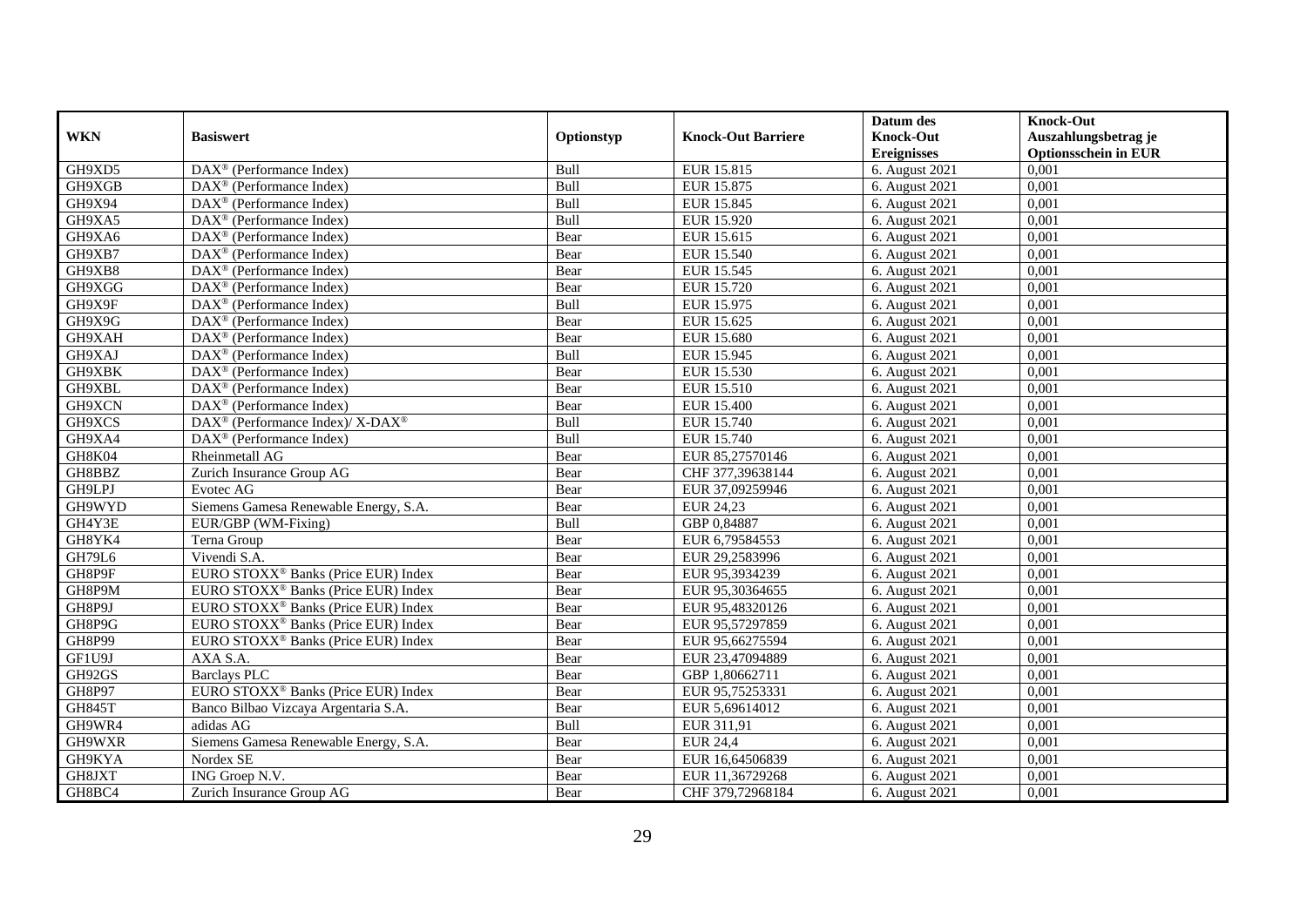|               |                                                                     |             |                           | Datum des          | <b>Knock-Out</b>            |
|---------------|---------------------------------------------------------------------|-------------|---------------------------|--------------------|-----------------------------|
| <b>WKN</b>    | <b>Basiswert</b>                                                    | Optionstyp  | <b>Knock-Out Barriere</b> | <b>Knock-Out</b>   | Auszahlungsbetrag je        |
|               |                                                                     |             |                           | <b>Ereignisses</b> | <b>Optionsschein in EUR</b> |
| GH8P95        | EURO STOXX <sup>®</sup> Banks (Price EUR) Index                     | Bear        | EUR 95,83233539           | 6. August 2021     | 0,001                       |
| GH9RRD        | <b>BASF SE</b>                                                      | Bear        | EUR 67,19480392           | 6. August 2021     | 0,001                       |
| GH9AUT        | $\text{DAX}^{\otimes}$ (Performance Index)                          | Bear        | <b>EUR 15.780</b>         | 6. August 2021     | 0,001                       |
| <b>GH976X</b> | DAX <sup>®</sup> (Performance Index)                                | Bear        | EUR 15.780                | 6. August 2021     | 0,001                       |
| GH9MWL        | DAX <sup>®</sup> (Performance Index)                                | Bear        | <b>EUR 15.780</b>         | 6. August 2021     | 0,001                       |
| GH8Y8F        | $\overline{\text{DAX}^{\otimes}}$ (Performance Index)               | Bear        | <b>EUR 15.780</b>         | 6. August 2021     | 0,001                       |
| <b>GH1PWH</b> | EURO STOXX 50 <sup>®</sup> Index (Price EUR)                        | Bear        | EUR 4.166,3208288         | 6. August 2021     | 0,001                       |
| GF9M76        | DAX <sup>®</sup> (Performance Index)                                | Bear        | EUR 15.778,7878068        | 6. August 2021     | 0,001                       |
| <b>GH6CUP</b> | CAC 40 <sup>®</sup> Index                                           | Bear        | EUR 6.789,11              | 6. August 2021     | 0,001                       |
| <b>GH771Y</b> | 1 Feinunze Platin, Feinheit mind. 0,9995                            | Bull        | <b>USD 997,72</b>         | 6. August 2021     | 0.001                       |
| GH9W54        | NYMEX Light, Sweet Crude Oil Future (Generic Front<br>Month Future) | Bear        | <b>USD 69,99</b>          | 6. August 2021     | 0,001                       |
| GH9W5G        | ICE Brent Crude Oil Future (Generic Front Month<br>Future)          | Bear        | <b>USD 72,06</b>          | 6. August 2021     | 0,001                       |
| GH9TTM        | MTU Aero Engines AG                                                 | Bear        | EUR 211,01320964          | 6. August 2021     | 0.001                       |
| GH9WSR        | Commerzbank AG                                                      | Bear        | EUR 5,25                  | 6. August 2021     | 0,001                       |
| <b>GH8P96</b> | EURO STOXX <sup>®</sup> Banks (Price EUR) Index                     | Bear        | EUR 96,01189011           | 6. August 2021     | 0,001                       |
| GH8P8Z        | EURO STOXX <sup>®</sup> Banks (Price EUR) Index                     | Bear        | EUR 96,1116427            | 6. August 2021     | 0.001                       |
| GH8P94        | EURO STOXX <sup>®</sup> Banks (Price EUR) Index                     | Bear        | EUR 95,932088             | 6. August 2021     | 0,001                       |
| GH9U9H        | Volkswagen AG                                                       | Bear        | EUR 207,6636349           | 6. August 2021     | 0,001                       |
| GH9KYT        | Nordex SE                                                           | Bear        | EUR 16,72499669           | 6. August 2021     | 0,001                       |
| GH9QTX        | 1 Feinunze Silber, Feinheit mind. 0,999                             | Bull        | USD 25,00658637           | 6. August 2021     | 0,001                       |
| GH1G90        | CAC 40 <sup>®</sup> Index                                           | Bear        | EUR 6.796,07              | 6. August 2021     | 0,001                       |
| GH9K2W        | 1 Feinunze Silber, Feinheit mind. 0,999                             | <b>Bull</b> | USD 25,01056554           | 6. August 2021     | 0,001                       |
| GH9K17        | 1 Feinunze Gold, Feinheit mind. 0,995, LBMA                         | Bull        | USD 1.795,1055349         | 6. August $2021$   | 0.001                       |
| GH9TS1        | Baverische Motoren Werke AG (BMW)                                   | Bear        | EUR 81,8096134            | 6. August 2021     | 0,001                       |
| GH9HPT        | Solvay SA                                                           | Bear        | EUR 115,11768919          | 6. August 2021     | 0,001                       |
| <b>GH1KSE</b> | ADYEN N.V.                                                          | Bear        | EUR 2.379,09499091        | 6. August 2021     | 0,001                       |
| GH9QUY        | 1 Feinunze Silber, Feinheit mind. 0,999                             | Bull        | USD 24,94297859           | 6. August 2021     | 0,001                       |
| GH9K2H        | 1 Feinunze Silber, Feinheit mind. 0,999                             | Bull        | USD 24,94620343           | 6. August 2021     | 0,001                       |
| GH9QV5        | 1 Feinunze Silber, Feinheit mind. 0,999                             | Bull        | USD 24,87929128           | 6. August 2021     | 0,001                       |
| GH8P93        | EURO STOXX <sup>®</sup> Banks (Price EUR) Index                     | Bear        | EUR 96,29119741           | 6. August 2021     | 0,001                       |
| GH8P6Z        | ENI S.p.A.                                                          | Bear        | EUR 10,30010135           | 6. August 2021     | 0,001                       |
| GH71ZT        | Hannover Rück SE                                                    | Bear        | EUR 147,79189772          | 6. August 2021     | 0.001                       |
| GH8P9H        | EURO STOXX <sup>®</sup> Banks (Price EUR) Index                     | Bear        | EUR 96,19144481           | 6. August 2021     | 0,001                       |
| GH1G92        | CAC 40 <sup>®</sup> Index                                           | Bear        | EUR 6.812,6               | 6. August 2021     | 0,001                       |
| GH8JPU        | Royal Dutch Shell PLC - B SHS                                       | Bear        | GBP 14,67693296           | 6. August 2021     | 0,001                       |
| GH9F4M        | <b>UBS</b> Group AG                                                 | Bear        | CHF 15,29733612           | 6. August 2021     | 0,001                       |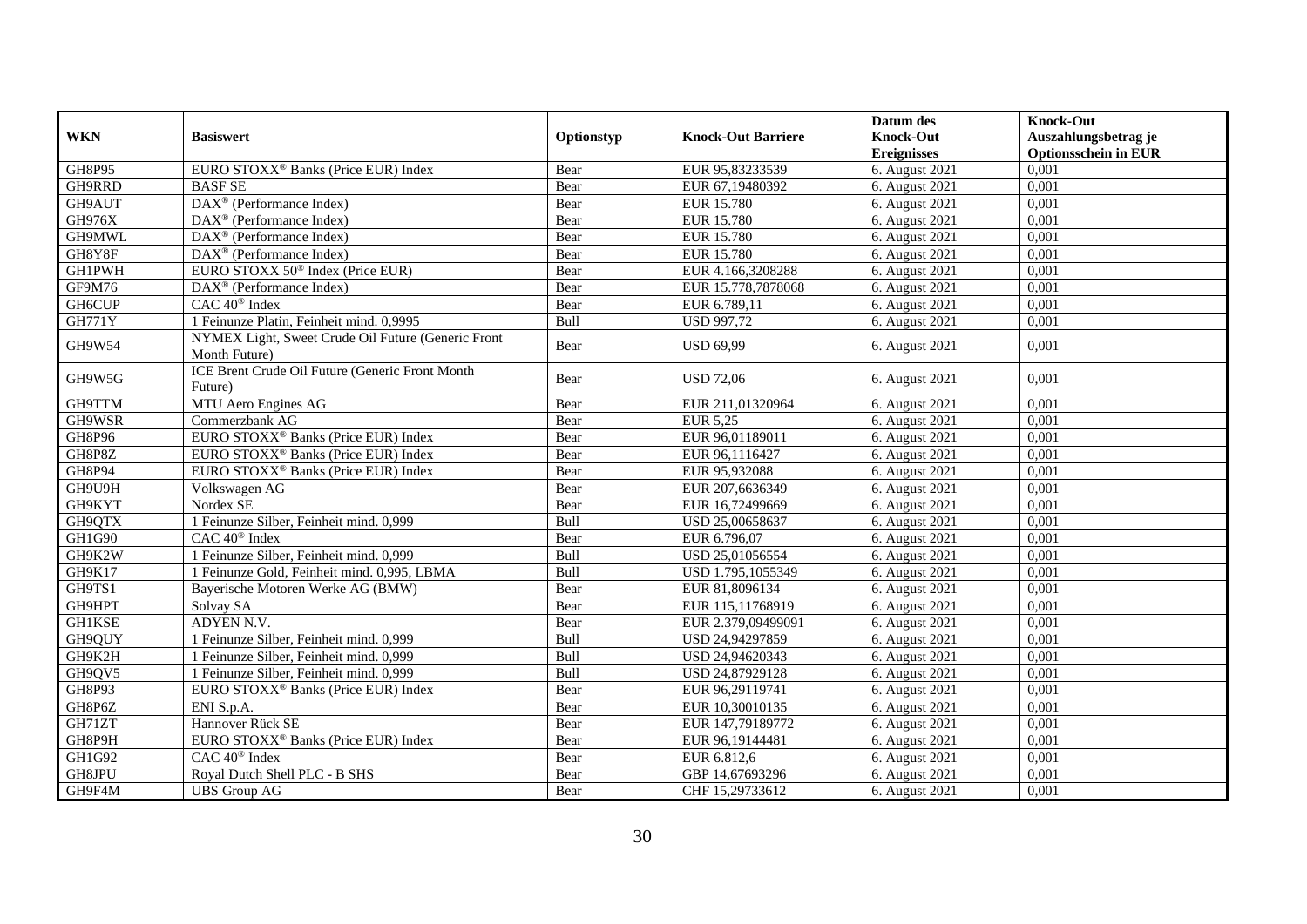|               |                                                                   |             |                           | Datum des                   | <b>Knock-Out</b>            |
|---------------|-------------------------------------------------------------------|-------------|---------------------------|-----------------------------|-----------------------------|
| <b>WKN</b>    | <b>Basiswert</b>                                                  | Optionstyp  | <b>Knock-Out Barriere</b> | <b>Knock-Out</b>            | Auszahlungsbetrag je        |
|               |                                                                   |             |                           | <b>Ereignisses</b>          | <b>Optionsschein in EUR</b> |
| GH6FRV        | CAC 40 <sup>®</sup> Index                                         | Bear        | EUR 6.807,22              | 6. August 2021              | 0,001                       |
| GH5NPZ        | L'Oréal S.A.                                                      | Bear        | EUR 399,95085895          | 6. August 2021              | 0,001                       |
| <b>GB965A</b> | EURO STOXX $50^{\circ}$ Index (Price EUR)                         | Bear        | EUR 4.172,93352519        | 6. August 2021              | 0,001                       |
| GH847Q        | Bouygues S.A.                                                     | Bear        | EUR 33,38567289           | 6. August 2021              | 0,001                       |
| GH9BNG        | 10-Year U.S. Treasury Note Future (Generic Front<br>Month Future) | Bull        | <b>USD 134.09</b>         | 6. August 2021              | 0,001                       |
| GH9RLH        | KBC Groep N.V.                                                    | Bear        | EUR 70,87200295           | 6. August 2021              | 0,001                       |
| GH8P91        | EURO STOXX <sup>®</sup> Banks (Price EUR) Index                   | Bear        | EUR 96,38097477           | 6. August 2021              | 0,001                       |
| GH9QTZ        | 1 Feinunze Silber, Feinheit mind. 0.999                           | Bull        | USD 24,8157185            | 6. August 2021              | 0,001                       |
| GH8LF3        | 1 Feinunze Gold, Feinheit mind. 0,995, LBMA                       | Bull        | USD 1.786,58604583        | 6. August 2021              | 0,001                       |
| GH9QUH        | 1 Feinunze Silber, Feinheit mind. 0,999                           | Bull        | USD 24,62484904           | 6. August 2021              | 0,001                       |
| GH8LEY        | 1 Feinunze Gold, Feinheit mind. 0,995, LBMA                       | Bull        | USD 1.782,0644            | 6. August 2021              | 0,001                       |
| GH9QV9        | 1 Feinunze Silber, Feinheit mind. 0,999                           | <b>Bull</b> | USD 24,75201845           | 6. August 2021              | 0,001                       |
| GH9QUL        | 1 Feinunze Silber, Feinheit mind. 0,999                           | Bull        | USD 24,68838203           | 6. August 2021              | 0,001                       |
| GH9TTL        | MTU Aero Engines AG                                               | Bear        | EUR 212,05307762          | 6. August 2021              | 0.001                       |
| GH8JXV        | ING Groep N.V.                                                    | Bear        | EUR 11,43709186           | 6. August 2021              | 0,001                       |
| GH87T4        | Intesa Sanpaolo S.p.A.                                            | Bear        | EUR 2,38472505            | 6. August 2021              | 0,001                       |
| <b>GH8P85</b> | EURO STOXX <sup>®</sup> Banks (Price EUR) Index                   | Bear        | EUR 96,64033155           | 6. August 2021              | 0,001                       |
| GH9PMY        | Erste Group Bank AG                                               | Bear        | EUR 33,92708085           | 6. August $20\overline{21}$ | 0,001                       |
| GH8P8Y        | EURO STOXX <sup>®</sup> Banks (Price EUR) Index                   | Bear        | EUR 96,55055422           | 6. August 2021              | 0,001                       |
| GH946U        | <b>Standard Chartered PLC</b>                                     | Bear        | GBP 4,54201954            | 6. August 2021              | 0,001                       |
| <b>GH8P90</b> | EURO STOXX <sup>®</sup> Banks (Price EUR) Index                   | Bear        | EUR 96,46077686           | 6. August 2021              | 0,001                       |
| GH8JQ4        | Julius Baer Group Ltd                                             | Bear        | CHF 61,49059129           | 6. August 2021              | 0,001                       |
| GH8P7K        | EURO STOXX <sup>®</sup> Banks (Price EUR) Index                   | Bear        | EUR 96,73010892           | 6. August 2021              | 0,001                       |
| GH1PL5        | $\overline{\text{DAX}^{\otimes}}$ (Performance Index)             | Bear        | EUR 15.794,25771738       | 6. August 2021              | 0,001                       |
| <b>GH1PWE</b> | EURO STOXX 50 <sup>®</sup> Index (Price EUR)                      | Bear        | EUR 4.179,39764535        | 6. August 2021              | 0,001                       |
| GH8P8J        | EURO STOXX <sup>®</sup> Banks (Price EUR) Index                   | Bear        | EUR 96,99944097           | 6. August 2021              | 0,001                       |
| GH6TJY        | DAX <sup>®</sup> (Performance Index)/ X-DAX <sup>®</sup>          | Bear        | EUR 15.795,41372622       | 6. August 2021              | 0,001                       |
| <b>GH8P84</b> | EURO STOXX <sup>®</sup> Banks (Price EUR) Index                   | Bear        | EUR 96,9096636            | 6. August 2021              | 0,001                       |
| GH8P7V        | EURO STOXX <sup>®</sup> Banks (Price EUR) Index                   | Bear        | EUR 96,81988627           | 6. August $20\overline{21}$ | 0,001                       |
| GH976W        | $DAX^{\circledast}$ (Performance Index)                           | Bear        | EUR 15.790                | 6. August 2021              | 0,001                       |
| GH9MWJ        | $DAX^{\circledast}$ (Performance Index)                           | Bear        | <b>EUR 15.790</b>         | 6. August 2021              | 0,001                       |
| <b>GH8Y89</b> | $DAX^{\circledR}$ (Performance Index)                             | Bear        | EUR 15.790                | 6. August 2021              | 0,001                       |
| GH9MWK        | $\text{DAX}^{\otimes}$ (Performance Index)                        | Bear        | EUR 15.790                | 6. August 2021              | 0,001                       |
| GH8Y8A        | DAX <sup>®</sup> (Performance Index)                              | Bear        | EUR 15.790                | 6. August 2021              | 0,001                       |
| GH8Y8B        | $DAX^{\circledcirc}$ (Performance Index)                          | Bear        | EUR 15.790                | 6. August 2021              | 0,001                       |
| GH8Y8C        | DAX <sup>®</sup> (Performance Index)                              | Bear        | EUR 15.790                | 6. August 2021              | 0,001                       |
| GH9U9B        | Volkswagen AG                                                     | Bear        | EUR 208,68350542          | 6. August 2021              | 0,001                       |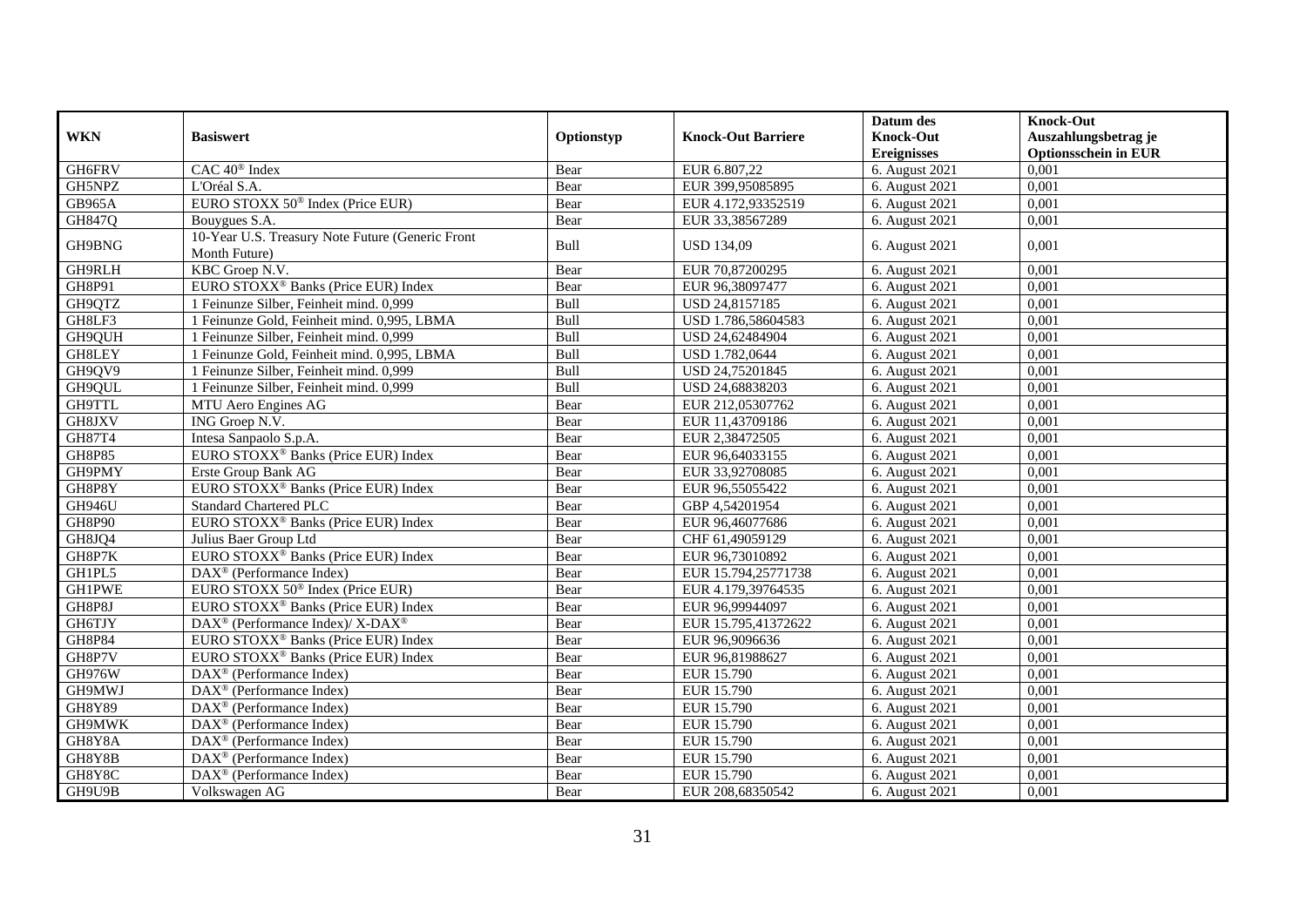|               |                                                                           |            |                           | Datum des          | <b>Knock-Out</b>            |
|---------------|---------------------------------------------------------------------------|------------|---------------------------|--------------------|-----------------------------|
| <b>WKN</b>    | <b>Basiswert</b>                                                          | Optionstyp | <b>Knock-Out Barriere</b> | <b>Knock-Out</b>   | Auszahlungsbetrag je        |
|               |                                                                           |            |                           | <b>Ereignisses</b> | <b>Optionsschein in EUR</b> |
| <b>GH79L1</b> | Vivendi S.A.                                                              | Bear       | EUR 29,42701214           | 6. August 2021     | 0,001                       |
| <b>GH9U89</b> | HeidelbergCement AG                                                       | Bear       | EUR 76,07928399           | 6. August 2021     | 0,001                       |
| GH9UBA        | Daimler AG                                                                | Bear       | EUR 76,93023289           | 6. August 2021     | 0,001                       |
| GH6R4C        | Talanx AG                                                                 | Bear       | EUR 36,78478612           | 6. August 2021     | 0,001                       |
| GH8JRE        | Compagnie Generale des Etablissements Michelin<br><b>SCA</b>              | Bear       | EUR 142,76607004          | 6. August 2021     | 0,001                       |
| GH9WUJ        | Continental AG                                                            | Bear       | EUR 115,16                | 6. August 2021     | 0,001                       |
| GH9UB3        | Daimler AG                                                                | Bear       | EUR 76,56027986           | 6. August 2021     | 0,001                       |
| GH9WSY        | Commerzbank AG                                                            | Bear       | <b>EUR 5,28</b>           | 6. August 2021     | 0,001                       |
| <b>GH9TSU</b> | Bayerische Motoren Werke AG (BMW)                                         | Bear       | EUR 82,20956262           | 6. August 2021     | 0,001                       |
| GH9WS4        | Commerzbank AG                                                            | Bear       | <b>EUR 5,3</b>            | 6. August 2021     | 0,001                       |
| GH9QVD        | 1 Feinunze Silber, Feinheit mind. 0,999                                   | Bull       | USD 24,56115377           | 6. August 2021     | 0,001                       |
| GH8GDP        | 1 Feinunze Gold, Feinheit mind. 0,995, LBMA                               | Bull       | USD 1.773,92224684        | 6. August 2021     | 0,001                       |
| GH8JXU        | ING Groep N.V.                                                            | Bear       | EUR 11,4969197            | 6. August 2021     | 0,001                       |
| GH9K1X        | 1 Feinunze Silber, Feinheit mind. 0,999                                   | Bull       | USD 24,49495954           | 6. August 2021     | 0,001                       |
| GH94N1        | 1 Feinunze Gold, Feinheit mind. 0,995, LBMA                               | Bull       | USD 1.775,53368755        | 6. August 2021     | 0,001                       |
| GH9QUS        | 1 Feinunze Silber, Feinheit mind. 0,999                                   | Bull       | USD 24,49768755           | 6. August 2021     | 0,001                       |
| GH9PT8        | Deutsche Bank AG                                                          | Bear       | EUR 10,74501246           | 6. August 2021     | 0,001                       |
| GH9418        | Siemens Gamesa Renewable Energy, S.A.                                     | Bear       | EUR 24,58457104           | 6. August 2021     | 0,001                       |
| GH8BN6        | <b>BNP Paribas S.A.</b>                                                   | Bear       | EUR 53,70551232           | 6. August 2021     | 0.001                       |
| GH8P82        | EURO STOXX <sup>®</sup> Banks (Price EUR) Index                           | Bear       | EUR 97,08921831           | 6. August 2021     | 0,001                       |
| GH8GE7        | 1 Feinunze Gold, Feinheit mind. 0,995, LBMA                               | Bull       | USD 1.769,43265165        | 6. August 2021     | 0,001                       |
| GH6TNM        | 1 Feinunze Silber, Feinheit mind. 0,999                                   | Bull       | USD 24,40494604           | 6. August 2021     | 0,001                       |
| GH8P7Y        | EURO STOXX <sup>®</sup> Banks (Price EUR) Index                           | Bear       | EUR 97,17899567           | 6. August 2021     | 0,001                       |
| GH8Y85        | DAX <sup>®</sup> (Performance Index)                                      | Bear       | <b>EUR 15.800</b>         | 6. August 2021     | 0,001                       |
| GH9MWH        | DAX <sup>®</sup> (Performance Index)                                      | Bear       | <b>EUR 15.800</b>         | 6. August 2021     | 0,001                       |
| GH94NC        | DAX <sup>®</sup> (Performance Index)                                      | Bear       | <b>EUR 15.800</b>         | 6. August 2021     | 0,001                       |
| GH8YCA        | $DAX^{\circledast}$ (Performance Index)/ $\overline{X-DAX^{\circledast}}$ | Bear       | <b>EUR 15.800</b>         | 6. August 2021     | 0,001                       |
| GH8Y86        | DAX <sup>®</sup> (Performance Index)                                      | Bear       | <b>EUR 15.800</b>         | 6. August 2021     | 0,001                       |
| GH9MWG        | $DAX^{\otimes}$ (Performance Index)                                       | Bear       | <b>EUR 15.800</b>         | 6. August 2021     | 0,001                       |
| GH9RY6        | DAX <sup>®</sup> (Performance Index)/ X-DAX <sup>®</sup>                  | Bear       | <b>EUR 15.800</b>         | 6. August 2021     | 0,001                       |
| GH8Y83        | $\text{DAX}^{\circledast}$ (Performance Index)                            | Bear       | EUR 15.800                | 6. August 2021     | 0,001                       |
| GH163Y        | S&P 500 <sup>®</sup> Index                                                | Bear       | USD 4.431,11953202        | 6. August 2021     | 0,001                       |
| GH9RY7        | DAX <sup>®</sup> (Performance Index)/ X-DAX <sup>®</sup>                  | Bear       | <b>EUR 15.800</b>         | 6. August 2021     | 0,001                       |
| GH8Y84        | $DAX^{\circledR}$ (Performance Index)                                     | Bear       | <b>EUR 15.800</b>         | 6. August 2021     | 0,001                       |
| GH4BVY        | Dow Jones Industrial Average® Index                                       | Bear       | USD 35.203,14239764       | 6. August 2021     | 0,001                       |
| GF9ZQF        | Dow Jones Industrial Average® Index                                       | Bear       | USD 35.177,76897548       | 6. August $2021$   | 0,001                       |
| GH9AXR        | DAX <sup>®</sup> (Performance Index)/ X-DAX <sup>®</sup>                  | Bear       | <b>EUR 15.800</b>         | 6. August 2021     | 0,001                       |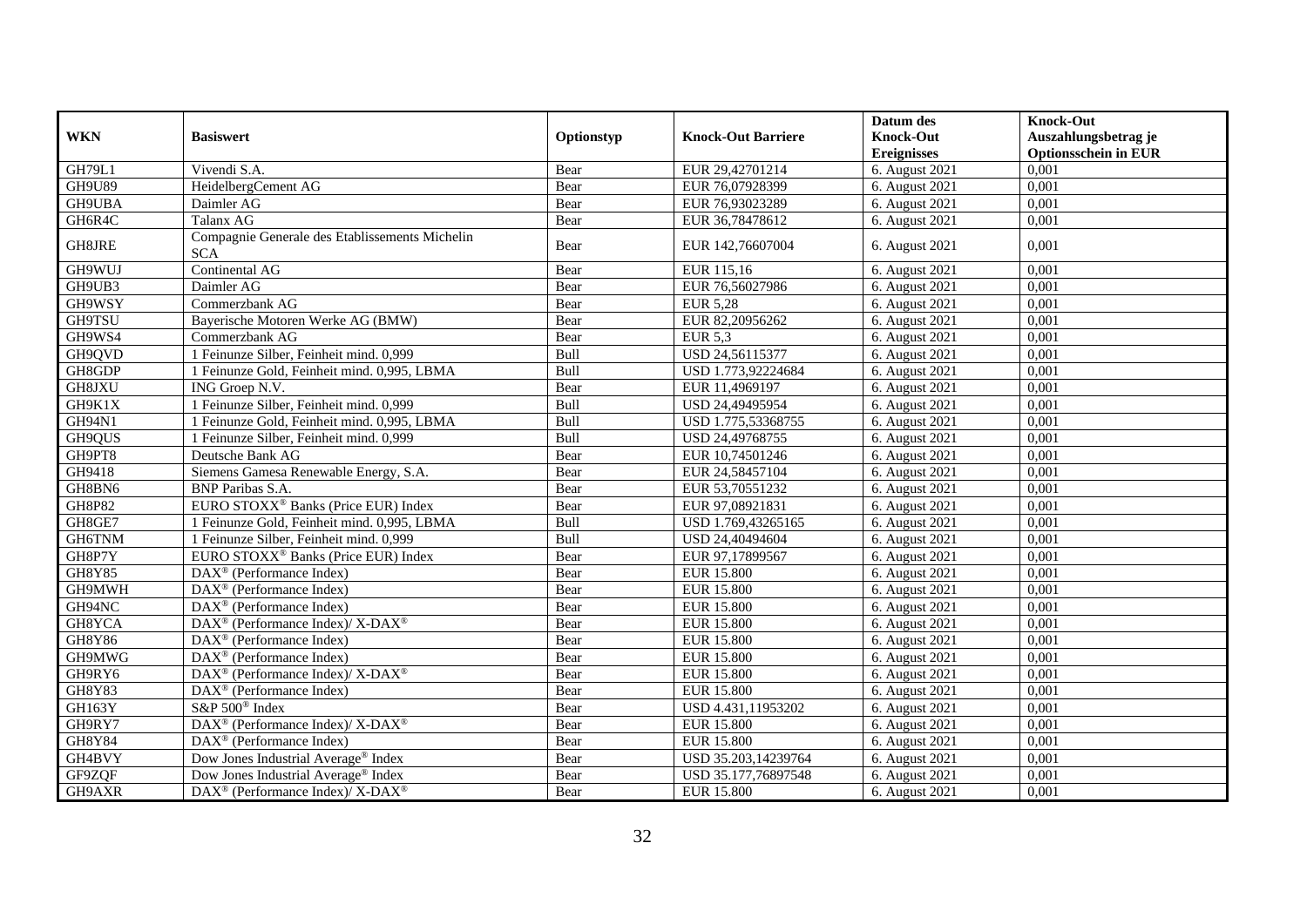|               |                                                          |            |                           | Datum des          | <b>Knock-Out</b>            |
|---------------|----------------------------------------------------------|------------|---------------------------|--------------------|-----------------------------|
| <b>WKN</b>    | <b>Basiswert</b>                                         | Optionstyp | <b>Knock-Out Barriere</b> | <b>Knock-Out</b>   | Auszahlungsbetrag je        |
|               |                                                          |            |                           | <b>Ereignisses</b> | <b>Optionsschein in EUR</b> |
| GH9CRM        | S&P 500 <sup>®</sup> Index                               | Bear       | <b>USD 4.435</b>          | 6. August 2021     | 0,001                       |
| GH9CRN        | S&P 500 <sup>®</sup> Index                               | Bear       | <b>USD</b> 4.430          | 6. August 2021     | 0,001                       |
| GH94Z2        | DAX <sup>®</sup> (Performance Index)/ X-DAX <sup>®</sup> | Bear       | <b>EUR 15.800</b>         | 6. August 2021     | 0,001                       |
| GH9CRL        | S&P 500 <sup>®</sup> Index                               | Bear       | <b>USD 4.440</b>          | 6. August 2021     | 0,001                       |
| GH8P8P        | EURO STOXX <sup>®</sup> Banks (Price EUR) Index          | Bear       | EUR 97,26877303           | 6. August 2021     | 0,001                       |
| GH36F6        | DAX <sup>®</sup> (Performance Index)/ X-DAX <sup>®</sup> | Bear       | EUR 15.805,03344712       | 6. August 2021     | 0,001                       |
| GH33VV        | $DAX^{\circledR}$ (Performance Index)                    | Bear       | EUR 15.803,97330426       | 6. August 2021     | 0,001                       |
| <b>GH846R</b> | Banco Bilbao Vizcaya Argentaria S.A.                     | Bear       | EUR 5,75588984            | 6. August 2021     | 0,001                       |
| GH7NXF        | The Bank of New York Mellon Corporation                  | Bear       | USD 52,55274948           | 6. August 2021     | 0,001                       |
| GH9PJ7        | Walmart Inc.                                             | Bear       | USD 145,59420221          | 6. August 2021     | 0,001                       |
| <b>GH945S</b> | Morgan Stanley                                           | Bear       | USD 98,96547649           | 6. August 2021     | 0,001                       |
| <b>GH756P</b> | <b>Discover Financial Services</b>                       | Bear       | USD 128,90007584          | 6. August 2021     | 0,001                       |
| GH9KZC        | Netflix, Inc.                                            | Bear       | USD 525,78225582          | 6. August 2021     | 0,001                       |
| GH6XC0        | Beyond Meat, Inc.                                        | Bull       | USD 118,38045016          | 6. August 2021     | 0,001                       |
| GH9LFU        | Regeneron Pharmaceuticals, Inc.                          | Bear       | USD 606,7910666           | 6. August 2021     | 0,001                       |
| GH9F2A        | Wells Fargo & Company                                    | Bear       | USD 47,77855119           | 6. August 2021     | 0,001                       |
| GH9D78        | PNC Financial Services Group, Inc.                       | Bear       | USD 188,20114094          | 6. August 2021     | 0,001                       |
| GH9F40        | Morgan Stanley                                           | Bear       | USD 99,14292795           | 6. August 2021     | 0,001                       |
| GH9WY9        | <b>Barrick Gold Corporation</b>                          | Bull       | <b>USD 21,11</b>          | 6. August 2021     | 0,001                       |
| GH9WNS        | Pfizer Inc.                                              | Bull       | <b>USD 45,01</b>          | 6. August 2021     | 0,001                       |
| GH9U7H        | <b>Newmont Corporation</b>                               | Bull       | USD 60,14593048           | 6. August 2021     | 0,001                       |
| GH9F1W        | Wells Fargo & Company                                    | Bear       | USD 47,16895098           | 6. August 2021     | 0,001                       |
| GH85MS        | Citigroup Inc.                                           | Bear       | USD 70,78963291           | 6. August 2021     | 0,001                       |
| GH9WUQ        | Moderna Inc                                              | Bull       | <b>USD 410,93</b>         | 6. August 2021     | 0,001                       |
| GH9WYA        | <b>Barrick Gold Corporation</b>                          | Bull       | <b>USD 20,78</b>          | 6. August 2021     | 0,001                       |
| GH9U8C        | Newmont Corporation                                      | Bull       | USD 61,09602416           | 6. August 2021     | 0.001                       |
| GH9WNJ        | Pfizer Inc.                                              | Bull       | $USD\,44,78$              | 6. August 2021     | 0,001                       |
| GH6XC5        | Beyond Meat, Inc.                                        | Bull       | USD 117,00736301          | 6. August 2021     | 0,001                       |
| GH9WVF        | Moderna Inc                                              | Bull       | <b>USD 408,83</b>         | 6. August 2021     | 0,001                       |
| GH9WYJ        | <b>Barrick Gold Corporation</b>                          | Bull       | <b>USD 21</b>             | 6. August 2021     | 0,001                       |
| GH9U5Q        | Newmont Corporation                                      | Bull       | USD 60,7759926            | 6. August 2021     | 0,001                       |
| GH85MF        | Citigroup Inc.                                           | Bear       | USD 71,22833671           | 6. August 2021     | 0,001                       |
| GH9WW1        | Moderna Inc                                              | Bull       | <b>USD 406,74</b>         | 6. August 2021     | 0,001                       |
| GH9U6S        | <b>Newmont Corporation</b>                               | Bull       | USD 60,46596203           | 6. August 2021     | 0,001                       |
| GH9WY5        | <b>Barrick Gold Corporation</b>                          | Bull       | <b>USD 21,54</b>          | 6. August 2021     | 0,001                       |
| GH9WTQ        | Moderna Inc                                              | Bull       | <b>USD 413,02</b>         | 6. August 2021     | 0,001                       |
| GH6XDA        | Beyond Meat, Inc.                                        | Bull       | USD 119,87558943          | 6. August 2021     | 0,001                       |
| GH9WYN        | <b>Barrick Gold Corporation</b>                          | Bull       | <b>USD 21,43</b>          | 6. August 2021     | 0,001                       |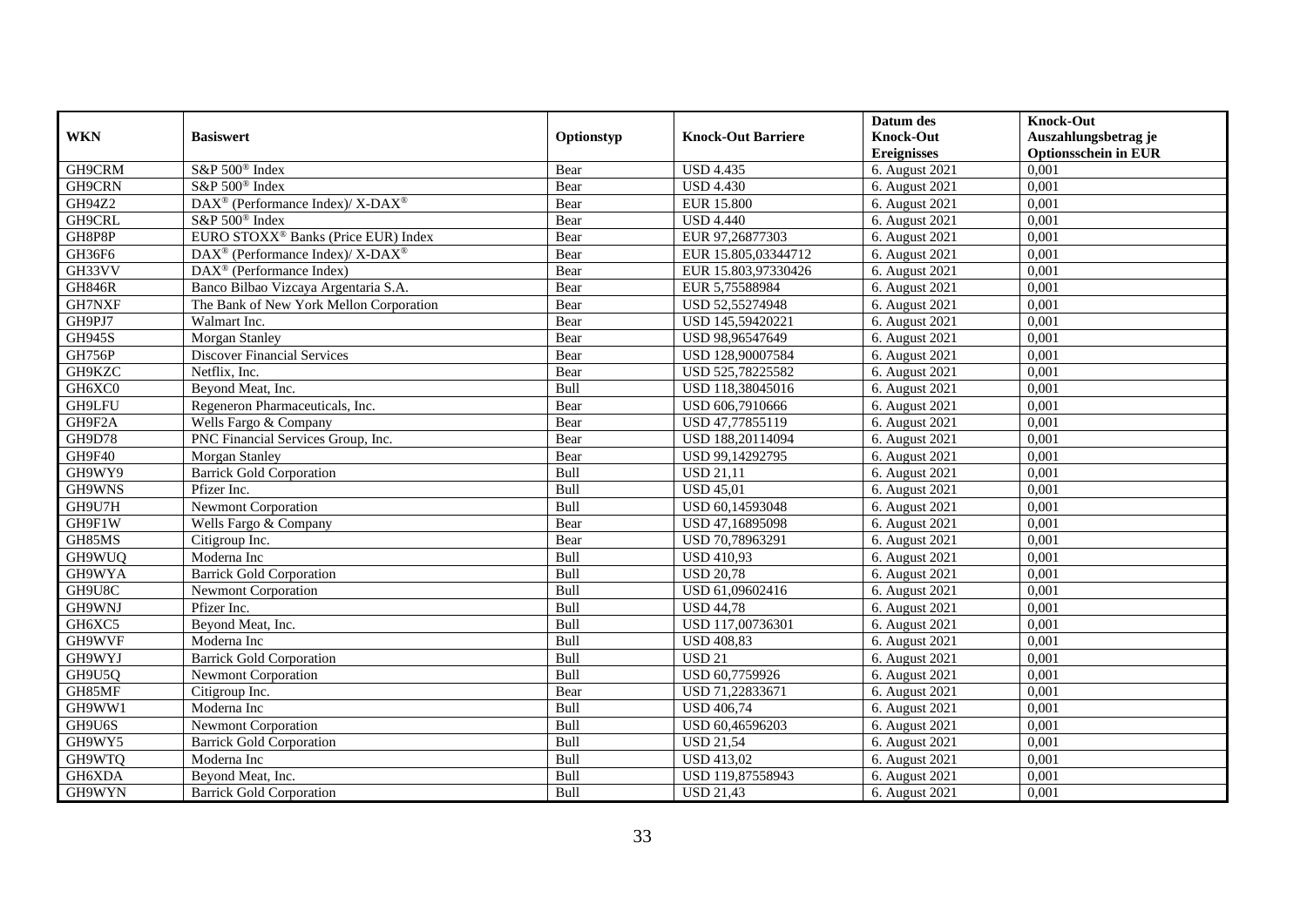|               |                                 |             |                           | Datum des          | <b>Knock-Out</b>            |
|---------------|---------------------------------|-------------|---------------------------|--------------------|-----------------------------|
| <b>WKN</b>    | <b>Basiswert</b>                | Optionstyp  | <b>Knock-Out Barriere</b> | <b>Knock-Out</b>   | Auszahlungsbetrag je        |
|               |                                 |             |                           | <b>Ereignisses</b> | <b>Optionsschein in EUR</b> |
| GH9U99        | Newmont Corporation             | Bull        | USD 59,83589991           | 6. August 2021     | 0,001                       |
| GH9TT7        | The Walt Disney Company         | Bear        | USD 178,27539012          | 6. August 2021     | 0,001                       |
| GH9D03        | BlackRock, Inc.                 | Bear        | USD 893,69241462          | 6. August $2021$   | 0,001                       |
| GH9WY4        | <b>Barrick Gold Corporation</b> | Bull        | <b>USD 21,32</b>          | 6. August 2021     | 0,001                       |
| GH9WYH        | MasterCard Incorporated         | Bear        | <b>USD 370,14</b>         | 6. August 2021     | 0,001                       |
| <b>GH7ZLS</b> | Ulta Beauty, Inc.               | Bear        | USD 354,97416849          | 6. August 2021     | 0,001                       |
| GH9TSY        | The Walt Disney Company         | Bear        | USD 177,40546141          | 6. August 2021     | 0,001                       |
| GH9WSC        | Activision Blizzard, Inc.       | Bull        | <b>USD 80,22</b>          | 6. August 2021     | 0,001                       |
| GH9WY7        | <b>Barrick Gold Corporation</b> | Bull        | <b>USD 20,89</b>          | 6. August 2021     | 0,001                       |
| GH9WY3        | MasterCard Incorporated         | Bear        | <b>USD 371,97</b>         | 6. August 2021     | 0,001                       |
| GH9WR1        | Activision Blizzard, Inc.       | Bull        | <b>USD 80,62</b>          | 6. August 2021     | 0,001                       |
| GH9WJM        | BioNTech SE - ADR               | Bear        | <b>USD 393,26</b>         | 6. August 2021     | 0,001                       |
| GH9WY8        | <b>Barrick Gold Corporation</b> | Bull        | <b>USD 21,22</b>          | 6. August 2021     | 0,001                       |
| GH9WR8        | Advanced Micro Devices, Inc.    | <b>Bull</b> | <b>USD 113,54</b>         | 6. August 2021     | 0,001                       |
| GH9WJA        | <b>BioNTech SE - ADR</b>        | Bear        | <b>USD 395,16</b>         | 6. August 2021     | 0,001                       |
| GH9WY0        | <b>Barrick Gold Corporation</b> | Bull        | <b>USD 20,67</b>          | 6. August 2021     | 0,001                       |
| GH9WME        | Advanced Micro Devices, Inc.    | Bull        | <b>USD 115,33</b>         | 6. August 2021     | 0,001                       |
| GH9WJ6        | BioNTech SE - ADR               | Bear        | <b>USD 385,64</b>         | 6. August 2021     | 0,001                       |
| GH9WWP        | Fortinet, Inc.                  | Bull        | <b>USD 299,24</b>         | 6. August 2021     | 0,001                       |
| GH9WPJ        | Advanced Micro Devices, Inc.    | Bull        | <b>USD 112,35</b>         | 6. August 2021     | 0,001                       |
| GH9WK7        | <b>BioNTech SE - ADR</b>        | Bear        | <b>USD 402,78</b>         | 6. August 2021     | 0,001                       |
| GH9WWO        | Fortinet. Inc.                  | Bull        | <b>USD 301,29</b>         | 6. August 2021     | 0,001                       |
| GH9WMA        | Advanced Micro Devices, Inc.    | Bull        | <b>USD 115,92</b>         | 6. August 2021     | 0,001                       |
| GH9WK6        | <b>BioNTech SE - ADR</b>        | Bear        | <b>USD 387,55</b>         | 6. August 2021     | 0,001                       |
| GH9WWU        | Fortinet. Inc.                  | Bull        | <b>USD 297,19</b>         | 6. August $2021$   | 0,001                       |
| GH9WMD        | Advanced Micro Devices, Inc.    | Bull        | <b>USD 117,71</b>         | 6. August 2021     | 0,001                       |
| GH9WJR        | <b>BioNTech SE - ADR</b>        | Bear        | <b>USD 397,07</b>         | 6. August 2021     | 0,001                       |
| GH9WNF        | Advanced Micro Devices, Inc.    | Bull        | <b>USD 110,56</b>         | 6. August 2021     | 0,001                       |
| GH9WM6        | Advanced Micro Devices, Inc.    | Bull        | <b>USD 111,15</b>         | 6. August 2021     | 0,001                       |
| GH9WN9        | Advanced Micro Devices, Inc.    | Bull        | <b>USD 111,75</b>         | 6. August 2021     | 0,001                       |
| GH9WMN        | Advanced Micro Devices, Inc.    | Bull        | <b>USD 116,52</b>         | 6. August 2021     | 0,001                       |
| GH9WM8        | Advanced Micro Devices, Inc.    | Bull        | <b>USD 112,94</b>         | 6. August 2021     | 0,001                       |
| GH9481        | <b>State Street Corporation</b> | Bear        | USD 89,42286017           | 6. August 2021     | 0,001                       |
| GH9WMU        | Advanced Micro Devices, Inc.    | Bull        | <b>USD 114,73</b>         | 6. August 2021     | 0,001                       |
| GH9WRJ        | Square Inc                      | Bear        | <b>USD 269,23</b>         | 6. August 2021     | 0,001                       |
| GH9WMV        | Advanced Micro Devices, Inc.    | Bull        | <b>USD 114,13</b>         | 6. August 2021     | 0,001                       |
| GH9WMH        | Advanced Micro Devices, Inc.    | Bull        | <b>USD 117,11</b>         | 6. August 2021     | 0,001                       |
| GH9WQJ        | Square Inc                      | Bear        | <b>USD 270,56</b>         | 6. August 2021     | 0,001                       |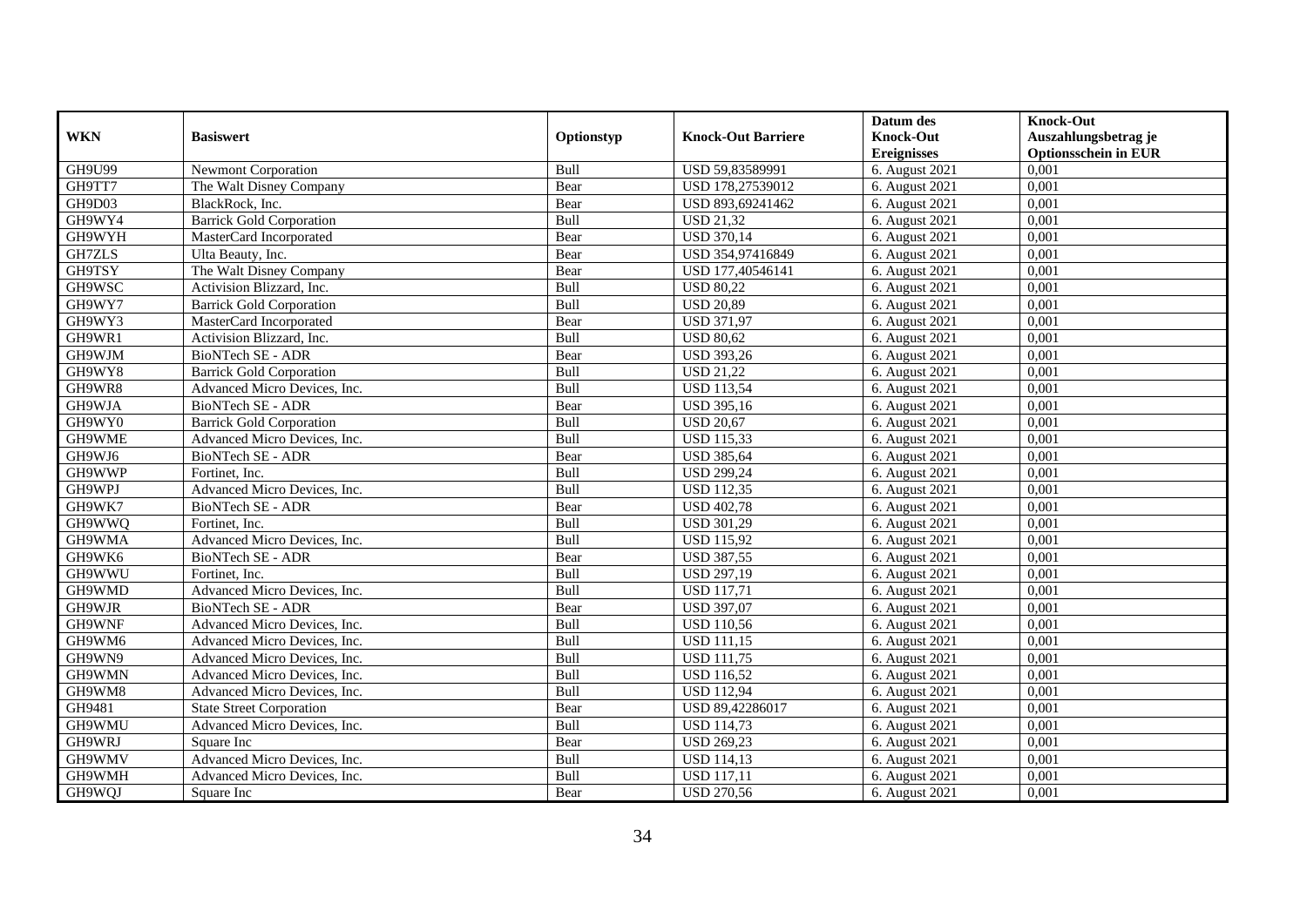|               |                                                 |            |                           | Datum des          | <b>Knock-Out</b>            |
|---------------|-------------------------------------------------|------------|---------------------------|--------------------|-----------------------------|
| <b>WKN</b>    | <b>Basiswert</b>                                | Optionstyp | <b>Knock-Out Barriere</b> | <b>Knock-Out</b>   | Auszahlungsbetrag je        |
|               |                                                 |            |                           | <b>Ereignisses</b> | <b>Optionsschein in EUR</b> |
| GH9WRG        | Square Inc                                      | Bear       | <b>USD 271,89</b>         | 6. August 2021     | 0,001                       |
| GH8GES        | 1 Feinunze Gold, Feinheit mind. 0,995, LBMA     | Bull       | USD 1.764,93879012        | 6. August 2021     | 0,001                       |
| GH4BVW        | Dow Jones Industrial Average® Index             | Bear       | USD 35.219,16393162       | 6. August $2021$   | 0,001                       |
| GF7WK2        | 1 Feinunze Platin, Feinheit mind. 0,9995        | Bull       | <b>USD 991,78</b>         | 6. August 2021     | 0,001                       |
| GH9PDE        | PayPal Holdings, Inc.                           | Bear       | USD 281,96067329          | 6. August 2021     | 0,001                       |
| GH4BW0        | Dow Jones Industrial Average <sup>®</sup> Index | Bear       | USD 35.235,42311509       | 6. August 2021     | 0,001                       |
| GH5RRL        | NN Group N.V.                                   | Bear       | EUR 42,95227731           | 6. August 2021     | 0,001                       |
| GH5R4V        | 1 Feinunze Silber, Feinheit mind. 0,999         | Bull       | USD 24,29086172           | 6. August 2021     | 0,001                       |
| GH9U9N        | Salesforce.com, Inc.                            | Bear       | USD 251,11244436          | 6. August 2021     | 0,001                       |
| GF7WK3        | 1 Feinunze Platin, Feinheit mind. 0,9995        | Bull       | <b>USD 989,544</b>        | 6. August 2021     | 0,001                       |
| GH9PJP        | Walmart Inc.                                    | Bear       | USD 146,31402523          | 6. August 2021     | 0,001                       |
| GH7218        | Hannover Rück SE                                | Bear       | EUR 148,49718236          | 6. August 2021     | 0,001                       |
| GH9WXP        | <b>Barrick Gold Corporation</b>                 | Bull       | <b>USD 20,45</b>          | 6. August 2021     | 0,001                       |
| GH1GAR        | $CAC 40^{\circledast}$ Index                    | Bear       | EUR 6.829,5               | 6. August 2021     | 0,001                       |
| GH9W4Y        | 1 Feinunze Platin, Feinheit mind. 0,9995        | Bull       | USD 990,139               | 6. August 2021     | 0,001                       |
| GH9WXS        | <b>Barrick Gold Corporation</b>                 | Bull       | <b>USD 20,56</b>          | 6. August 2021     | 0,001                       |
| GH7ZTV        | PPL Corp                                        | Bear       | USD 29,07113393           | 6. August 2021     | 0,001                       |
| GH9U5G        | <b>Newmont Corporation</b>                      | Bull       | USD 59.51586835           | 6. August 2021     | 0,001                       |
| GH9W3U        | 1 Feinunze Platin, Feinheit mind. 0,9995        | Bull       | USD 987,563               | 6. August 2021     | 0,001                       |
| GH9WT3        | Moderna Inc                                     | Bull       | <b>USD 404,65</b>         | 6. August 2021     | 0,001                       |
| GH9W4M        | 1 Feinunze Platin, Feinheit mind. 0,9995        | Bull       | <b>USD 992,704</b>        | 6. August 2021     | 0,001                       |
| GH9D7B        | PNC Financial Services Group, Inc.              | Bear       | USD 190,25962214          | 6. August 2021     | 0,001                       |
| GH9WUH        | Moderna Inc                                     | Bull       | <b>USD 402,56</b>         | 6. August 2021     | 0,001                       |
| GH9TS8        | Visa Inc. - Class A                             | Bear       | USD 241,32357547          | 6. August 2021     | 0,001                       |
| GH9U71        | <b>Newmont Corporation</b>                      | Bull       | USD 59,20583778           | 6. August 2021     | 0,001                       |
| GF7WK4        | 1 Feinunze Platin, Feinheit mind. 0,9995        | Bull       | <b>USD 986,709</b>        | 6. August 2021     | 0,001                       |
| GH9WY6        | MasterCard Incorporated                         | Bear       | <b>USD 373,8</b>          | 6. August 2021     | 0,001                       |
| GF7VTG        | S&P 500 <sup>®</sup> Index                      | Bear       | USD 4.436,27317358        | 6. August 2021     | 0,001                       |
| GH9PT9        | Deutsche Bank AG                                | Bear       | EUR 10,79498926           | 6. August 2021     | 0,001                       |
| GH9PMP        | Check Point Software Technologies Ltd.          | Bull       | USD 124,89214163          | 6. August 2021     | 0,001                       |
| GH8P8B        | EURO STOXX <sup>®</sup> Banks (Price EUR) Index | Bear       | EUR 97,35855037           | 6. August 2021     | 0,001                       |
| GH92KU        | 1 Feinunze Platin, Feinheit mind. 0,9995        | Bull       | USD 982,236               | 6. August 2021     | 0,001                       |
| GH9W45        | 1 Feinunze Platin, Feinheit mind. 0,9995        | Bull       | <b>USD 984,992</b>        | 6. August 2021     | 0,001                       |
| GH9WS9        | Commerzbank AG                                  | Bear       | EUR 5,33                  | 6. August 2021     | 0,001                       |
| <b>GH6JKF</b> | Coinbase Global Inc                             | Bear       | USD 260,27039983          | 6. August 2021     | 0,001                       |
| GC9KMS        | <b>Ameren Corporation</b>                       | Bear       | USD 87,17224333           | 6. August 2021     | 0,001                       |
| GH6JLD        | Coinbase Global Inc                             | Bear       | USD 259,08793485          | 6. August 2021     | 0,001                       |
| <b>GH8LKU</b> | Ameren Corporation                              | Bear       | USD 86,91034478           | 6. August 2021     | 0,001                       |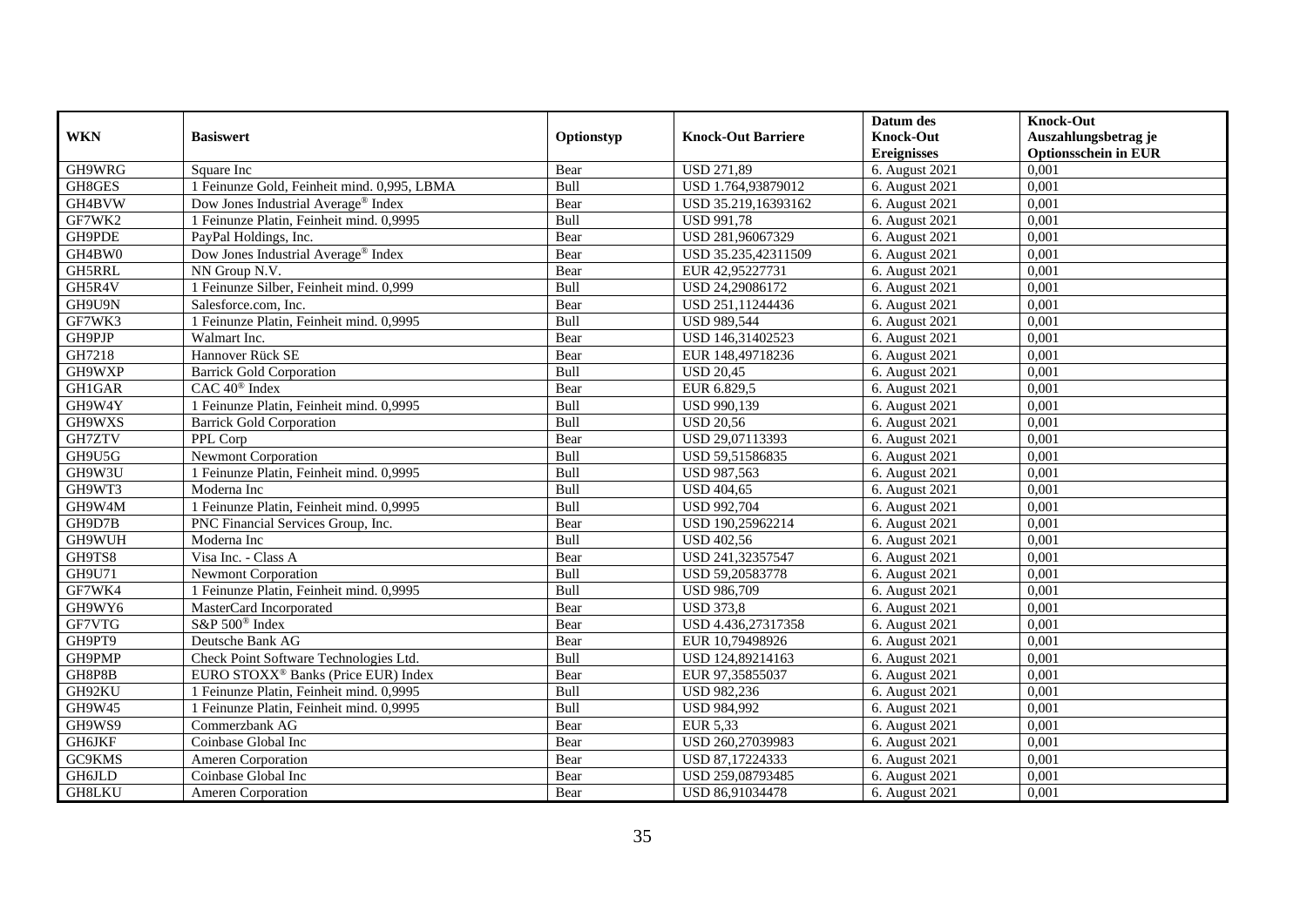|               |                                                 |             |                           | Datum des          | <b>Knock-Out</b>            |
|---------------|-------------------------------------------------|-------------|---------------------------|--------------------|-----------------------------|
| <b>WKN</b>    | <b>Basiswert</b>                                | Optionstyp  | <b>Knock-Out Barriere</b> | <b>Knock-Out</b>   | Auszahlungsbetrag je        |
|               |                                                 |             |                           | <b>Ereignisses</b> | <b>Optionsschein in EUR</b> |
| <b>GH8P78</b> | EURO STOXX <sup>®</sup> Banks (Price EUR) Index | Bear        | EUR 97,44832772           | 6. August 2021     | 0,001                       |
| GH9WYG        | Siemens Gamesa Renewable Energy, S.A.           | Bear        | <b>EUR 24,74</b>          | 6. August 2021     | 0,001                       |
| GH8BBY        | Zurich Insurance Group AG                       | Bear        | CHF 382,06298224          | 6. August $2021$   | 0,001                       |
| GH6JJZ        | Coinbase Global Inc                             | Bear        | USD 261,45286486          | 6. August 2021     | 0,001                       |
| GH7RF3        | Société Générale S.A.                           | Bear        | EUR 27,56873802           | 6. August 2021     | 0,001                       |
| GH9PLQ        | Electricite de France SA                        | Bear        | EUR 10,81633212           | 6. August 2021     | 0,001                       |
| GH9WN6        | Shop Apotheke Europe NV                         | <b>Bull</b> | EUR 121,17                | 6. August 2021     | 0,001                       |
| GH9WV6        | Moderna Inc                                     | Bull        | <b>USD 400,47</b>         | 6. August 2021     | 0,001                       |
| GH9WT7        | Moderna Inc                                     | Bull        | <b>USD 398,38</b>         | 6. August 2021     | 0,001                       |
| GH9WU7        | Moderna Inc                                     | Bull        | <b>USD 396,29</b>         | 6. August 2021     | 0,001                       |
| <b>GH946R</b> | <b>Standard Chartered PLC</b>                   | Bear        | GBP 4,6019143             | 6. August 2021     | 0,001                       |
| GH8BNS        | <b>BNP</b> Paribas S.A.                         | Bear        | EUR 54,08414113           | 6. August 2021     | 0,001                       |
| GH8P7N        | EURO STOXX <sup>®</sup> Banks (Price EUR) Index | Bear        | EUR 97,53810508           | 6. August 2021     | 0,001                       |
| GH8ZVM        | Siemens Energy AG                               | Bear        | EUR 23,728                | 6. August 2021     | 0.001                       |
| GH8JXY        | ING Groep N.V.                                  | Bear        | EUR 11,5667189            | 6. August 2021     | 0,001                       |
| GH8P7Z        | EURO STOXX <sup>®</sup> Banks (Price EUR) Index | Bear        | EUR 97,62788243           | 6. August 2021     | 0,001                       |
| GH9F3C        | Wells Fargo & Company                           | Bear        | USD 48,38815141           | 6. August 2021     | 0,001                       |
| GH9RPL        | Tesla Inc                                       | Bull        | USD 704,30442547          | 6. August 2021     | 0,001                       |
| GH9RPZ        | Tesla Inc                                       | Bull        | USD 707,90613567          | 6. August 2021     | 0,001                       |
| GH9WWF        | <b>CUREVAC NV</b>                               | Bull        | <b>USD 58</b>             | 6. August 2021     | 0,001                       |
| GH9WU2        | <b>CUREVAC NV</b>                               | Bull        | <b>USD 58,29</b>          | 6. August 2021     | 0,001                       |
| GH9RP1        | Alibaba Group Holding Limited                   | <b>Bull</b> | <b>USD 196,796</b>        | 6. August 2021     | 0,001                       |
| GH9PBL        | Caterpillar Inc.                                | Bear        | USD 210,23325492          | 6. August 2021     | 0,001                       |
| <b>GH9TSC</b> | Visa Inc. - Class A                             | Bear        | USD 242,50349516          | 6. August 2021     | 0,001                       |
| GH9LGM        | NetEase Inc ADR                                 | Bull        | <b>USD 86,43328</b>       | 6. August $2021$   | 0,001                       |
| GH7NUZ        | The Bank of New York Mellon Corporation         | Bear        | USD 53,04028237           | 6. August 2021     | 0,001                       |
| GH9RP5        | Tesla Inc                                       | Bull        | USD 700,70271527          | 6. August 2021     | 0,001                       |
| GH7NZF        | <b>Truist Financial Corp</b>                    | Bear        | USD 56,82890458           | 6. August 2021     | 0,001                       |
| GH9WV1        | Moderna Inc                                     | Bull        | <b>USD 394,19</b>         | 6. August 2021     | 0.001                       |
| GH9F5K        | <b>State Street Corporation</b>                 | Bear        | USD 89,97098318           | 6. August $2021$   | 0,001                       |
| GH9RNJ        | NIO Inc                                         | Bull        | USD 43,91572819           | 6. August 2021     | 0,001                       |
| <b>GH9RNK</b> | NIO Inc                                         | Bull        | USD 43,68559337           | 6. August 2021     | 0,001                       |
| GF4WT5        | Centerpoint Energy Inc.                         | Bear        | USD 26,64949869           | 6. August 2021     | 0,001                       |
| GH9WMK        | Shop Apotheke Europe NV                         | Bull        | EUR 120,55                | 6. August 2021     | 0,001                       |
| GH946Q        | The Progressive Corporation                     | Bear        | USD 96,89442892           | 6. August 2021     | 0,001                       |
| GH8YEN        | HP Inc.                                         | Bear        | USD 29,68283927           | 6. August 2021     | 0,001                       |
| GH6JWL        | Ameriprise Financial Inc.                       | Bear        | USD 265,67129225          | 6. August 2021     | 0,001                       |
| GH9RNL        | NIO Inc                                         | <b>Bull</b> | USD 43,45545855           | 6. August 2021     | 0,001                       |